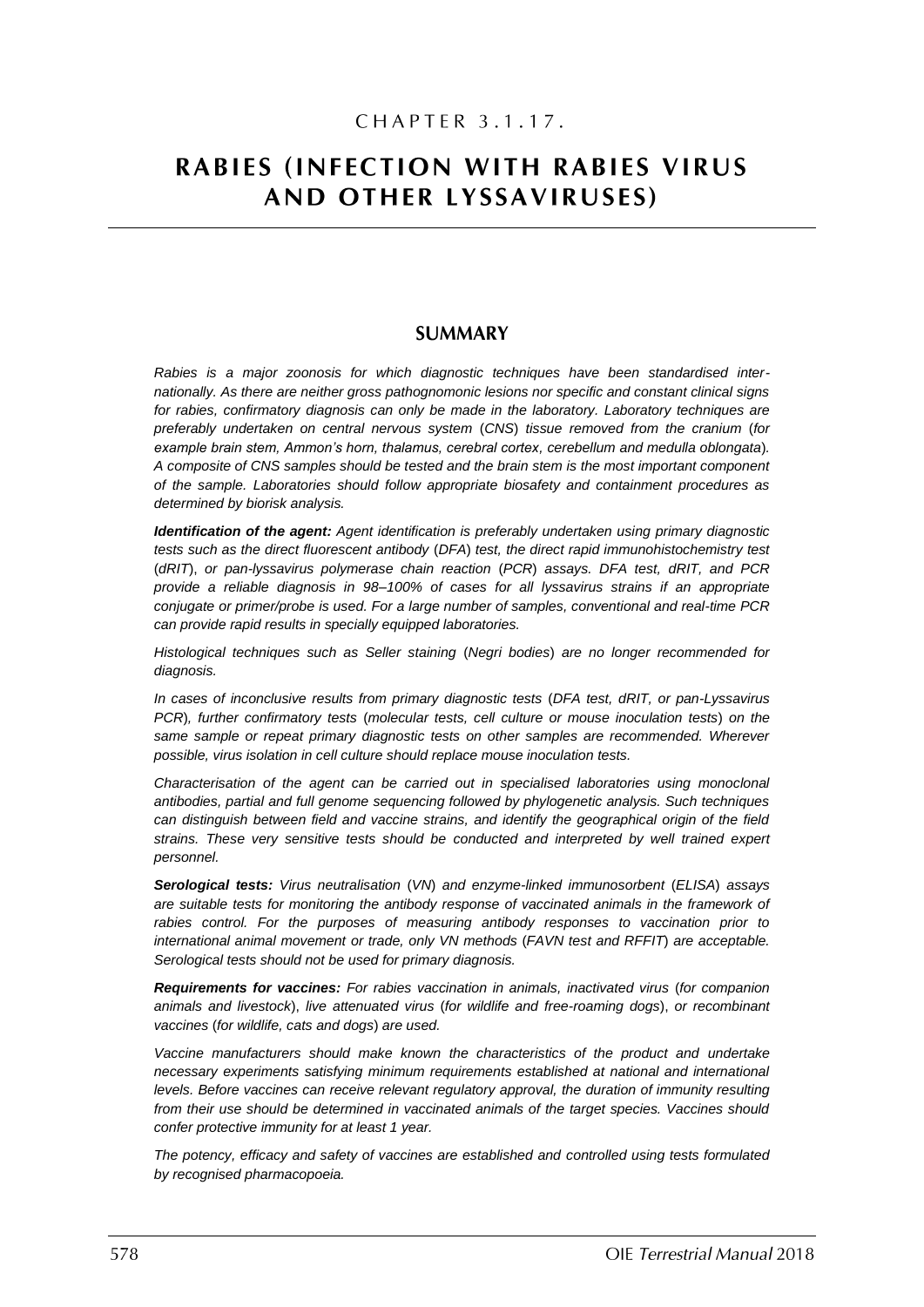# A. INTRODUCTION

Rabies is caused by neurotropic viruses of the genus *Lyssavirus* in the family *Rhabdoviridae* of the order *Mononegavirales*, and is transmissible to all mammals. As the viruses are transmissible to humans, all suspect infected human material must be handled under the appropriate safety conditions specified by the World Health Organization (WHO, 1996). Laboratories working with lyssaviruses or suspect animal material must comply with national biocontainment and biosafety regulations as well as following appropriate biosafety and containment procedures as determined by biorisk analysis (see Chapter 1.1.4 *Biosafety and biosecurity: Standard for managing biological risk in the veterinary laboratory and animal facilities*).

Rabies virus (RABV) represents the taxonomic prototype species Rabies lyssavirus in the Lyssavirus genus, which includes other genetic and antigenically-related lyssavirus species (ICTV, 2017)<sup>1</sup>. RABV is found worldwide, and is responsible for the overwhelming majority of reported animal and human rabies cases. Other lyssaviruses appear to have more restricted geographical and host range, with the majority having been isolated from bats with limited public and animal health implications. However, all lyssaviruses tested cause clinical disease indistinguishable from RABV.

The lyssaviruses have been divided into at least three phylogroups with distinct pathogenicity and immunogenicity (Kuzmin *et al*., 2010). Rabies virus vaccines however, may not provide adequate cross-protection against all genetically divergent lyssaviruses. Little or no cross-protection with pre-exposure vaccination and with conventional rabies post-exposure prophylaxis was observed against lyssaviruses of phylogroups 2 and 3 (Badrane *et al*., 2001; Brookes *et al*., 2005; Hanlon *et al*., 2005). WHO recommends the preventive immunisation of all staff handling infected or suspect materials (WHO, 2013).

As no clinical sign or gross post-mortem lesion can be considered pathognomonic in domestic or wild animals, the diagnosis of rabies has to rely on laboratory testing. Serological testing is not used for ante-mortem diagnosis because of late seroconversion and the high mortality rate of host species, but is very useful for assessing seroconversion following vaccination and for epidemiological studies.

|                                                      | <b>Purpose</b>                             |                                                                     |                                          |                                      |                                              |                                                                                 |
|------------------------------------------------------|--------------------------------------------|---------------------------------------------------------------------|------------------------------------------|--------------------------------------|----------------------------------------------|---------------------------------------------------------------------------------|
| <b>Method</b>                                        | Population<br>freedom<br>from<br>infection | Individual animal<br>freedom from<br>infection prior to<br>movement | Contribute to<br>eradication<br>policies | Confirmation<br>of clinical<br>cases | Prevalence<br>of infection -<br>surveillance | Immune status<br>in individual<br>animals or<br>populations<br>post-vaccination |
|                                                      |                                            |                                                                     | Identification of the agent              |                                      |                                              |                                                                                 |
| <b>DFA</b> (antigen<br>detection)                    | $^{+++}$                                   |                                                                     | $^{+++}$                                 | $^{+++}$                             | $^{+++}$                                     |                                                                                 |
| dRIT (antigen<br>detection)                          | $^{+++}$                                   |                                                                     | $^{+++}$                                 | $^{+++}$                             | $^{+++}$                                     |                                                                                 |
| <b>ELISA</b> (antigen<br>detection)                  | $\ddot{}$                                  |                                                                     | $\ddot{}$                                | $\ddot{}$                            | $\ddot{}$                                    |                                                                                 |
| <b>Cell culture</b><br>(virus isolation)             | $\ddot{}$                                  |                                                                     | $^{+++}$                                 | $^{+++}$                             | $^{+++}$                                     |                                                                                 |
| <b>MIT</b><br>(virus isolation)                      | n/a                                        |                                                                     | $+$                                      | $\ddot{}$                            | $\ddot{}$                                    |                                                                                 |
| Conventional<br><b>RT-PCR</b><br>(RNA detection)     | $^{+++}$                                   |                                                                     | $^{+++}$                                 | $^{+++}$                             | $^{+++}$                                     |                                                                                 |
| <b>Real-time</b><br><b>RT-PCR</b><br>(RNA detection) | $^{+++}$                                   |                                                                     | $^{+++}$                                 | $^{++}$                              | $^{+++}$                                     |                                                                                 |

Table 1. Test methods available for the diagnosis of rabies and their purpose

<sup>1</sup> [https://talk.ictvonline.org/ictv-reports/ictv\\_online\\_report/](https://talk.ictvonline.org/ictv-reports/ictv_online_report/)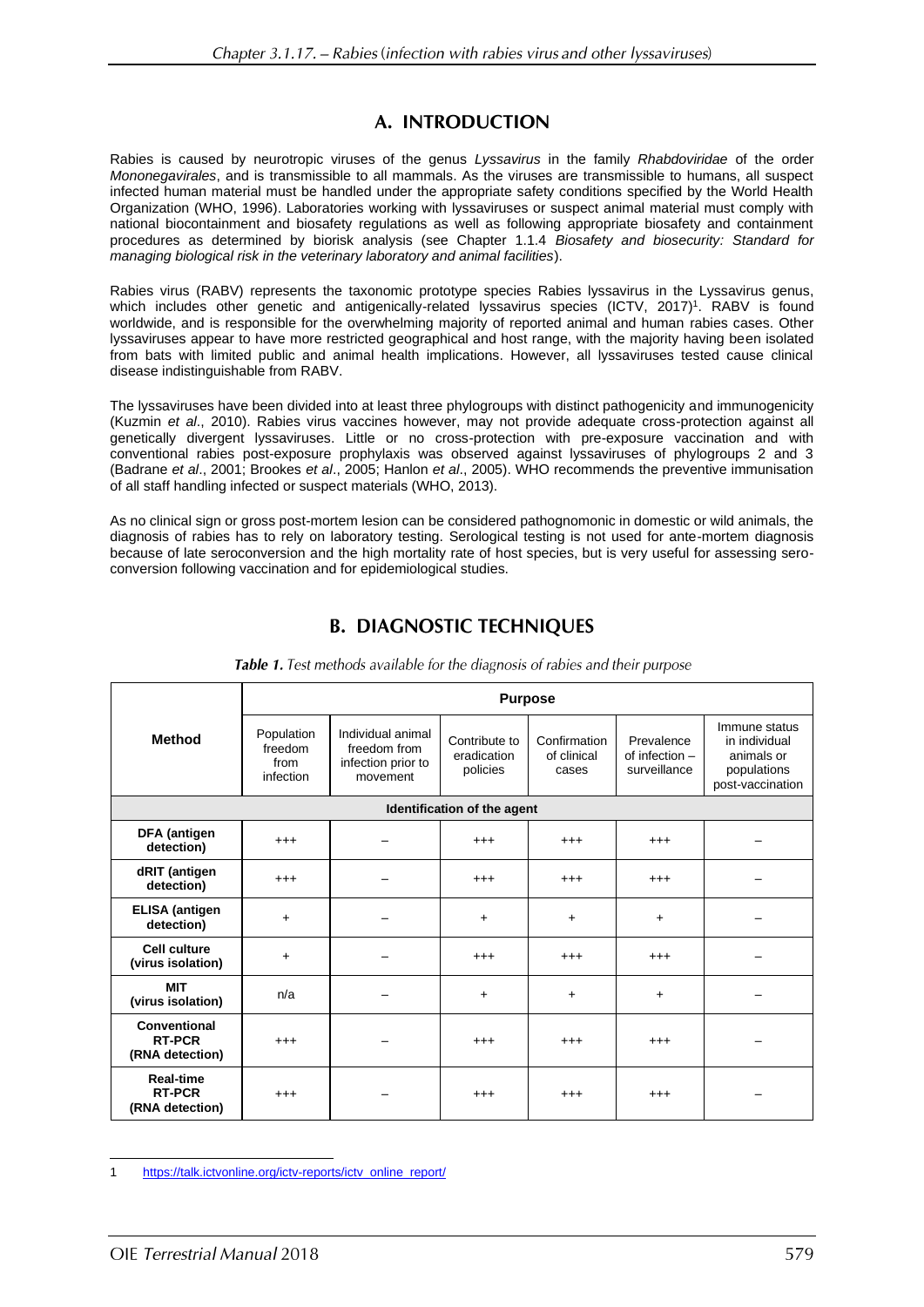|                              | <b>Purpose</b>                             |                                                                     |                                          |                                      |                                                |                                                                                 |
|------------------------------|--------------------------------------------|---------------------------------------------------------------------|------------------------------------------|--------------------------------------|------------------------------------------------|---------------------------------------------------------------------------------|
| Method                       | Population<br>freedom<br>from<br>infection | Individual animal<br>freedom from<br>infection prior to<br>movement | Contribute to<br>eradication<br>policies | Confirmation<br>of clinical<br>cases | Prevalence<br>of infection $-$<br>surveillance | Immune status<br>in individual<br>animals or<br>populations<br>post-vaccination |
| Detection of immune response |                                            |                                                                     |                                          |                                      |                                                |                                                                                 |
| VN                           |                                            | $^{+++}$                                                            | $^{+++}$                                 |                                      |                                                | $^{+++}$                                                                        |
| <b>ELISA</b>                 |                                            |                                                                     | $^{+++}$                                 |                                      |                                                | $^{+++}$                                                                        |

Key:  $+++$  = recommended for this purpose;  $++$  recommended but has limitations;

 $+$  = suitable in very limited circumstances;  $-$  = not appropriate for this purpose.

DFA = direct fluorescent antibody test; dRIT = direct rapid immunohistochemistry test;

RT-PCR = reverse-transcription polymerase chain reaction; MIT = mouse inoculation test;

VN = virus neutralisation; ELISA = enzyme-linked immunosorbent assay.

#### Identification of the agent  $\mathbf{1}$ .

Clinical observation may only lead to a suspicion of rabies because signs of the disease are not characteristic and may vary greatly from one animal to another. The only way to undertake a reliable diagnosis of rabies is to identify the virus or some of its specific components using laboratory tests.

As rabies virus is rapidly inactivated, refrigerated diagnostic specimens should be sent to the laboratory by the fastest means available. Shipment conditions must be considered to be part of the 'rabies diagnostic chain' and should follow international guidelines.

Several laboratory techniques may be used that vary in their efficiency, specificity and reliability. In animals, they are classically applied to brain tissue, but they can also be applied with variable sensitivity and specificity to other organs (e.g. salivary glands). In the brain, rabies virus antigen is particularly abundant in the thalamus, pons and medulla. It is recommended that a pool of brain tissues, including the brain stem, should be collected and tested (Bingham & van der Merwe, 2002). The most widely used test for rabies diagnosis is the direct fluorescent antibody (DFA) test.

### 1.1. Collection of brain samples

Ideally, the brain is collected following the opening of the skull in a necropsy room, and the appropriate samples are collected, preferably brain stem, Ammon's horn, thalamus, cerebral cortex, cerebellum and medulla oblongata. Alternatively, methods of collecting some brain samples without opening the skull can also be applied.

Precautions should be taken when handling central nervous system tissues from suspected rabies cases. Protective personal equipment (such as gloves, face shield, mask) should always be worn and precautions must be taken to prevent aerosols. Cutting tools, scissors and scalpels, should be used with care to prevent injury and contamination.

### 1.1.1. Occipital foramen route for brain sampling

A 5 mm plastic drinking straw (Barrat & Blancou, 1988), a 2 ml disposable plastic pipette, or a 1–2 ml truncated plastic syringe is introduced into the occipital foramen in the direction of an eye. Samples can be collected from the base of the Ammon's horn, cerebellum, cortex, and medulla oblongata. When using a straw it should be pinched between the fingers to prevent material escaping when withdrawing.

### 1.1.2. Retro-orbital route for brain sampling

In this technique (Montano Hirose *et al*., 1991), a trocar is used to make a hole in the posterior wall of the eye socket, and an appropriate biopsy needle is then introduced through this hole. The sampled parts of the brain are the same as in the former technique, but they are taken in the opposite direction.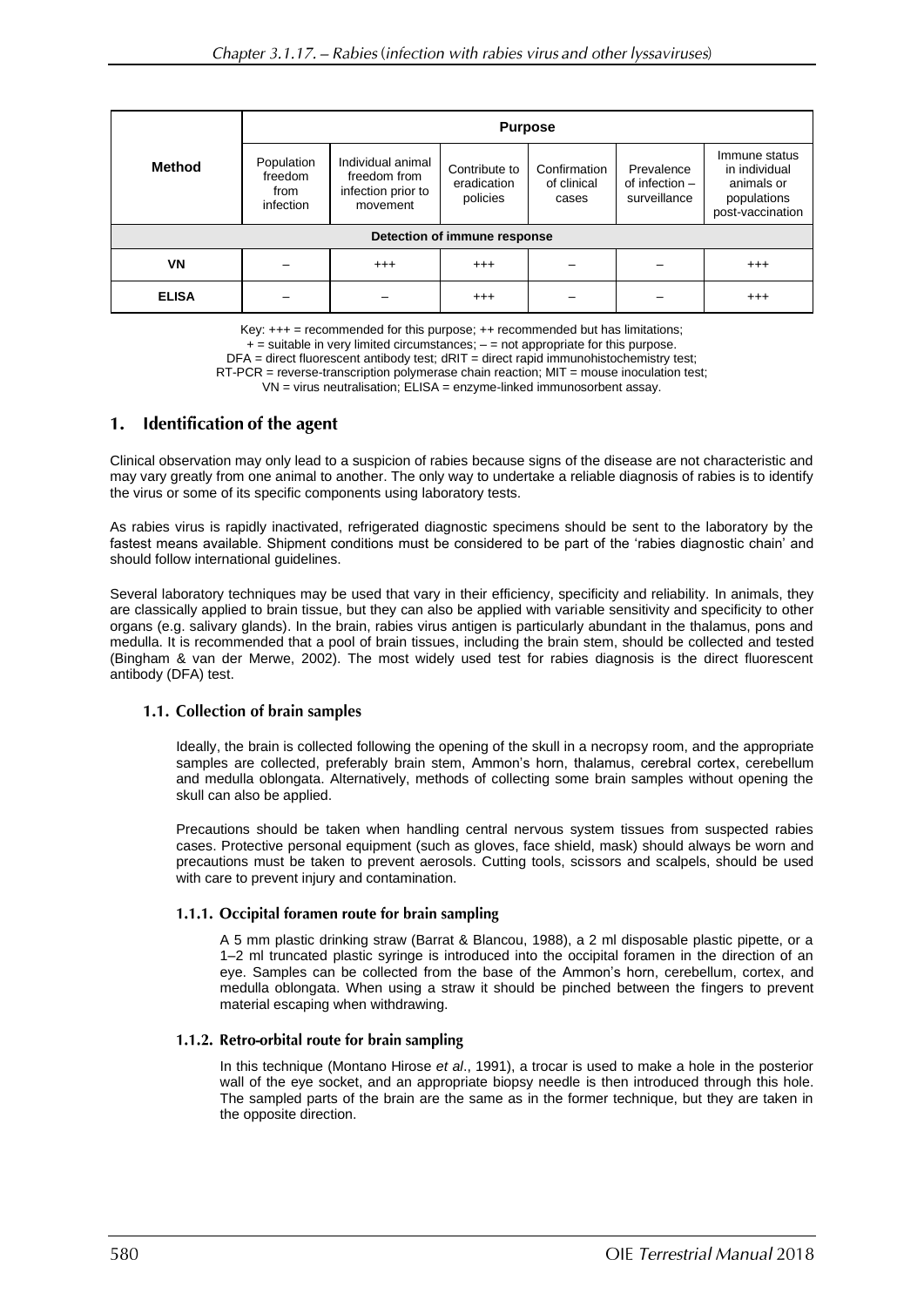# 1.2. Shipment of samples

Suspect material should be transported by road according to the regulations given in the International Carriage of Dangerous Goods by Road (ADR). For international air transport, Dangerous Goods Regulations of the International Air Transport Association (IATA) should be followed. These regulations are summarised in Chapter 1.1.3 *Transport of biological material*.

If refrigerated/frozen shipment of samples is not possible, other preservation techniques may be used. The choice of the preservative is dependent on the tests to be used for diagnosis:

i) Formalin-fixed specimens

Formalin fixation (10% [w/v] solution in phosphate buffered saline [PBS]) allows testing with DFA test, immunohistochemistry, conventional and real-time PCR, however modifications may be required and tests can be less sensitive compared with using fresh specimens (Warner *et al*., 1997). Formalin fixation inactivates the virus thus preventing virus isolation.

ii) Glycerol/ phosphate buffered saline (PBS)

For transportation of specimens, infectivity may be extended for several days if diagnostic specimens are kept in a mixture of 50% glycerol in PBS. Glycerol/PBS slows bacterial action and therefore protects against the chemical and biological effects of putrefaction. Due to the fact that rabies virus is thermo-labile, this method does not prevent a decline in the viral load in the specimen. Under routine transport conditions in regions with high temperatures (above 30°C), this protection may only be effective for a matter of several days. Therefore, whenever possible specimens in glycerol/PBS should be kept refrigerated. As the virus is not inactivated by glycerol/PBS, all laboratory tests can be used to test these specimens.

iii) Preservation for molecular techniques

For molecular techniques, lysis buffers for nucleic acid extraction and RNA preservation buffers impregnated onto filter paper can be used (Picard-Meyer *et al*., 2007). These buffers preserve rabies virus RNA and allow transport of specimens at ambient temperature without specific biohazard precautions for detection of viral RNA and further genetic characterisation of rabies virus strains.

### 1.3. Laboratory tests

### 1.3.1. Immunochemical identification of rabies virus antigen

i) Direct fluorescent antibody (DFA) test

The most widely used test for rabies diagnosis is the DFA, which is recommended by both WHO and OIE. This test is used directly on a brain impression smear. It is also used to confirm the presence of rabies virus antigen in cell culture or in brain tissue of mice that have been inoculated for diagnosis. The DFA test is highly sensitive and specific (between 96% and 99%), and gives reliable results on fresh specimens in less than 2 hours. Sensitivity depends on the specimen, the degree of autolysis (McElhinney *et al*., 2014) and the sample type (Barrat & Aubert, 1995).

Impression smears should be prepared from a composite sample of brain tissue, that includes the brain stem and the cerebellum. If the cerebellum is not available, a cross section of the Ammon's horns may be used. The smears are fixed in 100% high-grade cold acetone (–20°C) for at least 20 minutes or heat fixed by passing the slide 2–3 times through a flame. They are subsequently air dried and then stained with specific FITC (fluorescein isothiocyanate)-labelled polyclonal or monoclonal anti-rabies antibody conjugate, diluted to working dilution and sufficient to cover the whole smear, for 30 minutes at 37°C in a humid chamber. DFA test slides should then be examined for specific fluorescence using an inverted fluorescence microscope and filter appropriate for the wavelength (490 nm and re-emits at 510 nm). Aggregates of nucleocapsid protein are identified by specific fluorescence of bound conjugate. It is recommended that two independent trained operators read each DFA test slide. Conserved antigenic sites on the nucleocapsid proteins permit identification of all lyssaviruses with modern commercial preparations of polyclonal anti-rabies antibody conjugates used for diagnostic tests on brain tissue, while monoclonal anti-rabies antibody conjugates may have limited sensitivity regarding different lyssaviruses. Fluorescent antibody conjugates, in particular if made locally, should be fully validated for specificity and sensitivity before use.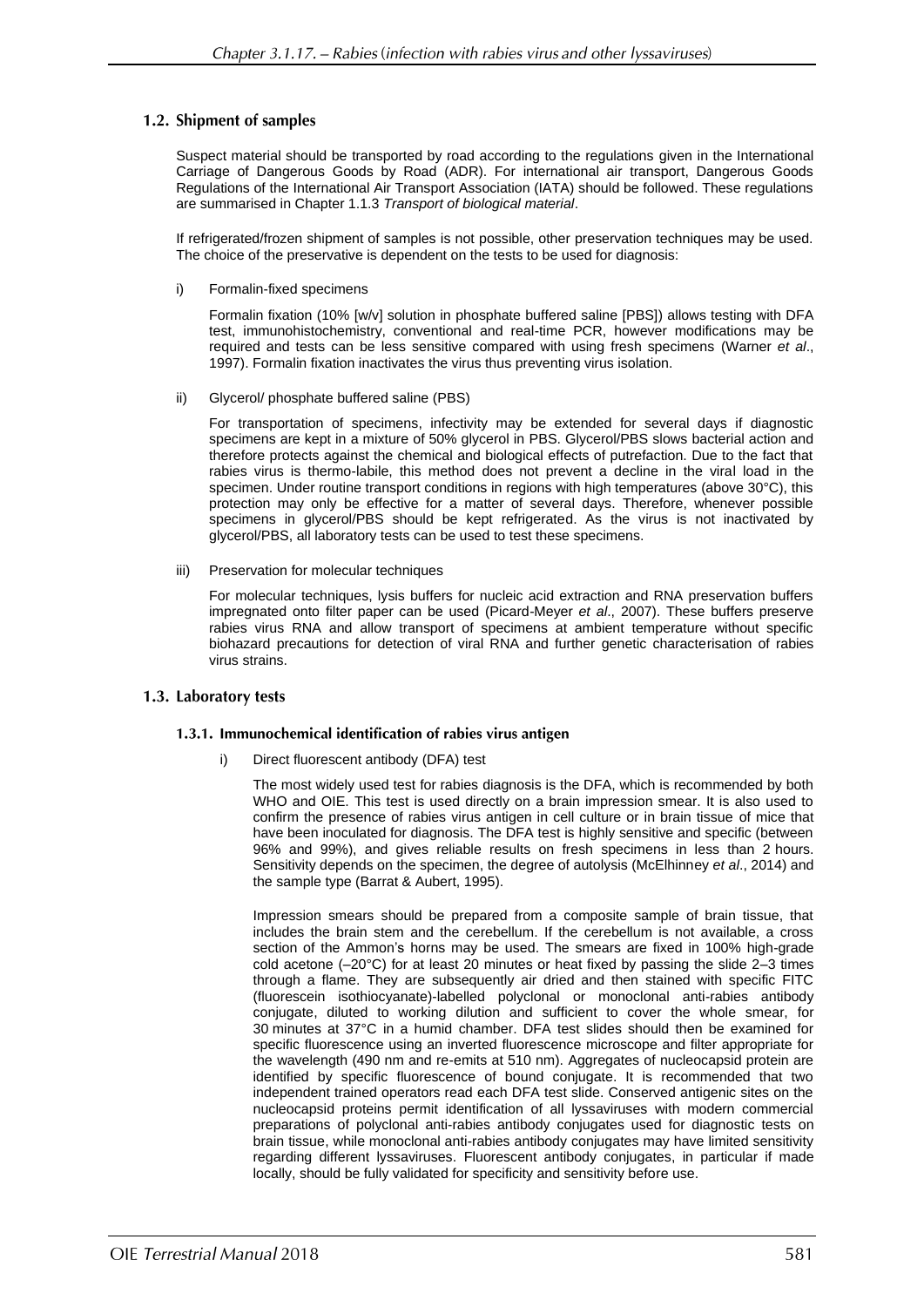The DFA test may be applied to glycerol-preserved specimens after a washing step. If the specimen has been preserved in a formalin solution, the DFA test may be used only after the specimen has been treated with a proteolytic enzyme (Warner *et al*., 1997). However, the DFA test on formalin-fixed and digested samples is always less reliable and more cumbersome than when performed on fresh tissue (Barrat, 1992).

In cases of inconclusive results from DFA test, or in all cases of human exposure, further tests on the same sample or repeat DFA test on other samples are recommended. This is particularly important where sample autolysis is confirmed or suspected.

- $a)$ **Test protocol**
- 1) Label four microscope slides: two control slides for impression smears of control brain tissue (one positive and one negative) and two slides for duplicate testing of the appropriate brain regions.
- 2) Prepare impression smears of control brain tissue (one positive and one negative), as well test samples, by inverting the microscope slide onto the tissue placed on blotting paper. Remove excess tissue by blotting the slide onto clear blotting paper. Work with one sample at a time, using fresh blotting paper for each, and process the positive control last.
- 3) Allow the slides to air dry.
- 4) Within the biosafety cabinet place all slides into a Coplin jar containing cold acetone (–20°C) for at least 20 minutes.
- 5) Remove the slides from the Coplin jar and allow to air dry.
- 6) Prepare FITC-labelled anti-rabies conjugate as directed by the manufacturer.
- 7) Add conjugate at working dilution to the positive and negative control smears and to all smears of test samples, in sufficient quantity to cover the whole of the smears.
- 8) Place the slides in a 37°C incubator in a humid chamber for 30 minutes (45 minutes maximum).
- 9) Remove the slides and wash in 0.1 M PBS 7.2 for 5 minutes in a Coplin jar, then for a further 5 minutes with fresh PBS.
- 10) Allow the slides to air dry.
- 11) Mount cover slips on the slides using 50% glycerol/50% PBS solution.
- $h)$ **Results**

The slides are read on a fluorescence microscope capable of excitation at 488 nm (FITC), using an excitation filter with narrow passband windows in the blue spectrum (475–490 nm). The latter filter reduces breakthrough wavelength excitation. Each impression is observed for rabies-specific fluorescence (indicating the presence of viral antigen) at a magnification of 200× or greater. Specific fluorescence is denoted by bright 'apple' green fluorescence generally in the peri-nuclear area of cells, or longer 'string-like' neurons. Dull green or red/green auto-fluorescent granules should not be counted as positive antigen. Always read the positive control slide first.

Read the sample slide(s). Examine the tissue samples carefully, if necessary keep returning to the positive control for comparison.

A second operator should examine all slides and the diagnoses of both operators should be the same.

ii) Direct rapid immunohistochemistry test (dRIT)

The dRIT can be used as an alternative to DFA in routine rabies diagnosis as it has similar sensitivity and specificity (Lembo *et al*., 2006). The principle is similar to the DFA except that the dRIT uses streptavidin–biotin peroxidase staining (Coetzer *et al*., 2014; Madhusudana *et al*., 2012; Rupprecht *et al*., 2014). This test can be used in laboratories that do not have access to a fluorescence microscope. Primary antibodies should be fully validated for specificity and sensitivity before use, taking into consideration regional diversity of lyssaviruses.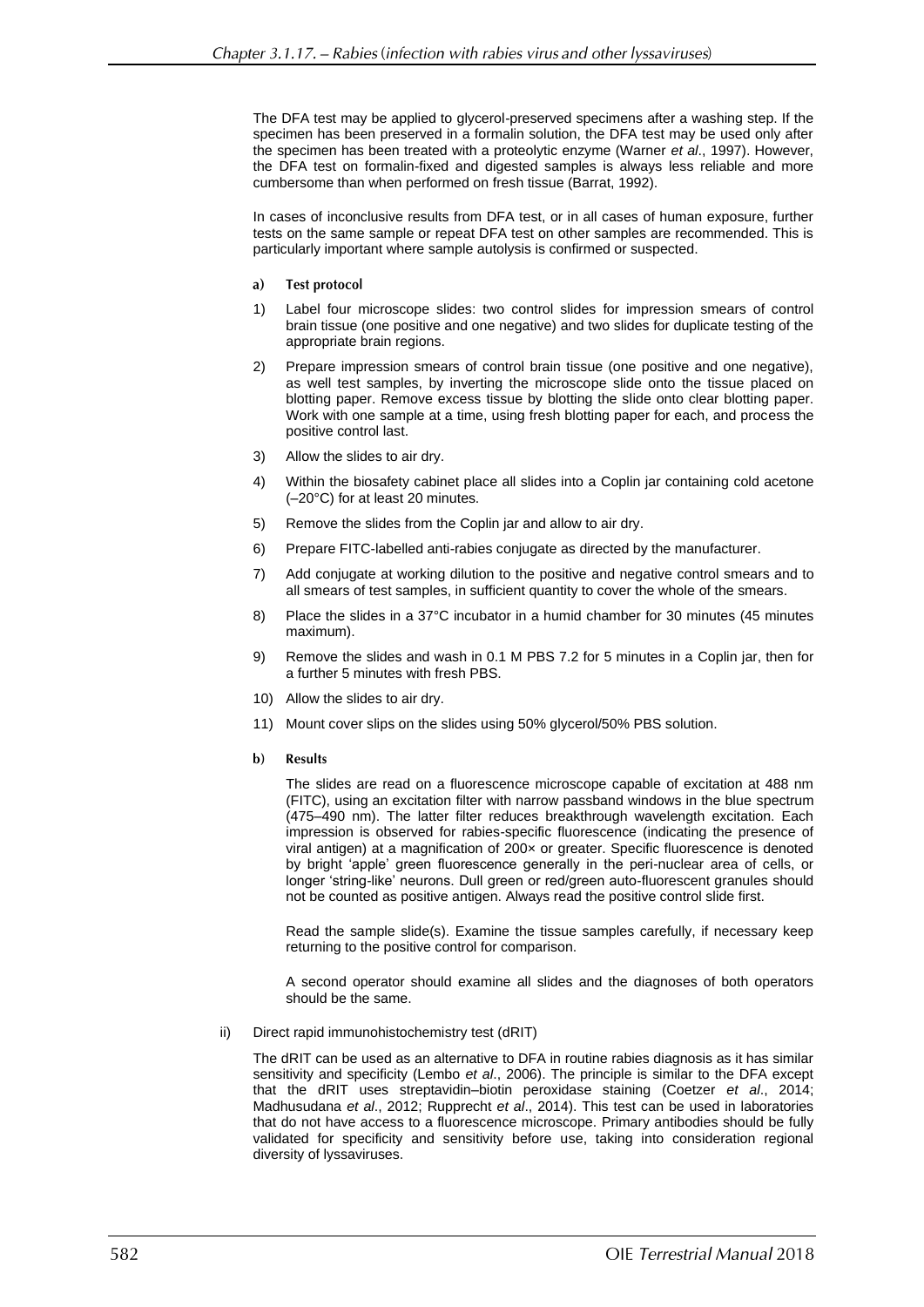- $a)$ **Test protocol**
- 1) Make touch impressions of suspect CNS tissues (including brainstem) on labelled glass microscope slides (always include standard positive and negative controls).
- 2) Air-dry slides for ~ 5 minutes at room temperature.
- 3) Immerse slides in 10% buffered formalin at room temperature for 10 minutes in a Coplin jar or other suitable container.
- 4) Dip-rinse slides several times to wash off any excess fixative in wash buffer (PBS plus 1% Tween 80 – TPBS).
- 5) Immerse slides in 3% hydrogen peroxide for 10 minutes.
- 6) Remove excess hydrogen peroxide by dip-rinsing slides in TPBS. Transfer slides to another TPBS rinse. Work with one slide at a time (leave the remaining slides immersed within the TPBS), remove slide, shake off excess buffer, and blot excess buffer from slide edges surrounding the tissue impression.
- 7) Add enough primary antibody conjugate (e.g. biotinylated anti-nucleoprotein poly- or monoclonal antibodies) to cover the impression. Incubate for 10 minutes in a "humidity chamber". This may be accomplished by placing slides on a moistened paper towel and covering with the plastic top of a cell culture plate or another simple cover.
- 8) After incubation shake off excess conjugate. Dip-rinse slides with TPBS. Shake off excess TPBS and blot buffer from slide edges surrounding the impression.
- 9) Treat each slide with streptavidin–peroxidase complex, adding enough of this reagent to the slide to cover the impression. Incubate in the humidity chamber at room temperature for 10 minutes. After incubation, shake off excess.
- 10) Dip-rinse slides with TPBS. Shake off excess buffer and blot excess buffer from slide edges surrounding the impression).
- 11) Incubate slides with amino-ethylcarbizole (AEC) substrate (note, other suitable chromogens may be used). To prepare the AEC stock solution: dissolve one 20 mg tablet of 3-amino 9-ethyl carbizole in 5 ml of N,N, dimethyl formamide in a glass vial or jar. The AEC stock solution should be stored at  $4^{\circ}$ C for  $\sim$  1-2 months. To prepare the AEC working dilution: add 7 ml of acetate buffer to a 15 ml centrifuge tube using a 10 ml plastic pipette. Add 0.5 ml of AEC stock solution (above) using a 1 ml glass or Pyrex pipette. Add 75 µl of 3% hydrogen peroxide. Filter through a nylon filter (0.45 µm) into a separate 15 ml tube. Once prepared, this mixture is only stable for 2–3 hours, so should be made just prior to use. Add enough of this reagent to the slide to cover the impression, and incubate in the humidity chamber at room temperature for 10 minutes. After incubation, shake off excess substrate.
- 12) Dip-rinse slides in distilled water.
- 13) Counterstain with diluted haematoxylin for 2 minutes.
- 14) Immediately dip-rinse stain from slides with deionised/distilled water. Make a second dip-rinse of slides with fresh deionised/distilled water to ensure removal of excess stain.
- 15) Transfer slides to fresh distilled water. Working with one slide at a time, shake off excess deionised/distilled water, blot excess from slide edges surrounding the impression, apply water-soluble mounting medium and cover-slip. Do not allow slides to air-dry prior to cover-slipping. If multiple slides are stained, they may stay in the deionised/distilled water rinse before cover-slipping.
- 16) View slides by light microscopy, using a 20× objective to scan the field thoroughly, and a 40× objective for higher power inspection. Lyssavirus antigens appear as reddish, intra-cytoplasmic inclusions against a blue neuronal background, using AEC and haematoxylin counterstain.
- iii) Enzyme-linked immunosorbent assay

An enzyme-linked immunosorbent assay (ELISA) that detects rabies antigen is a variation of the immunochemical test. It is useful for large epidemiological surveys (Xu *et al*., 2007). The specificity and sensitivity of such tests for locally predominant virus variants should be assessed before use. In case of human contact these tests should be used in combination with other diagnostic tests.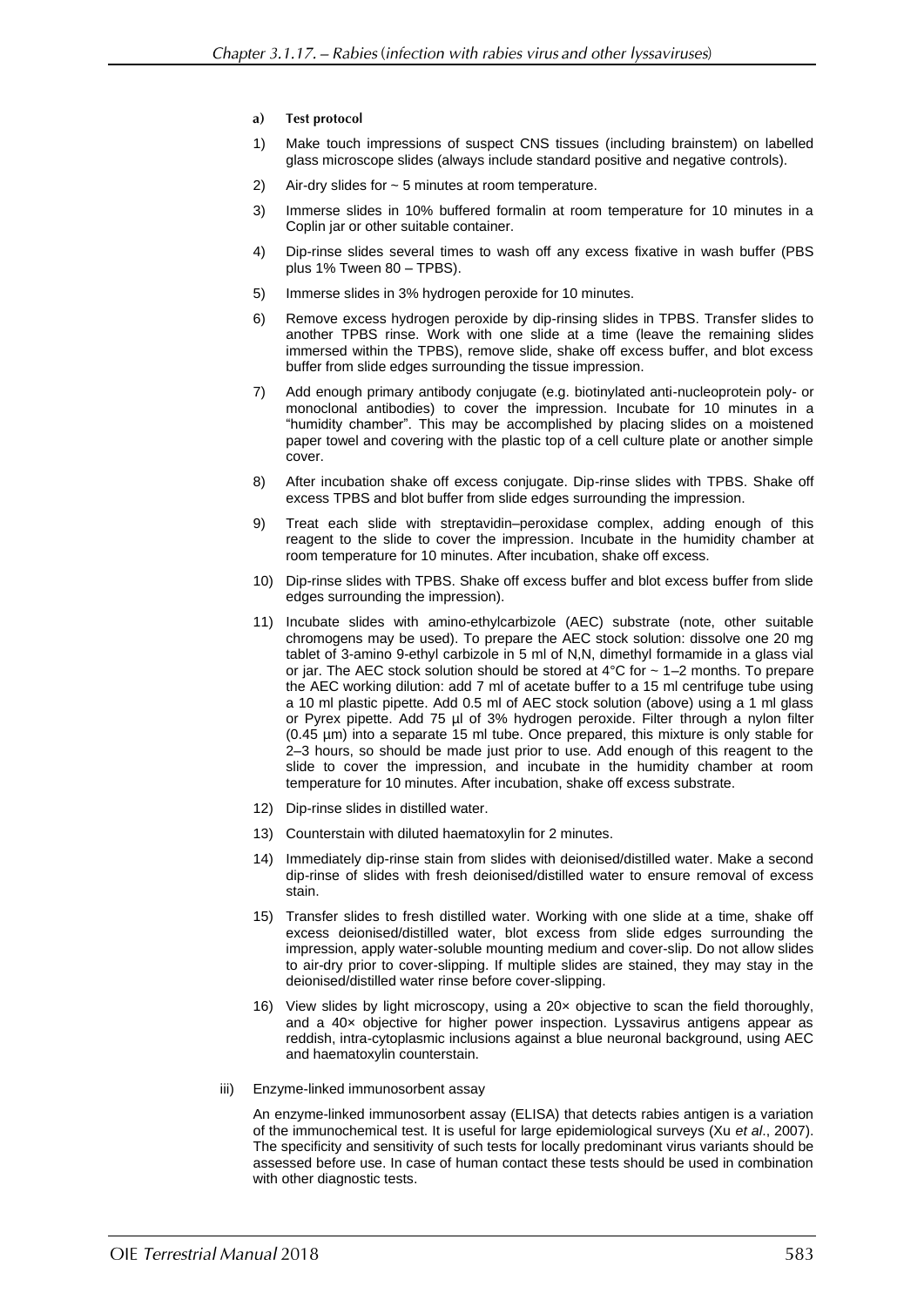# 1.3.2. Virus isolation

These tests detect viable (replicating) rabies virus from specimens using cell cultures or laboratory animals. They should be used as confirmatory tests if the DFA test, dRIT, other antigen detection tests or PCR give inconclusive results. Wherever possible, virus isolation in cell culture should replace the mouse inoculation test (MIT). Cell culture tests are as sensitive as MIT (Robardet *et al.,* 2011; Rudd & Trimarchi, 1989), but are less expensive, give more rapid results and avoid the use of animals. For virus isolation from samples during routine rabies diagnostics, the use of cell culture techniques for isolating rabies virus should always take precedence over the use of the MIT.

i) Cell culture test

Neuroblastoma cells e.g. N2a, CCL-131 in the American Type Culture Collection (ATCC) are highly susceptible to infection with lyssaviruses. The cells are grown in Dulbecco's modified Eagle's medium (DMEM) with 5% fetal calf serum (FCS), incubated at 37°C with 0.5% or 5% CO<sup>2</sup> depending on the culture vessel. Cell culture tests may be undertaken in multi-well plastic plates, multi-chambered glass slides, or on glass cover-slips. Additional passages could be considered, including use of T25 flasks, to increase sensitivity; usually three consecutive passages should be conducted to confirm a negative result. Cytotoxicity is a commonly reported factor limiting test robustness. Techniques proposed to reduce cytotoxicity include adding antibiotics, reducing the incubation time before changing media (to as short as 35 minutes) and dilution of samples. Cell culture tests and their variations should be fully validated before use.

#### Protocol for a 96-well plate a)

- 1) 100 µl of clarified brain homogenate (20% w/v in PBS, 0.1 M, pH 7.4) is added to 200 µl of a 2  $\times$  10<sup>5</sup> cells/ml suspension of 2- to 3-day old cells, freshly prepared from a sub-confluent flask in four wells of a 96-well plate.
- 2) After 24 hours incubation at 5%  $CO<sub>2</sub>$  and 37°C, the supernatant from each well is removed and 200 µl of fresh medium is added to each well.
- 3) After a further 72 hours incubation the supernatant is removed by pipette and kept for onward passage if required.
- 4) The cells are fixed with 80% acetone and stained at 37°C for 30 minutes with fluorescent antibody according to manufacturers' recommendations.

Variations include reduced incubation time before changing media to reduce cell toxicity, the use of cell permeability agents (e.g. DEAE-dextran), and further passages. Up to three passages may be considered to increase sensitivity.

- $\mathbf{b}$ Protocol for use in 8-chamber slides
- 1) 50 µl of clarified brain homogenate (20% in a grinding substrate made of PBS, 0.1 M, pH 7.4 with heat-inactivated fetal calf serum) is added to 400  $\mu$ l of a 10<sup>5</sup> cells/ml suspension, freshly prepared from a sub-confluent flask.
- 2) After 24 hours incubation at 5%  $CO<sub>2</sub>$  and 37°C, the supernatant from each chamber is removed and 400 µl of fresh medium is added to each chamber.
- 3) After a further 24 hours (or more) of incubation the supernatant is removed, the chamber structure removed, the cell layer dried and fixed with pure high grade 80% cold acetone.
- 4) The fixed cell layer is then stained with fluorescent antibody at 37°C for 30 minutes according to manufacturers' recommendations.
- Alternative protocol  $\mathbf{c}$
- 1) 500 µl of clarified brain homogenate (20% [w/v] in growth medium [90% DMEM, 1.0% fetal calf serum (FBS) and 2% antibiotics] and centrifuged at approximately 700 *g* for 10 minutes) is mixed with 500 µl of  $2 \times 10^6$  cells/ml freshly prepared from a subconfluent flask in DEAE-dextran working solution (0.2 ml Dextran-stock solution in 25ml DMEM Dextran-stock solution is 0.50 g DEAE-dextran dissolved in 100 ml PBS [Hanks], sterile filtered).
- 2) After incubation for 30 minutes at  $5\%$  CO<sub>2</sub> and  $37^{\circ}$ C (agitate cell suspension carefully twice or three times during the incubation period), the cell suspension is gently centrifuged and the cell pellet is resuspended in 10 ml of fresh DMEM.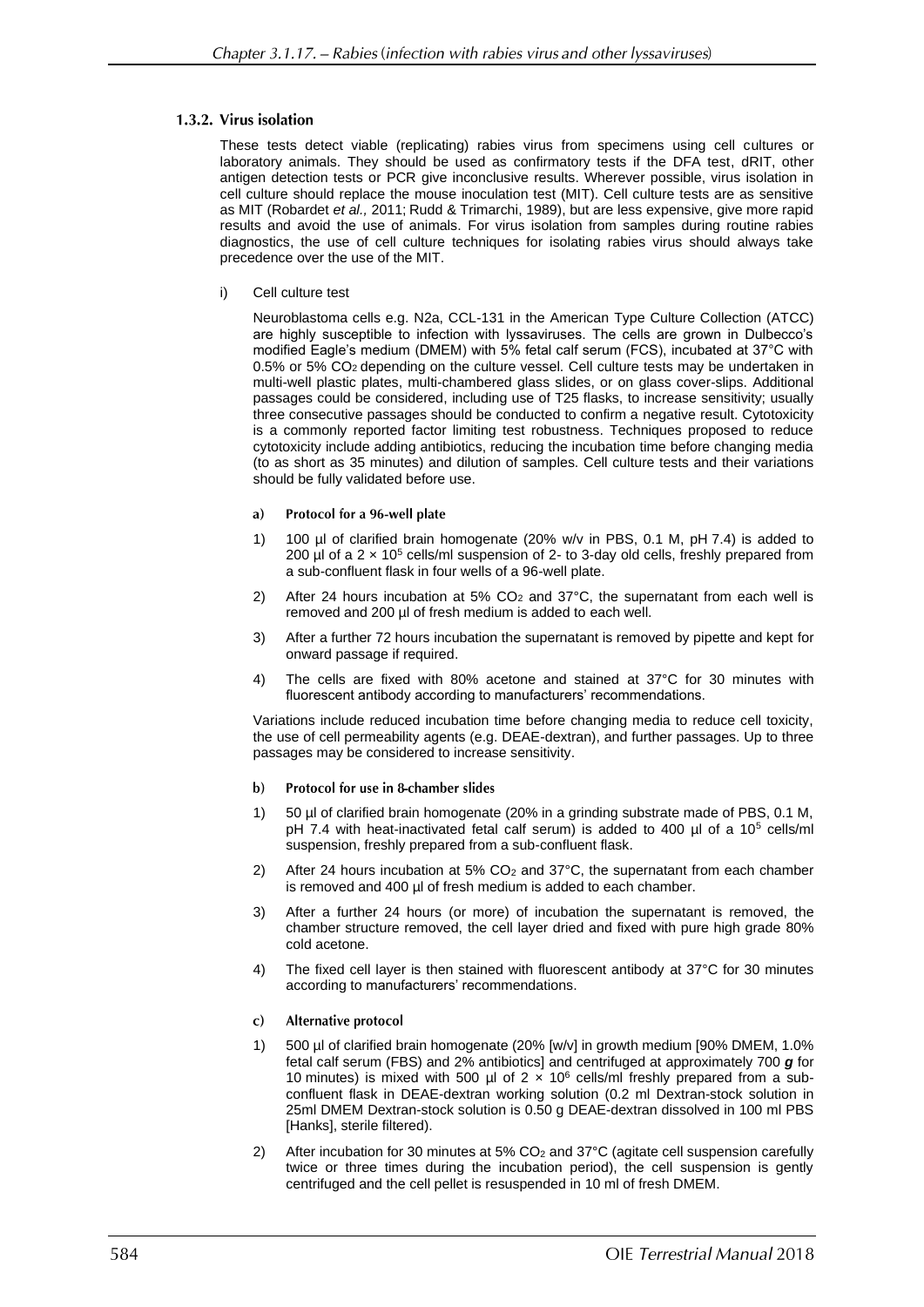- 3) 8 ml of the cell suspension is put in a tissue culture flask (T25) and 2 ml onto a 6- or 24-well plate or petri dish (35/10 mm) to monitor the infection by DFA.
- 4) After a further 3–4 days incubation, the supernatant is removed by pipette from the monitor plate and discarded, while the T25 flask remains untouched.
- 5) The monitor plate is fixed in 80% acetone, then stained with fluorescent antibody according to laboratory procedures and observed under an inverse fluorescence microscope.
- 6) If the monitor plate is negative, cells are trypsinised from the T25 flask, split in a ratio of 1:2 up to 1:4 in fresh DMEM and the cell suspension put into a tissue culture flask (8 ml) and onto a 6- or 24-well plate or petri dish (2 ml).
- 7) Steps 4–6 are repeated. Three consecutive passages are conducted to confirm a negative result.

Whilst protocols (a) and (b) above only allow consecutive passaging of the supernatant, passaging in protocol (c) is based on splitting of the potentially infected cell monolayer thereby facilitating virus isolation in samples of low viral load.

ii) Mouse inoculation test (MIT)

Three-to-ten mice, 3- to 4-weeks old (12–14 g), or a litter of 2-day-old new-born mice, are anesthetised and inoculated intracerebrally. The inoculum (0.01 ml for new-born mice or up to 0.03 ml for older mice) is the clarified supernatant of a 10–20% (w/v) homogenate of brain tissue including brainstem (e.g. cortex, Ammon's horn, thalamus, medulla oblongata) in an isotonic buffered solution containing antibiotics. Mice should be anaesthetised for inoculation. The mice are observed daily for 28 days, and every dead mouse is examined for rabies using the DFA or dRIT test. For faster results in new-born mice, it is possible to check one mouse on days 5, 7, 9 and 11 post-inoculation. Any deaths occurring during the first 4 days are regarded as nonspecific (due to stress/bacterial infection etc.).

Once a validated and reliable cell culture unit exists in the laboratory, consideration should be given to replace the mouse inoculation test with cell culture whenever possible as it avoids the use of live animals, is less expensive and gives more rapid results. However, advantages of MIT are that when the test is positive, a large amount of virus can be isolated from a single mouse brain for strain identification purposes and the assay can be easily and practicably applied in situations where skills and facilities for other tests (e.g. cell culture) are not available.

### 1.3.3. Histological identification of characteristic cell lesions

Negri bodies correspond to the aggregation of viral proteins, but the classical staining techniques detect only an affinity of these structures for acidophilic stains. Techniques that stain sections of paraffin embedded brain tissues (e.g. Mann's technique) are time consuming, less sensitive and more expensive than DFA and dRIT. Seller's method on unfixed tissue smears has a very low sensitivity is only suitable for perfectly fresh specimens. These methods are no longer recommended for routine diagnosis.

### 1.3.4. Polymerase chain reaction (PCR)

PCR assays are sensitive tools for the detection of lyssavirus-derived ribonucleic acid (RNA) within suspect specimens with the advantage that they do not require the presence of live virus.

PCR assays that target the 3' proximal viral gene are considered the most sensitive as the replication cycle of lyssaviruses dictates that the N gene coding viral nucleoprotein is transcribed in the greatest abundance with a transcriptional gradient occurring for downstream genes.

PCR assays should meet the OIE Standards for validation (see Chapter 1.1.6 *Principles and methods of validation of diagnostic assays for infectious diseases*) and should be able to detect a broad spectrum of globally circulating rabies virus strains. Different methods for RNA extraction (manual, commercial conventional column or magnetic bead-based rapid RNA extraction methods) are available and can differ in sensitivity.

PCR assays that have been evaluated in accordance with OIE Standards (Chapter 1.1.6), have shown similar sensitivity and specificity to the DFA or DRIT, and can ideally detect all known Lyssaviruses and be used as an alternative to DFA or DRIT for routine rabies diagnosis. PCR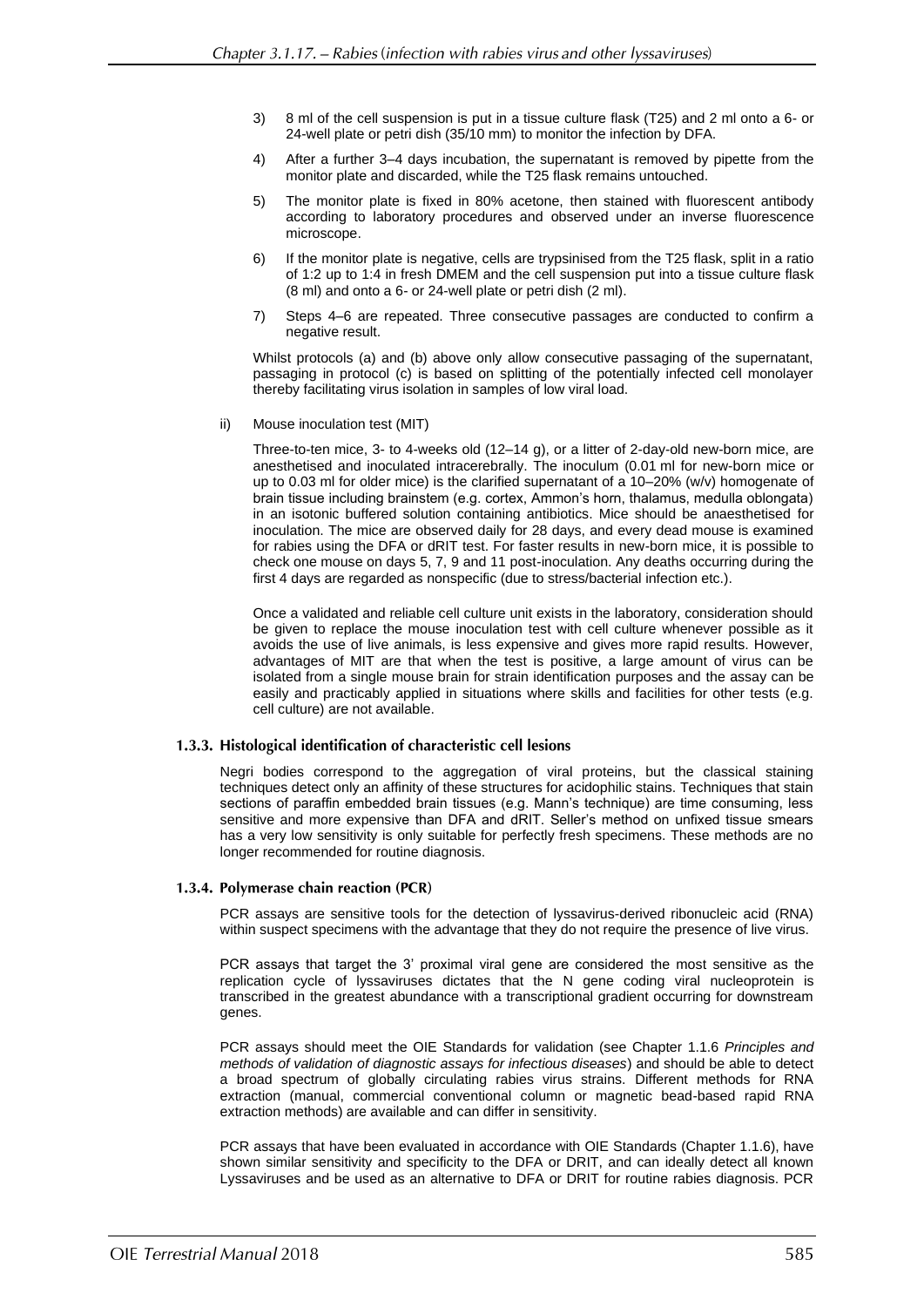assays used as primary diagnostics should be conducted from a composite sample of brain tissue that includes brain stem and cerebellum, as stated in Section B.1.1. PCR assays that have reduced sensitivity and specificity or are not able to detect all Lyssaviruses should be considered for confirmatory diagnostics when primary diagnostic assays are indeterminate.

Two reverse-transcriptase polymerase chain reaction (RT-PCR) methods for the detection of lyssavirus RNA in clinical samples are described. The first is a conventional (gel-based) panlyssavirus hemi-nested RT-PCR assay (hnRT-PCR). The second is a real-time pan-lyssavirus RT-PCR assay (based on a fluorescent DNA stain). The principal advantages of the hnRT-PCR assay include the applicability to laboratories that only have conventional PCR apparatus and the ability to obtain genetic data from the generated amplicons. The advantages of the fluorescent DNA stain-based assay include increased sensitivity over the conventional assay and a significantly reduced turnaround time. Both assays are based on a one-step approach, which reduces the risks of contamination and during manipulation. The fluorescent DNA stainbased assay is approximately one log more sensitive than the hemi-nested conventional RT-PCR.

There are numerous alternative rabies PCR methodologies that are fit for purpose (for example Freuling *et al*., 2014; Fischer *et al*., 2013; Hayman *et al*., 2011; Suin *et al*., 2014; Wadhwa *et al*., 2017; Wakeley *et al*., 2005). Alternative assays may target different genes with different primers and could also be considered for use where suitable validation data have been obtained (see chapter 1.1.6).

i) Conventional RT-PCR techniques

The use of conventional PCR is of benefit to laboratories that lack real-time PCR platforms or that wish to obtain partial gene sequence data. Further equipment is required to enable electrophoretic resolution of amplicons on a gel. Prior to testing, RNA is extracted from suspect biological samples using a validated method of nucleic acid extraction. The onestep RT-PCR assay combines reverse transcription and first round PCR in a single tube, using a reverse transcriptase to generate a DNA copy of any viral RNA present that then acts as the template for the DNA polymerase to amplify the cDNA template exponentially. It has the added advantage of reducing the turnaround time of the assay. The assay described below is an example of a fully validated, reproducible conventional RT-PCR with a high sensitivity and specificity (modified from Heaton *et al.,* 1997). An optional second round amplification (hemi-nested [hn] PCR) is possible to increase the sensitivity and/or to confirm the specificity of the first round PCR product.

- **Primer sequences** a)
- 1) JW12 Primer 5'-ATG-TAA-CAC-CYC-TAC-AAT-G-3'
	- 7.5 pmol/µl (first round)
	- 3.5 pmol/µl (second round)
- 2) JW6UNI Primer 5'-CAR-TTV-GCR-CAC-ATY-TTR-TG-3'

7.5 pmol/µl (first round)

3) JW10UNI Primer 5'-GTC-ATY-ARW-GTR-TGR-TGY-TC-3'

3.5 pmol/µl (second round)

 $\mathbf{b}$ **Test procedure** 

> Each test must contain positive (PC) and negative (NC) control tissue samples, as well as a no template control (NTC), which are run alongside the test samples.

### First round one step (OS) RT-PCR (JW6UNI/12)

In clean room:

- 1) Wipe bench with an appropriate disinfectant prior to use or prepare PCR workstation. To prepare, open doors of the PCR workstation and wipe the cabinet surface with an appropriate disinfectant. Place an ice bucket and suitable pipette and tips within the station and close the doors. Switch on UV light for 10 minutes.
- 2) Obtain the required test reagents. Ensure the enzyme mix is kept on ice. The remaining reagents can be thawed at room temperature.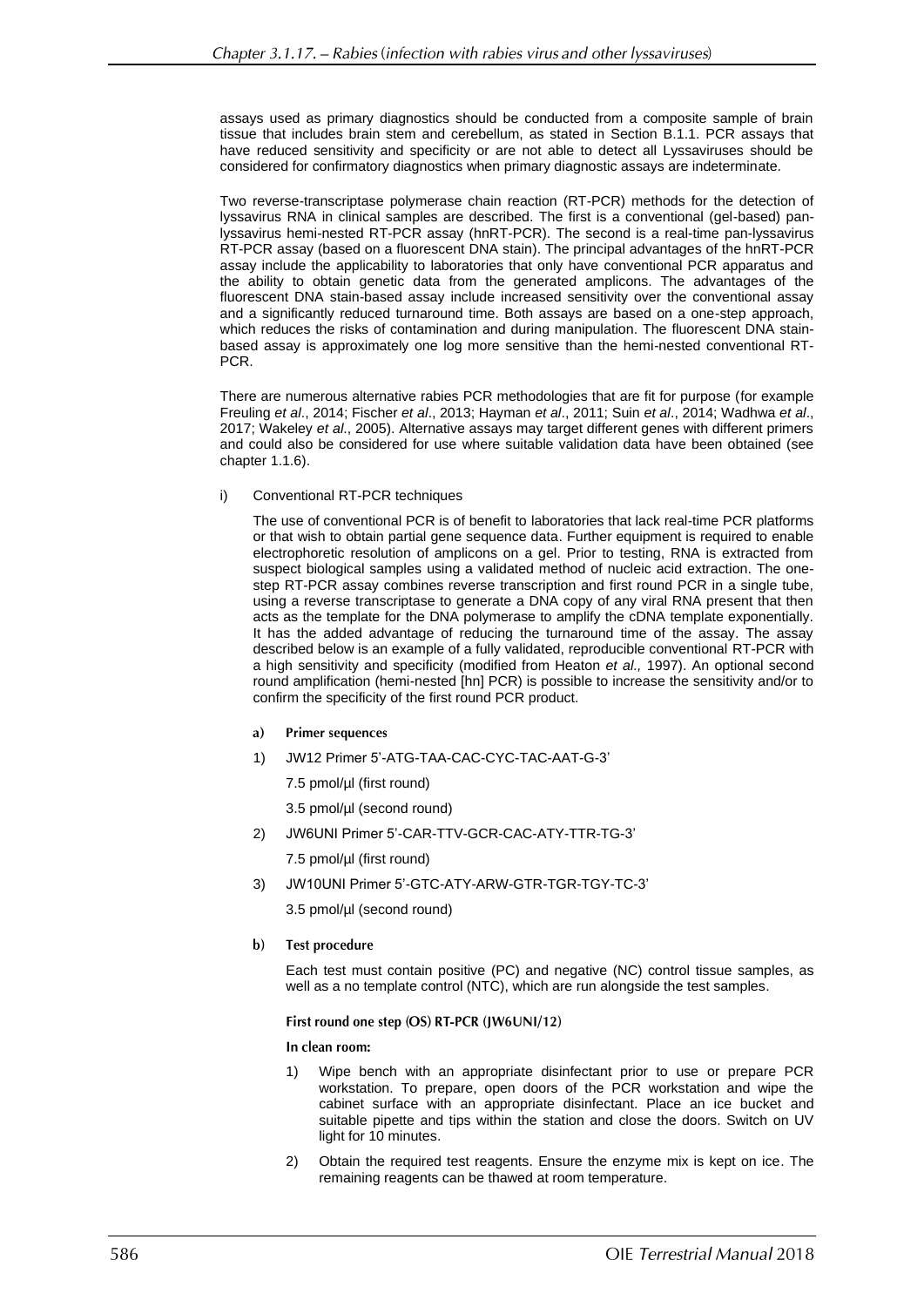- 3) Put the required number of 0.2 ml tubes in a rack and label the tubes clearly with sample identification, denoting that this is the first round reaction. Include PC, NC and NTC.
- 4) Prepare a JW6UNI/JW12 reaction master mix as detailed below:

| Reagent                       | Volume per reaction (µl) |
|-------------------------------|--------------------------|
| Molecular grade water         | 29.0                     |
| 5x buffer                     | 10.0                     |
| dNTPs (10 mM)                 | 2.0                      |
| $JW12$ (7.5 pmol/µl)          | 3.0                      |
| JW6UNI $(7.5 \text{ pmol/µI)$ | 3.0                      |
| Enzyme mix                    | 2.0                      |
| Total                         | 49                       |

### First round IW6UNI/12 master mix

Keep all reagents on ice, thaw and vortex before using. Allow for pipetting variation by preparing a volume of master mix at least one reaction greater than required.

- 5) Vortex the prepared master mix thoroughly, centrifuge and dispense 49 µl into each of the 0.2 ml tubes. Close the lids.
- 6) Transfer the sealed tubes to the ice/cool block in the template room on a tray. Once a tray has been removed it must not be returned to the clean room without decontamination using an appropriate disinfectant

In template room - addition of template

- 1) Wipe bench with an appropriate disinfectant prior to use.
- 2) Thaw samples and control RNA (positive and negative controls) on ice.
- 3) Add 1 µl of test RNA (where possible at concentration of 1µg/µl for extracted samples) below the surface of its allocated master mix tube and mix gently. Discard the tip directly into disinfectant after use. Repeat this process until all samples and controls have been added to their allocated tubes.
- 4) Press the lids down by hand and seal firmly.
- 5) Transfer the sealed tubes to the PCR machine and cycle as detailed below: In house validation of cycling parameters is essential to ensure optimisation for local PCR machines.

| <b>Temperature</b>                                                   | <b>Time</b>                                        | <b>Cycles</b> |
|----------------------------------------------------------------------|----------------------------------------------------|---------------|
| $50^{\circ}$ C                                                       | 30 minutes                                         |               |
| $95^{\circ}$ C                                                       | 15 minutes                                         |               |
| $94^{\circ}$ C<br>$45^{\circ}$ C<br>$50^{\circ}$ C<br>$72^{\circ}$ C | 30 seconds<br>45 seconds<br>15 seconds<br>1 minute | 45            |
| $72^{\circ}$ C                                                       | 7 minutes                                          |               |
| $4^{\circ}$ C                                                        | $\infty$                                           | n/a           |

Hemi-nested RT-PCR first round cycling parameters: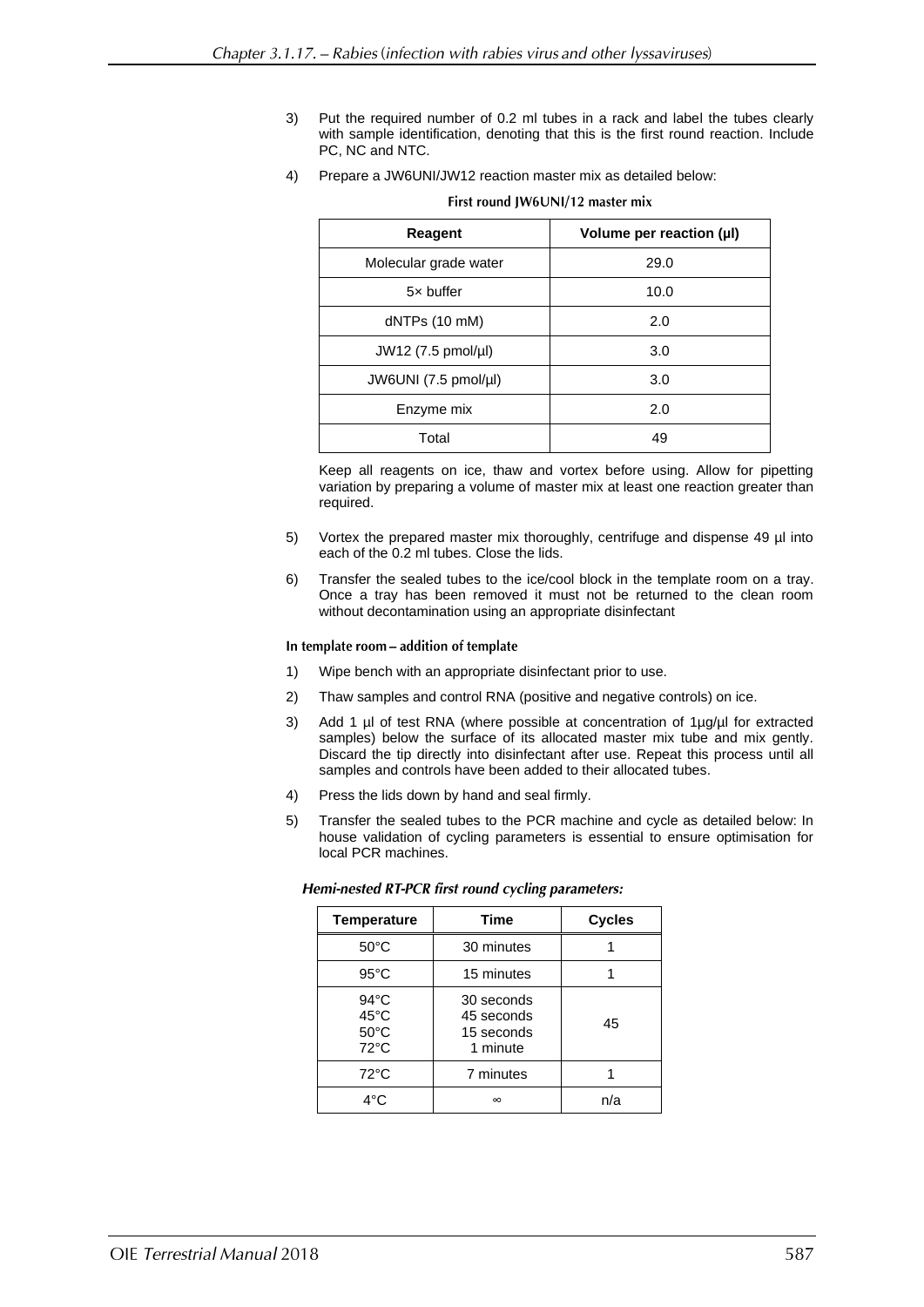Once complete the resulting amplicons can be visualised on a 1.5–2% agarose gel using standard gel electrophoresis techniques and suitable marker DNA ladders to ensure the appropriate size amplicon has been generated in the positive control samples (for comparison with samples on test). A suitable DNA-detection chemical should be added to the gel and a UV light box used to visualise the products.

### Second round OS RT-PCR (IW10/12)

Where no amplicon is generated on the first round reaction, a second round, heminested reaction should be performed.

### In clean room:

- 1) Prepare PCR workstation as described in Section B.1.3.4.i.c.1.
- 2) Obtain the required reagents. Ensure enzyme mix is kept on ice. The remaining reagents can be thawed at room temperature.
- 3) Put the required number of 0.2 ml tubes in a rack and label the tubes clearly with sample identification and denote that this is the second round reaction by labelling with '10/12', or '2'. Label the PCR negative as '–2' or 'NC2' and the no template control as 'NTC2'. This additional negative control must be included in every second round PCR experiment to confirm the master mix is not contaminated.
- 4) Prepare a JW10UNI/JW12 reaction master mix as detailed below:

### Second round JW10UNI/12 master mix

| Reagent                             | Volume per reaction (µl) |
|-------------------------------------|--------------------------|
| Molecular grade water               | 22.0                     |
| High fidelity Tag polymerase $(2x)$ | 25.0                     |
| $JW12$ (3.5 pmol/µl)                | 1.0                      |
| JW10UNI (3.5 pmol/µl)               | 1.0                      |
| Total                               | 49                       |

- 5) Thaw and vortex all reagents before using. Allow for pipetting variation by preparing a volume of master mix at least one reaction greater than required.
- 6) Vortex the prepared mastermix thoroughly, centrifuge at 700 *g* and dispense 49 µl into each of the 0.2 ml tubes. Seal the tubes.
- 7) Transfer the sealed tubes to the template room on a disposable tray. Once a tray has been removed it must not be returned to the clean room without appropriate decontamination.

### In template room - addition of template:

- 1) In order to reduce cross contamination, the template may be added within a PCR workstation.
- 2) To prepare, open the doors of the PCR workstation and wipe the cabinet surface with an appropriate disinfectant. Place an ice bucket, suitable pipette and tips within the station and close the doors. Switch on UV light for 10 minutes.
- 3) Add 1 µl of undiluted first round PCR product below the surface of the prepared second round master mix to minimise aerosols and mix gently. Discard the tip directly into an appropriate disinfectant after use. Ensure the lid of the PCR tube is sealed firmly. Repeat this step until all first round PCR products and the second round PC, NC and NTC have been added to allocated Second Round master mix tubes. Change gloves regularly and at suitable points to avoid cross-contamination.
- 4) If using the PCR workstation, remove samples and supplies and switch on the UV for 10 minutes.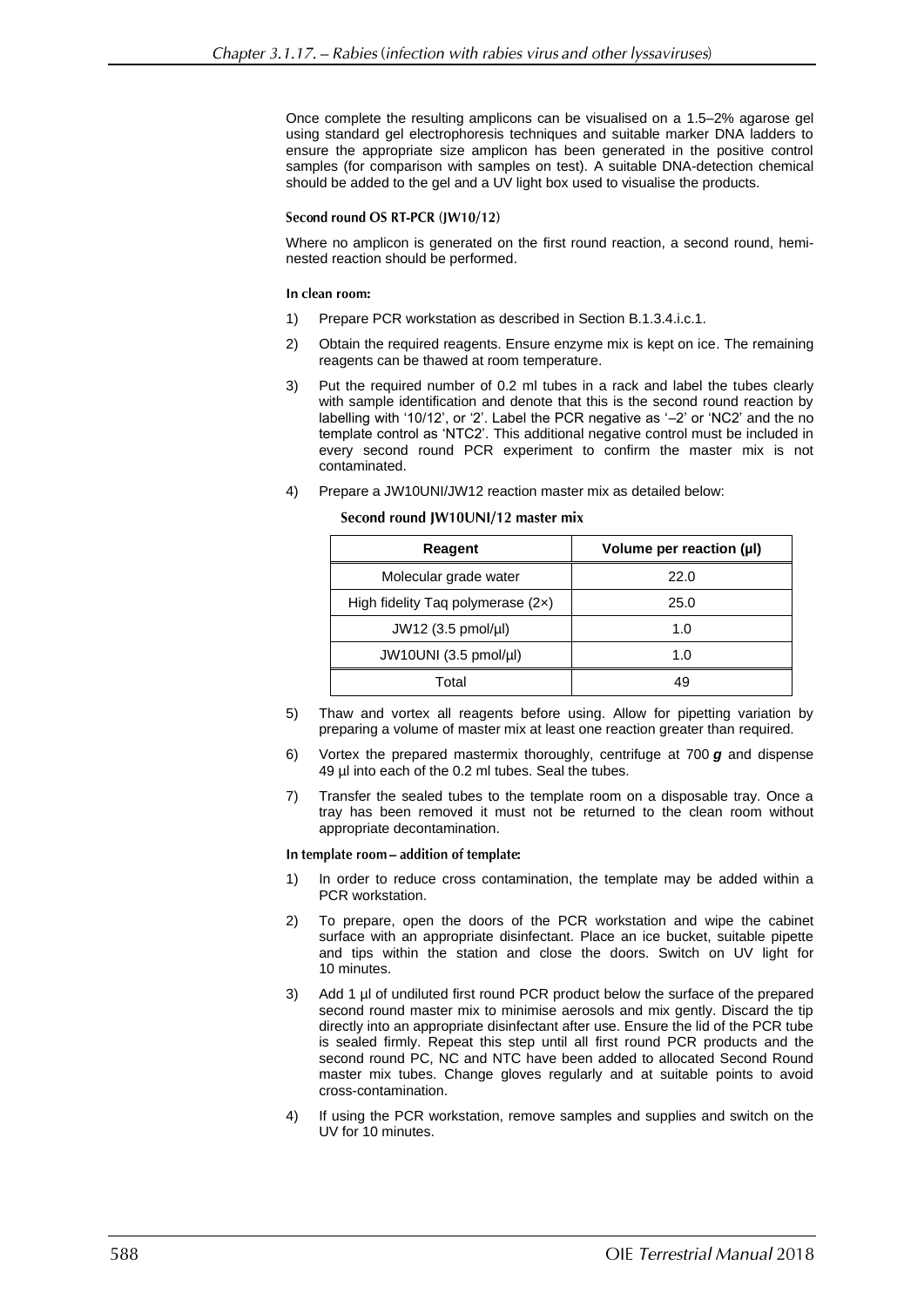5) Run the PCR machine using the following second round cycling parameters. Inhouse validation of cycling parameters is essential to ensure optimisation for local PCR machines.

| Temperature                                                | Time                                               | Cycles |
|------------------------------------------------------------|----------------------------------------------------|--------|
| $95^{\circ}$ C                                             | 15 minutes                                         |        |
| $94^{\circ}$ C<br>45°C<br>$50^{\circ}$ C<br>$72^{\circ}$ C | 30 seconds<br>10 seconds<br>15 seconds<br>1 minute | 35     |
| $72^{\circ}$ C                                             | 7 minutes                                          |        |
| $4^{\circ}$ C                                              | $\infty$                                           | n/a    |

Analyse the amplification reactions by electrophoresis on agarose gels using an appropriate DNA ladder.

ii) Real-time RT-PCR techniques

Where capabilities allow, real-time PCR platforms enable a more rapid evaluation of the presence or absence of lyssavirus RNA in suspect samples. The procedure detailed here is an example that uses the same forward primer as the conventional RT-PCR assay described in Heaton *et al*., 1997. The use of a universal one-step RT-PCR kit that uses a fluorescent DNA stain for the detection of *Lyssavirus* species from clinical specimens has been demonstrated to be both highly sensitive and specific for lyssavirus RNA. Furthermore, by using a fluorescent DNA stain as the detection system it is able to detect all lyssaviruses based on the pan-lyssavirus primer specificity. This method includes a separate RT-PCR assay containing a fluorescent DNA stain for amplification of the internal housekeeping control, mRNA for beta-actin as a template control for RNA extraction.

- **Primer sequences** a)
- 1) Pan-*lyssavirus*-specific primers (synthesised to 0.05 μmol, HPLC purified) and diluted to 20 pmol/µl:
	- a) JW12 RT/PCR primer 5'-ATG-TAA-CAC-CYC-TAC-AAT-G-3'
	- b) N165-146 PCR primer 5'-GCA-GGG-TAY-TTR-TAC-TCA-TA-3'
- 2) Multispecies Beta Actin primers (synthesised to 0.05 μmole, HPLC purified) and diluted to 20pmol/µl:
	- a) BatRat Beta-actin intronic primer 5'-CGA-TGA-AGA-TCA-AGA-TCA-TTG-3'
	- b) BatRat Beta-actin reverse primer 5'- AAG-CAT-TTG-CGG-TGG-AC-3'
- **Test reliability** b)

Instrumentation and equipment are monitored for satisfactory performance and calibrated once a year. Include a calibrated RABV RNA PC on every test run and an internal Beta-actin test may be used as an extraction control. A NC and NTC is included on every test run to confirm the absence of contamination. All test samples should be run at least in duplicate.

**Test procedure**  $\bf c)$ 

Gloves and a laboratory coat must be worn at all times.

In clean room/UV cabinet:

- 1) Prepare PCR workstation as described in Section B.1.3.4.i.c.1.
- 2) Obtain the required reagents. Ensure the enzyme mix is kept on ice, the remaining reagents can be thawed at room temperature.
- 3) Put the required number of 0.2 ml tubes in a rack and label the tubes clearly with sample identification. Include tubes for PC, NC and NTC.
- 4) Prepare a reaction master mix as below and keep all reagents on ice. Allow for pipetting variation by preparing at least two extra reaction mixes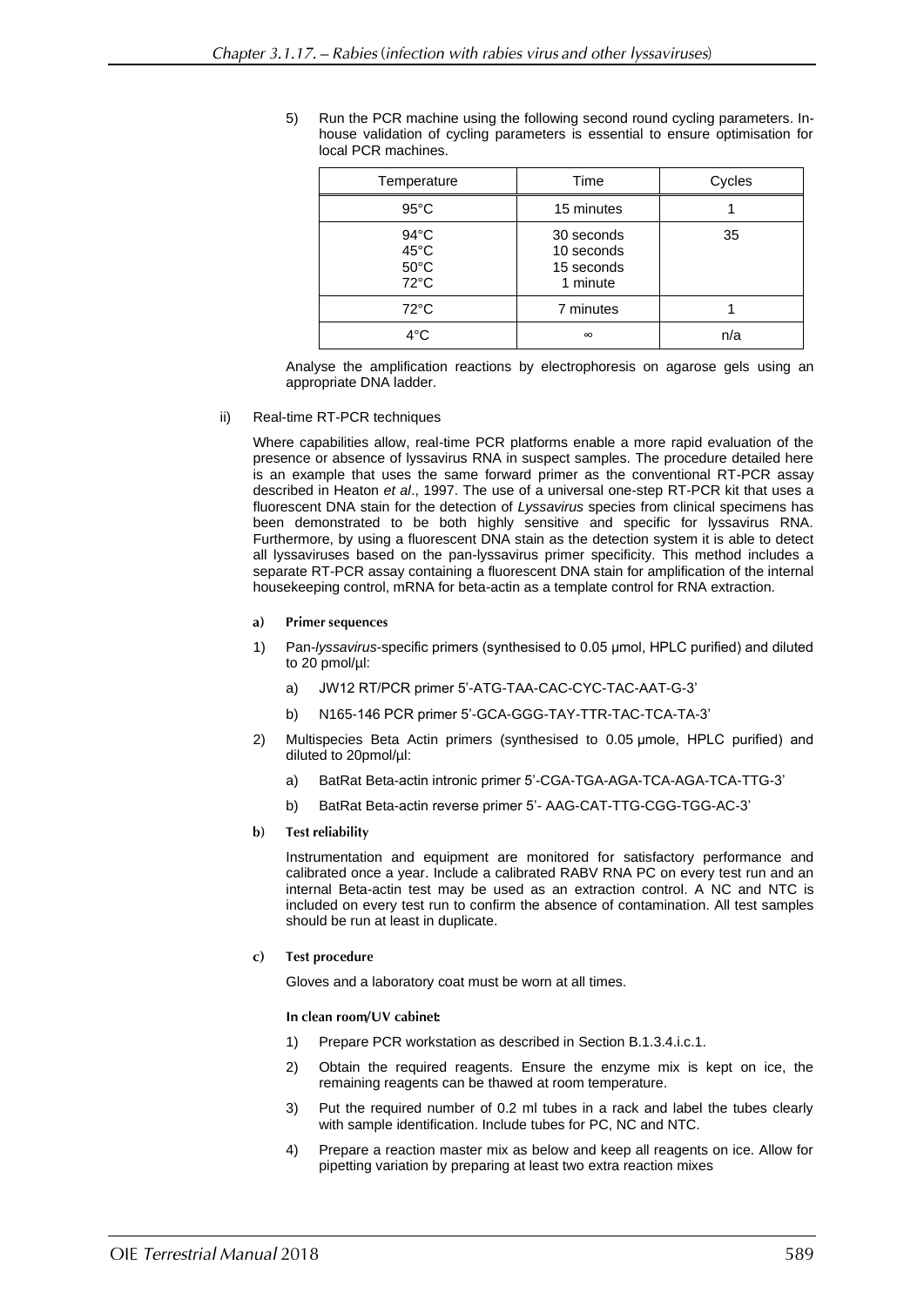| Reagent                                                          | Volume per<br>reaction (µl) |
|------------------------------------------------------------------|-----------------------------|
| Molecular grade water                                            | 7.55                        |
| Universal reaction mix containing a fluorescent DNA stain $(2x)$ | 10.0                        |
| JW12 (20 pmol/µl)                                                | 0.6                         |
| N165-146 (20 pmol/µl)                                            | 1.0                         |
| RT enzyme mix                                                    | 0.25                        |
| Total                                                            | 19.4                        |

5) Prepare a reaction master mix for the β-actin mRNA which assesses the quality in samples extracted from solid tissue. The assay for β-actin must be positive in order to have confidence that RNA was isolated from the starting material.

| Reagent                                                        | Volume per<br>reaction (µl) |
|----------------------------------------------------------------|-----------------------------|
| Molecular grade water                                          | 7.55                        |
| Universal reaction mix containing a fluorescent DNA stain (2X) | 10.0                        |
| Intronic $(20 \text{ pmol/}\mu\text{I})$                       | 0.6                         |
| Reverse (20 pmol/µl)                                           | 1.0                         |
| RT enzyme mix                                                  | 0.25                        |
| Total                                                          | 19.4                        |

6) Vortex the prepared master mixes and aliquot 19 μl into each of the relevant wells of a 96 well plate or 8-well strips.

### In template room/UV cabinet - addition of template

- 1) Prepare PCR workstation as described in Section B.1.3.4.i.c.1.
- 2) Thaw samples and control RNA on ice.
- 3) Add 2  $\mu$  of test RNA (where possible at concentration of 0.5–1  $\mu q/\mu$  for extracted samples) below the surface of its allocated master mix tube and mix gently. Discard the tip directly into disinfectant after use. Repeat this process until all samples and controls have been added to their allocated tubes.
- 4) Press the lids down by hand and seal firmly.
- 5) Transfer the PCR plate/strips to the real-time machine for thermal cycling.

### Setting up of real-time thermal cycler

- 1) Load the samples into the machine, ensuring that they are orientated the correct way. Ensure that all the lids are firmly sealed, and then close the machine's plate cover and door. Set up the run parameters according to the manufacturer's instructions.
- 2) Set up the thermal profile as follows:

| Time<br>Temperature                                   |                                     | Cycles |
|-------------------------------------------------------|-------------------------------------|--------|
| $50^{\circ}$ C                                        | 10 minutes                          |        |
| $95^{\circ}$ C                                        | 5 minutes                           |        |
| $95^{\circ}$ C<br>$60^{\circ}$ C                      | 10 seconds<br>30 seconds            | 40     |
| $95^{\circ}$ C<br>$55^{\circ}$ C<br>$55-95^{\circ}$ C | 1 minutes<br>1 minute<br>10 seconds | 80     |

Thermal profiles may be subject to optimisation depending on PCR machines used.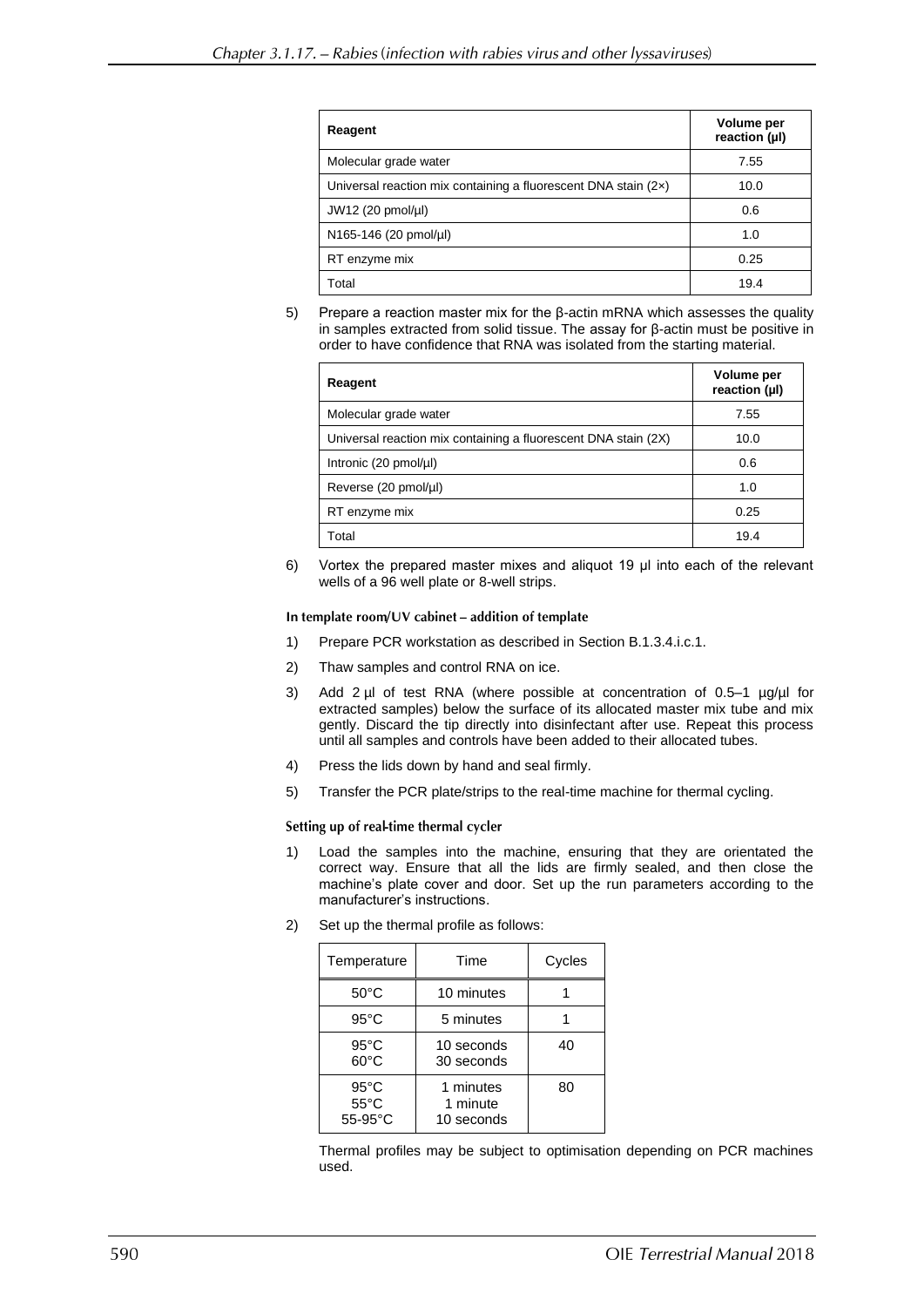3) In case of an inconclusive assay, an agarose gel can be run to confirm the presence/absence of an amplicon and its approximate size (100 bp).

### 1.4. Other identification tests

The tests above describe methods to accurately diagnose rabies and to isolate and identify the virus. Characterisation of the virus can provide useful epidemiological information and should be undertaken in specialised laboratories (such as OIE, WHO or FAO Reference Laboratories). These techniques would include the use of MAbs, as well as partial and full genome sequencing followed by phylogenetic analysis. These characterisations enable a distinction to be made between vaccine virus and a field strain of virus, and possibly identify the geographical origin of the latter.

#### **Serological tests**  $2.$

The main application of serology for rabies is to determine responses to vaccination in domestic animals, particularly in connection with international travel, or for monitoring mass vaccination campaigns in dogs and other wildlife reservoir species. The measurement of rabies antibodies has typically involved virus neutralisation (VN) tests to detect rabies virus neutralising antibodies. ELISAs are now also recognised as acceptable tests to detect binding antibodies. A strong but not strict correlation in levels is observed between these two different antibody detection methods. Depending on the nature of the ELISA, there can be variable sensitivity and specificity. In contrast to the ELISA, poor quality sera can cause cytotoxicity in VN tests, which could lead to falsepositive results. Depending on the intended purpose, both tests are useful for detecting responses to vaccination if appropriate cut-offs are used. However, ELISAs are currently not applicable to international movement of animals or trade.

Serological surveys have also been used to provide information on infection dynamics of lyssaviruses in bats although standardisation of serological tests for bats is still needed.

# 2.1. Virus neutralisation test in cell culture: fluorescent antibody virus neutralisation test (FAVN)

The principle of the FAVN test (Cliquet *et al*., 1998) is the *in-vitro* neutralisation of a constant amount of rabies virus ('challenge virus standard' [CVS-11] strain adapted to cell culture) before inoculating BHK-21 cells susceptible to rabies virus.

The serum titre is the dilution at which 100% of the virus is neutralised in 50% of the wells. This titre is expressed in IU/ml by comparing it with the neutralising dilution of the OIE serum of dog origin under the same experimental conditions. The WHO standard<sup>2</sup> for rabies immunoglobulin [human] No. 2, or an internal control calibrated against the international control may also be used to calculate the IU/ml titre of test sera.

Generally, the minimum measurable neutralising VN antibody titre considered to represent a reasonable level of seroconversion is 0.5 IU per ml. The same measure is used in dogs and cats to confirm an adequate response to vaccination prior to international travel. However, within the framework of monitoring mass vaccination campaigns, a single cut-off level of seropositivity may not be universally applicable among different species (Moore *et al.,* 2017).

This microplate method uses 96-well plates, and is an adaptation of the technique of Smith *et al*. (1973). The FAVN test and the rapid fluorescent focus inhibition test (RFFIT) give equivalent results (Cliquet *et al*., 1998).

### 2.1.1. Viruses and OIE standard serum

Virus: CVS-11 (previously ATCC reference VR 959) strain, which is available from the ATCC or the OIE Reference Laboratory for Rabies, Nancy, France<sup>3</sup>. Vials are stored at -80°C;

OIE Standard Serum of dog origin<sup>4</sup> stored at +4°C and diluted to 0.5 IU/ml with sterile deionised or distilled water. This control serum may be used to calibrate an additional internal control that is used for regular FAVN testing.

<sup>2</sup> Available from: National Institute for Biological Standards and Control (NIBSC), Blanche Lane, South Mimms, Potters Bar, Hertfordshire EN6 3QG, United Kingdom (UK).

<sup>3</sup> Please consult the OIE Web site: <https://www.oie.int/en/what-we-offer/expertise-network/reference-laboratories/#ui-id-3>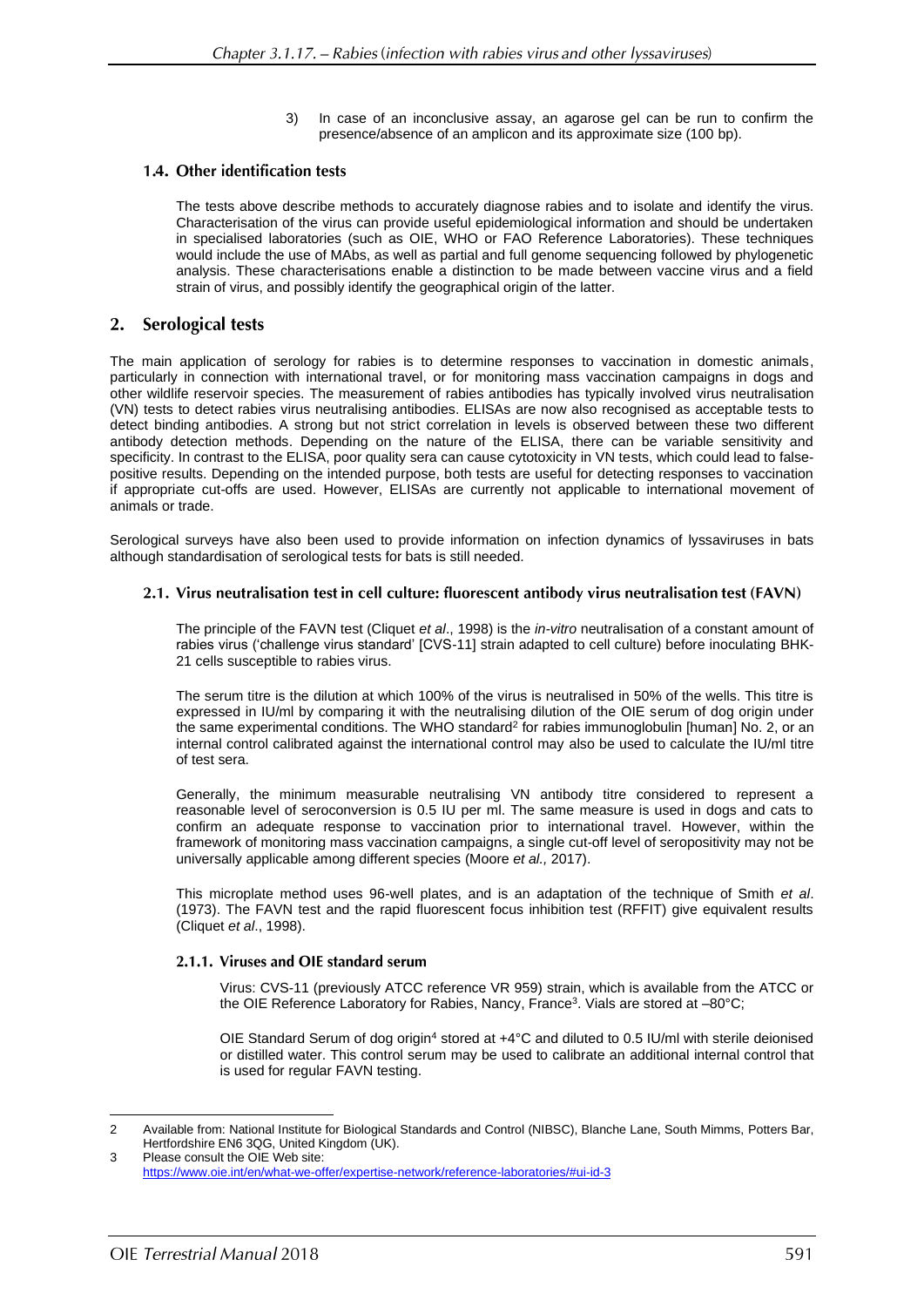Negative control serum: A pool of sera from naïve dogs stored at –20°C.

# 2.1.2. CVS production

- i) Cell growth: the BHK-21 C13 cells (ATCC CCL-10) maintained in Dulbecco's modified Eagle's medium (DMEM) or Glasgow modified Eagle's medium (GMEM) with 10% heatinactivated FCS and antibiotics, used to produce the CVS virus (ATCC VR 959 CVS-11) are trypsinised during the rapid growth phase, i.e. cells are in the exponential phase of their kinetic growth. If the confluence of the layer is complete, a new passage should be made. The cells in the cell suspension should not be aggregated;  $2 \times 10^7$  cells are needed for a  $75 \text{ cm}^2$  cell culture flask. Cells are collected within a volume of  $20-30$  ml in cell culture medium with 10% heat-inactivated FCS.
- ii) Infection of cells: the multiplicity of infection (number of infective particles per cell) is adjusted to between 0.1 and 0.5. The glass bottle containing the virus/cell suspension is incubated for 60 minutes at 35.5–37°C. The contents of the bottle are gently stirred every 10–15 minutes.
- iii) Virus growth: the virus/cell suspension is then centrifuged at 800–1000 *g* for 15 minutes and the cell pellet is resuspended in cell culture medium mixed with 10% heat-inactivated FCS. Virus is harvested 2 days later.
- iv) Harvest and storage: the supernatant is centrifuged at 800–1000 *g* for 15 minutes at 4°C. If several flasks have been used, the different centrifuged supernatants are mixed and then aliquoted and frozen at –80°C. The infective titre of the harvest is established at least 3 days after freezing.

# 2.1.3. Titration of virus in  $TCID_{50}$  (50% tissue culture infective dose)

This titration method uses BHK-21 C13 cells (ATCC CCL-10) in microtitre plates.

- i) The day before titration, a cell suspension containing 10<sup>5</sup> cells/ml is prepared in cell culture medium containing 10% heat-inactivated FCS, and is distributed, 200 µl per well, into 96 well microtitre plates. The plates are then incubated for 24 hours at 35.5°C–37°C with 5%  $CO<sub>2</sub>$ .
- ii) The serial dilutions of virus are performed in 5 ml tubes using a cell culture medium without FCS as diluent. Ten-fold dilutions from  $10^{-1}$  to  $10^{-12}$  are prepared (0.9 ml of diluent with 0.1 ml of the previous dilution).
- iii) The medium in the microtitre plates is discarded using an aspiration system. Fifty µl of each virus dilution is distributed per well. Six replicates are used per dilution. The microtitre plate is then incubated for 1 hour at 35.5–37°C with 5% CO2. Then 200 µl of cell culture medium, containing 5% FCS, is added.
- iv) Incubate in a humidified incubator for 3 days at  $35.5-37^{\circ}$ C in  $5\%$  CO<sub>2</sub>.
- v) The cells are stained using the DFA test, as detailed below. Reading is qualitative, every well that shows specific fluorescence is considered to be positive. The titre calculation is made using either the neoprobit graphic method or the Spearman–Kärber formula (WHO, 1996).
- vi) The CVS titration must be performed by FAVN test to establish the infective dose in TCID50.

# 2.1.4. Test procedure

- i) The control plate is used for the titration of CVS (rows 1 to 4), standard sera and negative control serum are used. All other plates are used for the sera to be tested.
- ii) Medium is added to the wells as follows: control plate rows 1 to 4 and cells A9 to A12: add 150 µl per well; in the other plates, rows 6 and 12: add 200 µl per well; all other wells: add 100 µl.
- iii) Sera to be tested are heat inactivated for 30 minutes at  $56^{\circ}$ C. 50 µl of each undiluted serum to be tested is added to four adjacent wells.
- iv) Dilutions of sera are conducted in the microplates as follows:

<sup>4</sup> <http://www.oie.int/en/our-scientific-expertise/veterinary-products/reference-reagents/>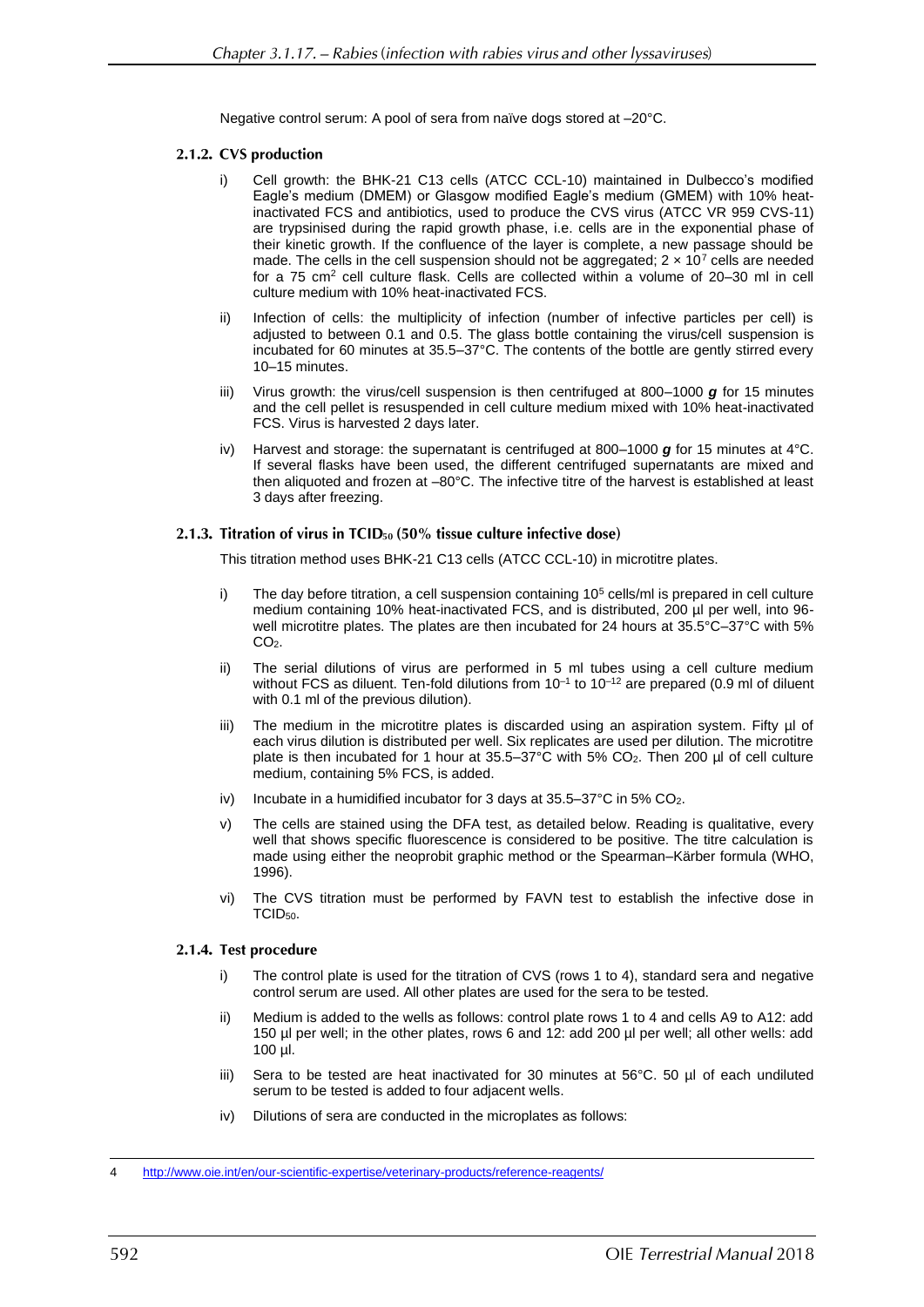OIE serum, the WHO serum, the internal control and the naive dog serum: with a 50– 200 µl multichannel pipette, mix the first dilution wells by sucking in and out at least eight times, transfer 50 µl from one row to the next one, until the last one is reached. Discard 50 µl from the last row.

If there is a serum to be tested on the control plate, see below for the dilution step.

A minimum of four three-fold dilutions is required.

Sera being tested (all plates): as above, transfer successively 50 µl from one row to the following one until rows 5 and 11 (dil. 10<sup>-2.39</sup>). With a 5–50 µl multichannel pipette, transfer 10 µl from rows 5 and 11 to rows 6 and 12, respectively (from dil.  $10^{-2.39}$  to dil.  $10^{-4.23}$ ). Using a multichannel pipette adjusted to 90 µl, mix rows 6 and 12 and discard 180 µl. Then add 70 µl of medium to these rows. This final step does not lend itself to high throughput testing. To attain or exceed the recommended final dilution alternative procedures may be used. These may require modifications to the plate layout.

# 2.1.5. Addition of challenge virus standard

- i) Stock CVS is stored in 1 ml microtubes at –80°C. One tube is thawed rapidly under cold running water, and placed in melting ice.
- ii) One dilution from this tube is prepared in order to obtain 100 TCID<sub>50</sub> in 50 µl. Of this dilution, 50 ul is added to each serum-filled well. For virus titration, 50 ul is added to wells H1 to H4 (control plate). Next, transfer 50 µl from row to row (control plate, lines 1–4). Discard 50 µl from the last row (control plate, wells A1 to A4). No virus is added to wells A9 to A12 of control plate. The range allowed for the virus dose titre must be between 30 and 300 TCID50/50 µl.
- iii) Incubate the microplates at  $35-37^{\circ}$ C in a humid incubator with  $5\%$  CO<sub>2</sub> for 1 hour.
- iv) Addition of cells: trypsinise a subconfluent culture of BHK-21 cells. Resuspend the cells to obtain a  $4 \times 10^5$  cells/ml suspension in DMEM supplemented with 10% heat-inactivated FCS. Add 50 µl of the cell suspension to each well.
- v) Incubate the microplates for 48 hours at  $35-37^{\circ}$ C in a humid incubator with  $5\%$  CO<sub>2</sub>.

### 2.1.6. Fixation and staining

- After the 48-hour incubation period, the medium is discarded, and the microplates are rinsed once in PBS, pH 7.2, and once in 80% acetone. The microplates are then fixed in 80% acetone at room temperature for 30 minutes, and are dried at room temperature for at least 30 minutes.
- ii) Add 50 µl of the FITC anti-rabies conjugate, at the working dilution, to each well, gently rock the microplates and incubate at 35–37°C for 30 minutes. Discard the fluorescent conjugate and rinse the microplates twice with PBS. Excess PBS is removed by briefly inverting the microplates on absorbent paper.

### 2.1.7. Reading and interpreting the results

- i) The total surface of each well is observed. The reading evaluation is qualitative (plus or minus): no fluorescent cell – a minus score is recorded for the well; fluorescent cells (one cell or more) – a plus score is recorded for the well. Use a fluorescence microscope suitable for FITC fluorescence equipped with  $\times$ 10 eye-piece and  $\times$ 10 objective. The global magnification of the microscope ranges between ×100 and ×125 due to the extra magnification of some epi-fluorescence systems.
- ii) Cell and virus controls are read first. For titration of CVS, negative control serum, and OIE standard serum, titres are calculated according to the Spearman–Kärber method or the neoprobit graphic method (WHO, 1996).
- iii) Results of titration of CVS (TCID $_{50}$ ), naive serum (D $_{50}$  [median dose]) and positive standard  $(D_{50})$  are reported on a control card for each of these three controls. The control results of the current test are compared with the accumulated control test results from previous tests using the same batch of control. The test is validated if the values obtained for the three controls in the current test are not statistically different from the mean  $(\pm 2 \text{ SD})$ of all the values obtained in the tests conducted previously according to this technique.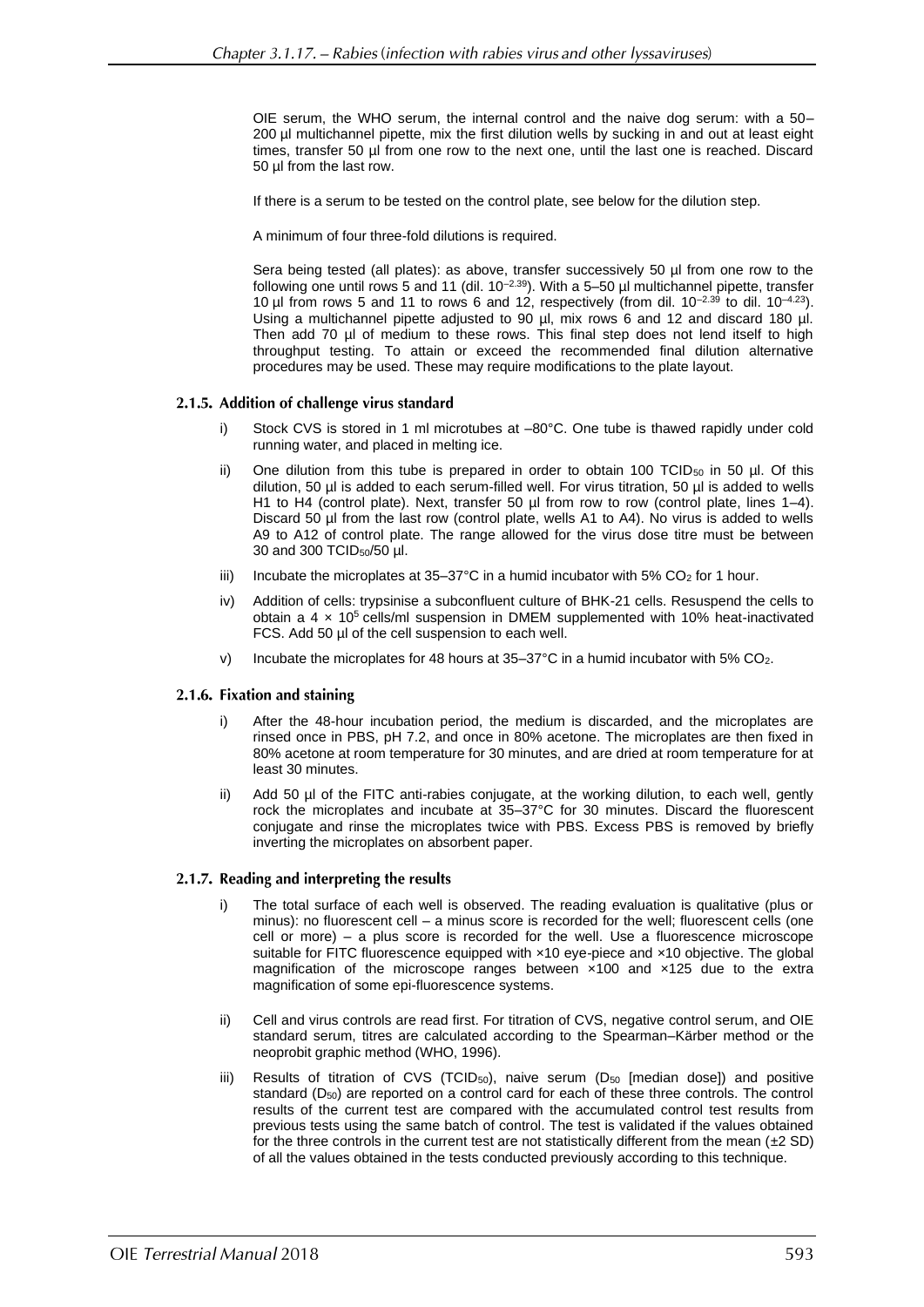iv) The result of the test corresponds to the non-neutralised virus after incubation with the reference serum or with the serum to be tested. These titres are calculated with the neoprobit graphic method or with the Spearman–Kärber formula (WHO, 1996).The comparison of the measured titre of the tested sera with that of the positive standard serum of a known neutralising titre allows determination of the neutralising titre of the tested sera in IU/ml. The conversion to IU/ml can be made by using either the log  $D_{50}$ value of the day or the mean value of the positive standard serum.

### 2.1.8. Formula to convert the  $log D_{50}$  value in IU/ml titre:

Serum titre (IU/ml) =

 $[(10 \text{ (serum log D}_{50} \text{ value})) \times \text{theoretical titre of positive standard serum}]$ 0.5 IU/ml]

 $(10^{$  (log D<sub>50</sub> of positive standard serum 0.5 IU/ml)

Example of conversion:

- $log D_{50}$  of the serum = 2.27
- theoretical titre of positive standard serum 0.5 IU/ml = 0.5 IU/ml
- log  $D_{50}$  of positive standard serum = 1.43 (for the log D<sup>50</sup> of positive standard, the value of the day or the mean value can be considered)

Serum titre (IU/ml) = 
$$
\frac{10^{2.27} \times 0.5}{(10^{1.43})} = 3.46 \text{ IU/ml}
$$

The following parameters have to be strictly respected:

- Rabies virus: only the CVS-11 strain should be used.
- Cells culture: only BHK-21 cells (ATCC number CCL 10) should be used.
- The FAVN test must be performed only in 96 wells microplate.
- Control charts should be used for rabies virus, negative control serum and positive standard serum of dog origin.
- The back titration of the CVS virus, as well as negative control serum and positive standard serum of dog origin, must be present on control plate.
- A minimum of four three-fold dilutions of sera are required. The reading method is 'all or nothing' only.
- Four replicates of each serum should be diluted.
- For the conversion of log D<sub>50</sub> in IU/ml, the laboratories should use only the log D<sub>50</sub> value of the positive standard serum of dog origin.

### 2.2. Virus neutralisation test in cell culture: the rapid fluorescent focus inhibition test (RFFIT)

### 2.2.1. Preparation of seed virus suspension

- i) Trypsinise one 3-day-old 150 ml flask culture of mouse neuroblastoma (MNA) cells. A similar cell line (CCL-131) may be obtained on request from the ATCC.
- ii) Resuspend  $3 \times 10^7$  cells in a 50 ml conical centrifuge tube in 2.7 ml of Eagle's minimal essential medium supplemented with 10% fetal calf serum (EMEM-10).
- iii) Using standard rabies safety procedures, add  $1 \times 10^7$  infectious units of CVS-11 rabies virus (previously ATCC reference VR959) and vortex/mix once. Incubate the cells and virus for 15 minutes at 37°C; vortex/mix the cells once during this time.
- iv) Add 10 ml EMEM-10, vortex/mix, and centrifuge the cells at 500 *g* for 10 minutes.
- v) Discard the supernatant. Resuspend the cells in 30 ml of growth medium and transfer to a 150 ml flask.
- vi) Gently rock the flask to mix the cell suspension, and then prepare three eight-well tissueculture chamber slides by pipetting 0.2 ml of the cell suspension into one well of each slide.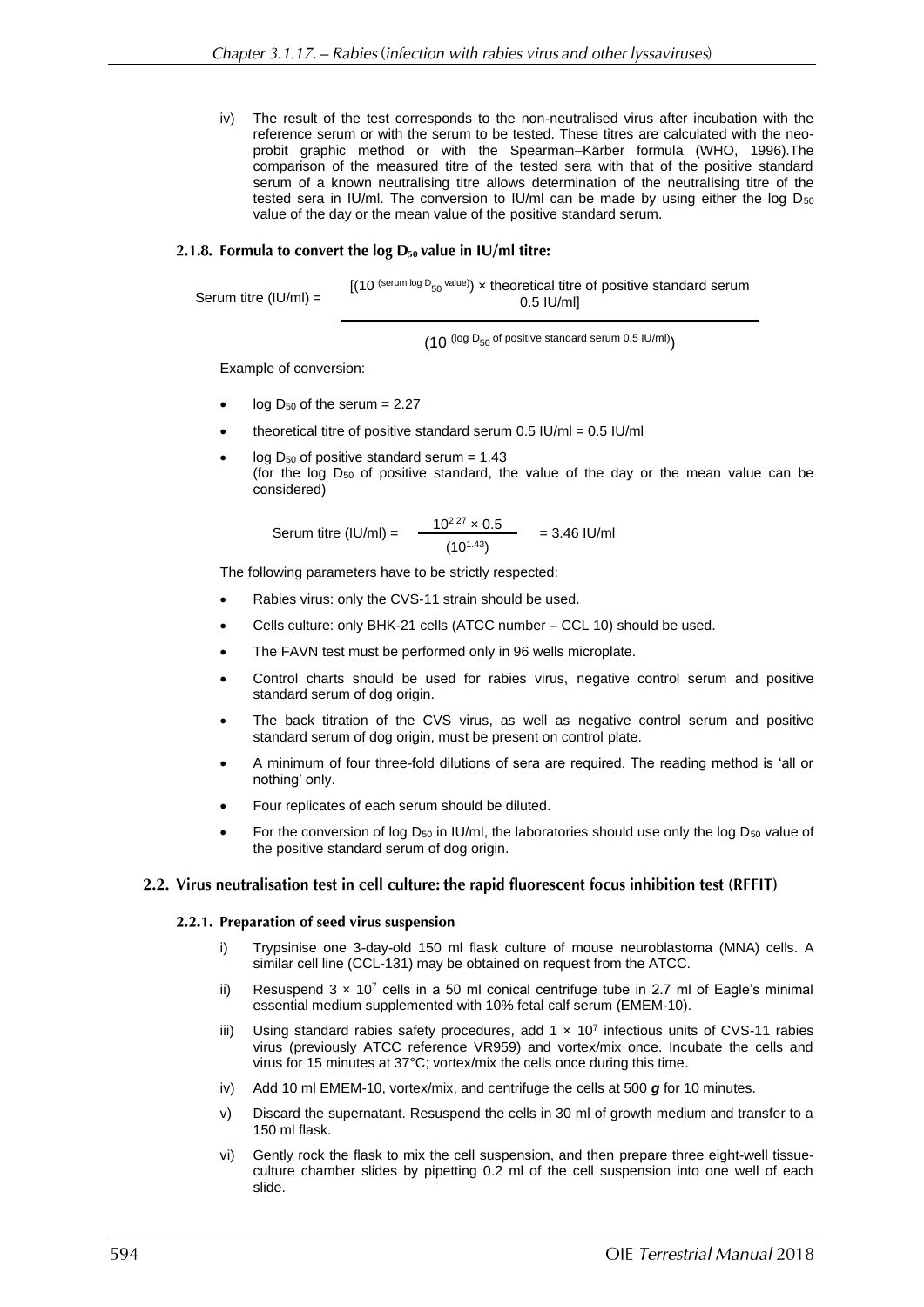- vii) Incubate the flask and slides at 37°C in a humidified incubator with 0.5% carbon dioxide (CO2). The flask should be incubated as a closed culture (tighten the cap).
- viii) At 20, 40 and 64 hours after infection, acetone fix and stain one slide using an immunofluorescence technique to determine the virus infectivity. The supernatant should be harvested 24 hours after the cells reach 100% infectivity (typically 40 hours after infection).
- ix) Transfer the supernatant to a 50 ml centrifuge tube and centrifuge at 4000 *g* for 10 minutes.
- x) Distribute the supernatant into 0.5 ml aliquots and store at –70°C.

### 2.2.2. Titration of seed virus suspension

- i) Thaw one aliquot of the seed virus and prepare serial ten-fold dilutions (from  $10^{-1}$  to  $10^{-8}$ ) in EMEM-10.
- ii) Distribute 0.1 ml of each virus dilution into one well of an eight-well tissue-culture chamber slide. Add 0.2 ml of MNA cells suspended in EMEM-10 (concentration  $5 \times 10^4$  cells per 0.2 ml) to each well.
- iii) Mix the cells and virus by gently rocking the slide, then incubate at 37°C in a humidified incubator with  $0.5\%$  CO<sub>2</sub> for 40 hours.
- iv) Acetone fix and stain the slide using an immunofluorescence technique. Evidence of virus infection should be observed at the  $10^{-6}$  dilution of virus, indicating a virus stock suspension containing at least  $1 \times 10^6$  infectious units per 0.1 ml. Prepare sufficient seed virus so that frequent serial passage of the virus is unnecessary.

### 2.2.3. Preparation of stock virus suspension

- i) Infect  $3 \times 10^7$  MNA cells with  $1 \times 10^7$  infectious units of the seed virus preparation (see above).
- ii) Harvest the supernatant 24 hours after the cells reach 100% infectivity (typically 40 hours after infection).
- iii) Distribute the supernatant into 0.5 ml aliquots and store at –70°C.

### 2.2.4. Titration of stock virus suspension

- i) Thaw one aliquot of the stock virus and use this to prepare serial ten-fold dilutions (from 10<sup>−</sup><sup>1</sup> to 10<sup>−</sup><sup>6</sup> ) in EMEM-10.
- Distribute 0.1 ml of each virus dilution into one well of an eight-well tissue-culture chamber slide. Add 0.2 ml of MNA cells suspended in EMEM-10 (concentration  $1 \times 10^5$  cells per 0.2 ml) to each well.
- iii) Mix the cells and virus suspension by gently rocking the slide, then incubate at 37°C in a humidified incubator with  $0.5\%$  CO<sub>2</sub> for 20 hours.
- iv) Acetone fix and stain the slide using an immunofluorescence technique.

Each well of an eight-well tissue-culture chamber slide contains 25–50 distinct microscopic fields when observed at ×160–200 magnification or 20 distinct microscopic fields when observed at x100 magnification. One unit of virus for the RFFIT is determined as the dilution at which 50% of the observed microscopic fields contain one or more foci of infected cells (the focus-forming dose, FFD<sub>50</sub>). The stock virus suspension should contain at least 1  $\times$  10<sup>4</sup> FFD<sub>50</sub> per 0.1 ml (i.e. the well with cells infected with the 10–4 dilution of the virus should contain at least one focus of infected cells in 50% of the observed microscopic fields). For example, a stock virus suspension of this titre (1  $\times$  10<sup>4</sup> FFD<sub>50</sub> per 0.1 ml) can then be diluted to 10<sup>-2.3</sup> to obtain a challenge virus containing 50 FFD $_{50}$ . To calculate the working dilution subtract the log of 50 (1.7) from the log of the virus dose (e.g. in the example given  $4.0 - 1.7 - 2.3$ ).

### 2.2.5. Reference sera

A recognised (WHO [see footnote 2], OIE [see footnote 3]) reference serum standard or a prepared standard verified against a recognised standard diluted to a potency of 2.0 IU/ml should be included in each test. The reference serum should be maintained as frozen aliquots in amounts sufficient for 1 week of tests. A positive serum control standard diluted to a potency of 0.5 IU/ml and a negative serum control standard with a potency of <0.1 IU/ml should also be prepared by the laboratory and included in each test.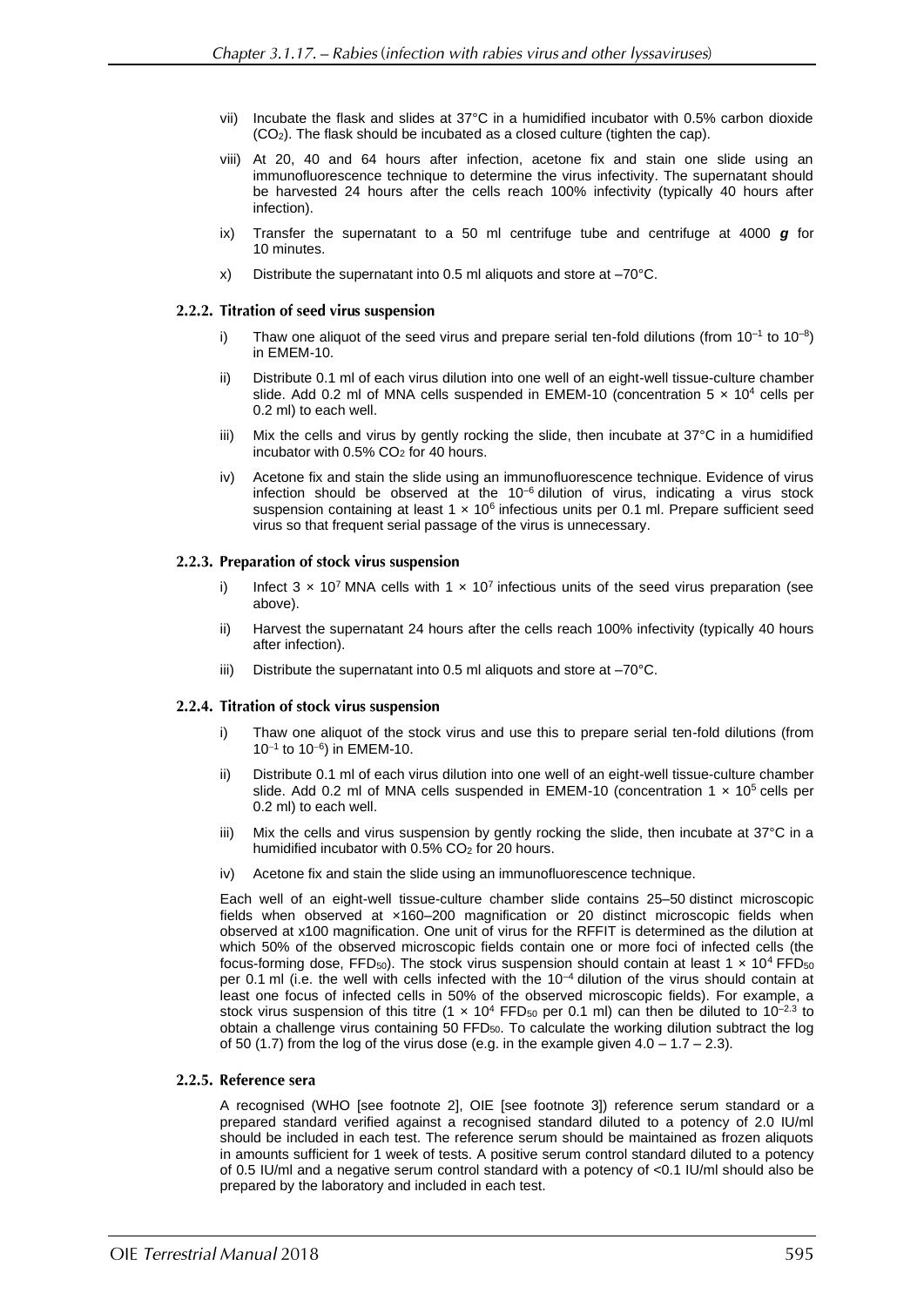### 2.2.6. Test sera

Serum samples should be heated at 56°C for 30 minutes before testing in order to inactivate complement. If sera are frozen, they should be reheated after thawing. Five-fold serial dilutions of test sera may be prepared directly in an eight-well tissue-culture chamber slide or in a 96 well plate and transferred to the chamber slide wells (final volume 0.1 ml/serial dilution). The RFFIT may be performed as a screen using 2 dilutions or as an endpoint test suing 4 dilutions. Screening dilutions of 1/5 and 1/50 are sufficient for routine evaluation of vaccination efficacy. Endpoint testing is generally performed using dilutions of 1/5, 1/25, 1/125, and 1/625.

For the screening test:

- i) Prepare a 1/2.5 dilution by adding 0.1 ml of inactivated serum and 0.15 ml of EMEM-10 to one of the slides. Mix by gently rocking the slide.
- ii) Transfer 0.05 ml of the 1/2.5 dilution to a second well containing 0.45 ml of EMEM-10. Discard all but 0.1 ml from the well containing the 1/2.5 dilution.
- iii) Mix the second well and discard all but 0.1 ml.

For the endpoint test:

- Prepare a 1/2.5 dilution by adding 0.1 ml of inactivated serum and 0.15 ml of EMEM-10 to one of the slides. Mix by gently rocking the slide.
- ii) Transfer 0.05 ml of the 1/2.5 dilution to a second well containing 0.2 ml of EMEM-10. Discard all but 0.1 ml from the well containing the 1/2.5 dilution (first well).
- iii) Transfer 0.05 ml of the 1/2.5 dilution to a third well containing 0.2 ml of EMEM-10. Discard all but 0.1 ml from the well containing the 1/5 dilution (second well).
- iv) Transfer 0.05 ml of the 1/2.5 dilution to a fourth well containing 0.2 ml of EMEM-10. Discard all but 0.1 ml from the well containing the 1/25 dilution (third well).
- v) Mix the fourth well containing the 1/125 dilution and discard all but 0.1 ml.

### 2.2.7. Addition of virus

- i) Add 0.1 ml of the challenge virus preparation (working dilution) to all serum dilutions.
- ii) Prepare a 1/10 and 1/100 back titration of the challenge virus working dilution and add 0.1 ml of each to a slide well.
- iii) Mix and incubate at 37°C in a humidified incubator with  $0.5\%$  CO<sub>2</sub> for 90 minutes.

### 2.2.8. Addition of cells

- i) During the incubation period, trypsinise a stock culture of 3- to 5-day-old MNA cells.
- ii) Resuspend the cells in EMEM-10 to give a final concentration of  $1 \times 10^5$  cells per 0.2 ml.
- iii) Distribute 0.2 ml of the cell suspension into each well of the slide and incubate at 35°C in a humidified incubator with  $0.5\%$  CO<sub>2</sub> for a further 20 hours.

### 2.2.9. Acetone fixation and staining by immunofluorescence

- i) After 20 hours, remove the slides from the incubator and pour off the medium into a virucidal solution.
- ii) Rinse the slides once in PBS and then fix for 10 minutes at room temperature in cold acetone (–20°C). Note: if using plastic slides use 80% cold acetone.
- iii) Leave the slides to dry for 10–30 minutes before adding FITC-conjugated anti-rabies antibody. The conjugate may be prepared in EMEM-10 or PBS; there is no need to adsorb the conjugate with tissue or cells. The working dilution of the conjugate should be determined by titration. The slides should be stained for 20–60 minutes at 37°C (optimal time determined by conjugate qualification) and then rinsed in PBS and distilled water, respectively.
- iv) Observe the slides under a fluorescence microscope. Record the number of fields (out of 20 per well) where virus infection of cells is observed.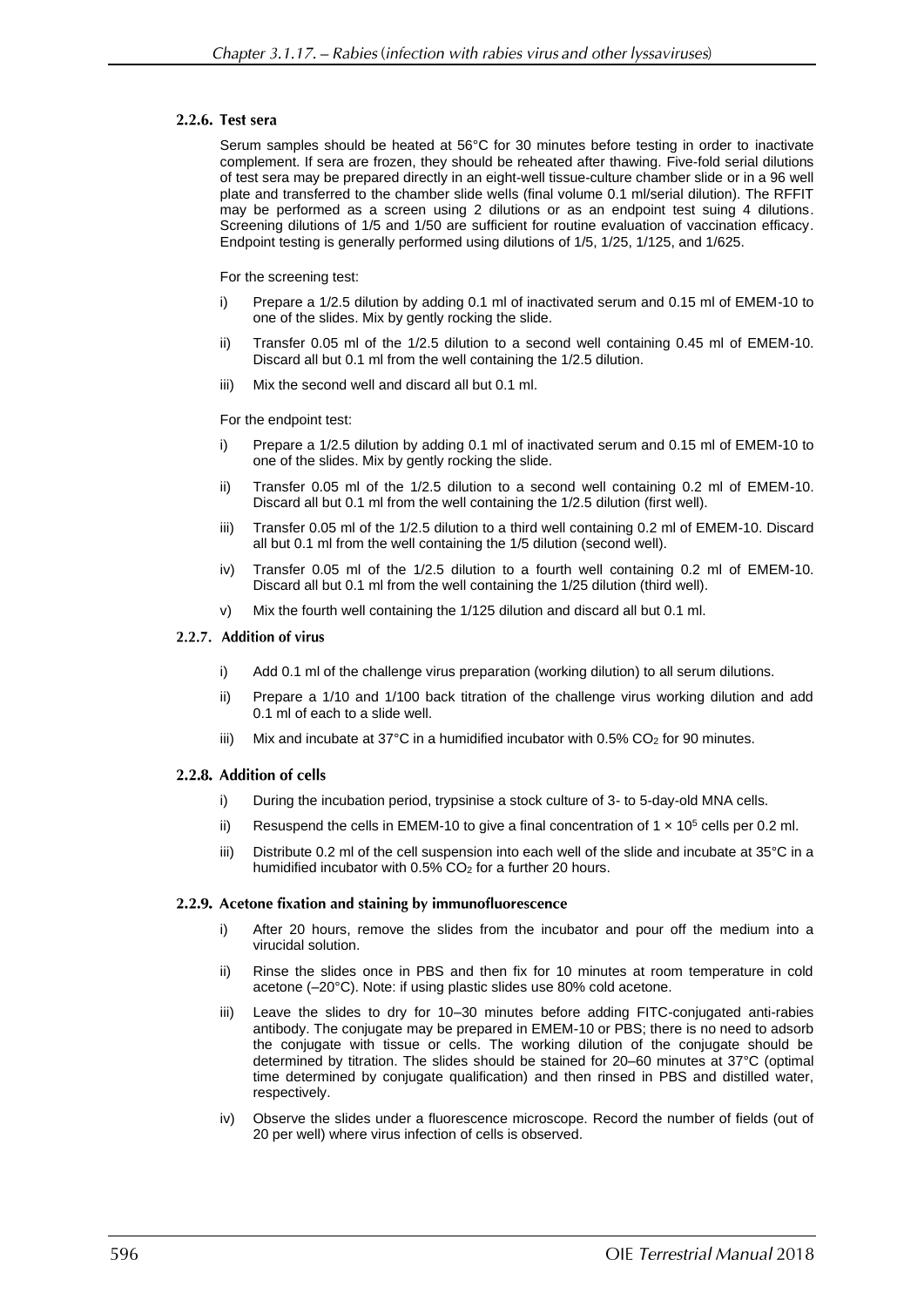# 2.2.10. Calculation of virus-neutralising antibody titres

Residual virus is detected using a standard fluorescence microscope. The serum neutralisation end-point titre is defined as the dilution factor of the highest serum dilution at which 50% of the observed microscopic fields contain one or more infected cells (i.e. a 97% reduction in the virus inoculum). This value may be obtained by mathematical interpolation. Alternatively, a 100% neutralisation titre may be determined by recording the highest serum dilution at which 100% of the challenge inoculum is neutralised and there are no infected cells in any of the observed fields. For both titration methods, the titre of antibody in the test serum (in IU/ml) can be obtained by comparison with the titre of the recognised reference serum standard included in each test. It should be noted that it is also valid to perform the RFFIT using BHK-21 cells instead of neuroblastoma cells. A modified protocol for this has been published (WHO, 1996).

The following parameters have to be strictly adhered to:

- i) Rabies virus; only the CVS-11 strain should be used. Virus: CVS-11 (previously ATCC reference VR 959) strain, which is available from the ATCC or the OIE Reference Laboratory for Rabies, Nancy, France<sup>5</sup>. Vials are stored at -80°C. The back titration should indicate a dose of 30–100 FFD<sub>50</sub>.
- ii) Cells cultures: only BHK-21 cells (ATCC number CCL10) or MNA cells (ATCC number CCL131) should be used.
- iii) The test should be performed only on suitable chamber slides.
- iv) Control charts should be used for rabies virus, naïve serum and positive standard dog serum.
- v) The back titration of the CVS virus, as well as the naïve serum and positive standard dog, OIE Reference Serum must be present on control plate.
- vi) Reading method for the test: each chamber slide should contain 25–50 fields and be observed at ×160–200 magnification or 20 fields and be observed at ×100 magnification.
- vii) Convert log  $D_{50}$  to IU/ml of test sera using the log  $D_{50}$  value of the recognised standard serum diluted to a potency of 2.0 IU/ml.

### 2.3. Enzyme-linked immunosorbent assay (ELISA)

ELISAs provide a rapid serological test that avoids the requirement to handle live rabies virus. Those tests detect antibodies that can specifically bind to rabies virus antigens, primarily the rabies virus glycoprotein and nucleoprotein. None of the available direct, indirect or competitive ELISAs is validated for international animal movement or trade (Wasniewski *et al.,* 2014). However, ELISAs are a useful tool for monitoring rabies vaccination campaigns in wildlife species provided they are properly validated for this purpose. A commercial ELISA has been recommended for monitoring rabies vaccination campaigns in foxes and raccoon dogs (Wasniewski *et al.,* 2016).

#### **Quality assurance**  $3.$

Annual participation in inter-laboratory proficiency testing is highly encouraged as part of quality assurance schemes; such tests should be organised for Regional Laboratories by the National Reference Laboratories, while the latter in turn should participate in international proficiency tests organised by OIE Reference Laboratories. Whenever possible, international accreditation of a laboratory should be considered (see Chapter 1.1.5 *Quality management and veterinary testing laboratories*).

# **C. REQUIREMENTS FOR VACCINES**

#### **General background** 1.

The prevention and control of rabies in a country is a national responsibility and, in many countries, the vaccine may be used only under the control of the Competent Authority. Guidelines for the production of veterinary vaccines are given in Chapter 1.1.8 *Principles of veterinary vaccine production*. The guidelines given here and in

<sup>5</sup> Please consult the OIE Web site: <https://www.oie.int/en/what-we-offer/expertise-network/reference-laboratories/#ui-id-3>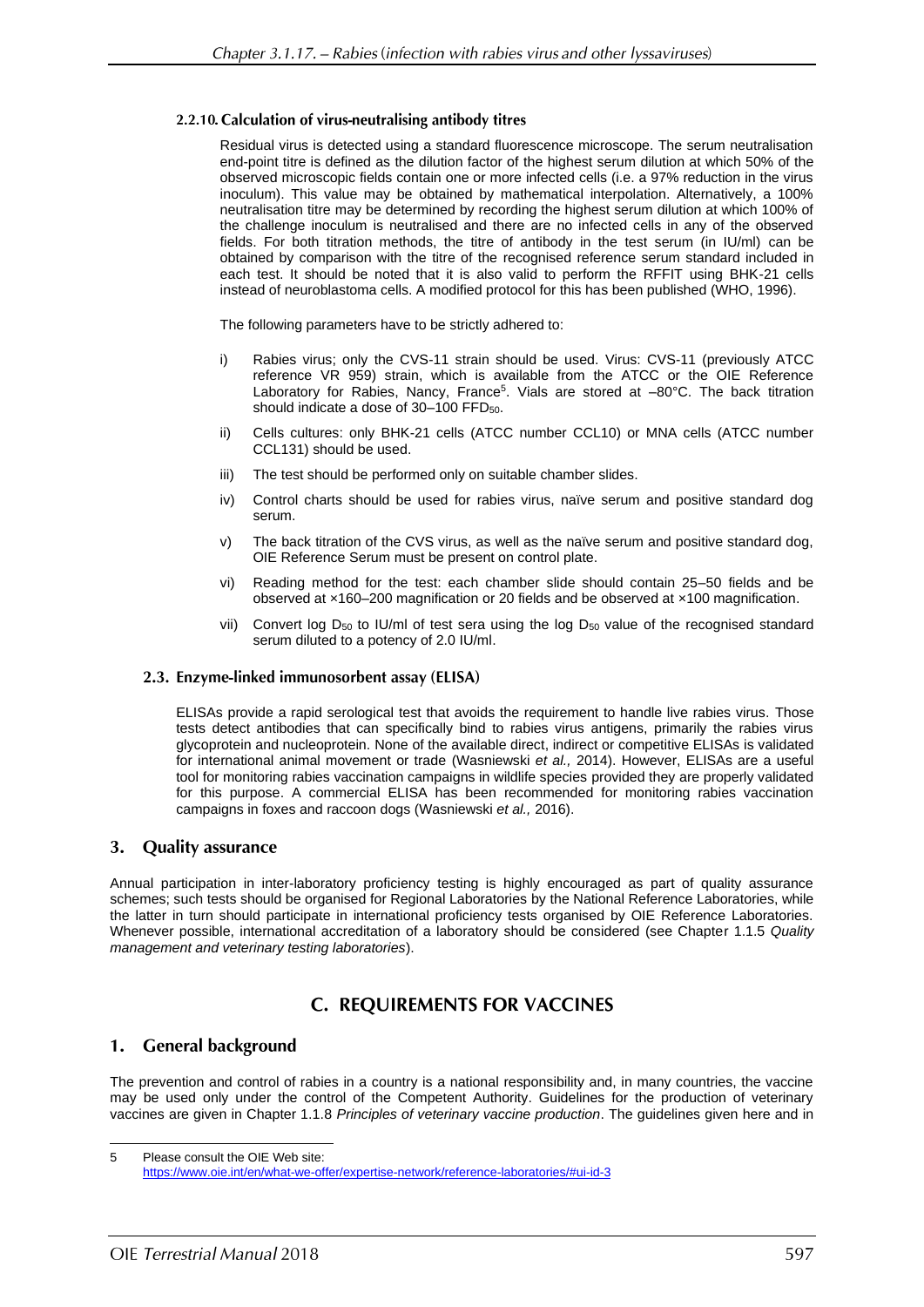chapter 1.1.8 are intended to be general in nature and may be supplemented by national and regional requirements. Varying requirements relating to quality, safety and efficacy apply in particular countries or regions for manufacturers to obtain relevant regulatory approval for a veterinary vaccine. Where possible, manufacturers should seek to obtain such a licence or authorisation for their rabies vaccines as independent verification of the quality of their product. Internationally and nationally recognised regulations for animal experimentation should be followed in all stages of rabies vaccine development and production.

Virulent rabies virus may be used to produce inactivated rabies vaccine; consequently, the rabies vaccine production facility should operate under the appropriate biosafety procedures and practices. The facility should meet the requirements for containment outlined in chapter 1.1.4 and WHO (2005).

Rabies vaccines are defined as a standardised formulation containing defined amounts of immunogens. These immunogens are either inactivated (killed), live-attenuated or biotechnology-derived as described in chapter 1.1.8.

Authorised vaccines for the parenteral vaccination of domestic animals and oral vaccines for the immunisation of wild animals and free-roaming dogs are available. These vaccines are frequently used off-label.

Oral rabies vaccination (ORV) has been successfully used to control the disease in certain wildlife reservoir species (Cliquet *et al*., 2012; Freuling *et al.,* 2013). However, because dog-mediated human rabies is a candidate for global elimination, the dog should be considered a main target for rabies elimination. Countries should assess the need for both ORV of dogs and parenteral vaccination in their rabies control strategy. Parenteral vaccination of dogs should remain the foundation of mass vaccination campaigns. Apart from mass parenteral vaccination (carried out concurrently or sequentially), the use of oral vaccination, especially in free-roaming and inaccessible dogs, taking into account structure and accessibility of the dog population, should represent a complementary measure for the improvement of the overall vaccination coverage in dog rabies control programmes (WHO, 2013). For ORV of dogs, the handout and retrieve model should be used.

An optimal individual or combination vaccination strategy for both vaccination of wildlife (ORV with or without Trap-Vaccinate-Release) and dogs (Central Point Vaccination, House-to-House vaccination, with or without ORV) should be determined by taking the size of the target species population into account. As regards ORV of wildlife and dogs, oral rabies virus vaccine bait candidates should be selected based on efficacy and safety profiles. Monitoring of human exposure to oral rabies virus vaccines and risk management should be undertaken. Under specific circumstances, vaccination of other susceptible companion animals and livestock would be beneficial and should be considered as part of any national vaccination programme.

#### $2.$ Rabies vaccine for injectable use

### 2.1. Background

The principal rationale for the use of injectable rabies vaccine is to protect animals and, as a consequence, humans.

Live-attenuated vaccines were widely used for injection in domestic animals. However, several of these products have been documented to cause vaccine-induced rabies, and therefore injectable use should be discontinued (Bellinger *et al*., 1983; Esh *et al*., 1982).

Rabies virus glycoprotein biotechnology-derived vector vaccines are prepared by inserting noninfectious rabies virus nucleic acid coding for rabies virus glycoprotein into a vector such as avipox for injectable vaccine (WHO, 1996). As these do not contain live rabies virus, animals vaccinated with such vaccines should not be restricted from entry into countries (Taylor *et al*., 1991).

### 2.2. Outline of production and minimum requirements for conventional vaccines

### 2.2.1. Characteristics of the seed

i) Biological characteristics

Any rabies virus strain considered for vaccine production should protect against any rabies virus variant of phylogroup 1. Selection of master seed viruses (MSVs) should ideally be based on the ease of growth in culture, virus yield, stability and antigenic spectrum (Wu *et al*., 2011). A record of the source of the MSV should be maintained.

Biotechnology-derived vaccines are prepared in appropriate cell lines using a vector expressing the rabies virus glycoprotein.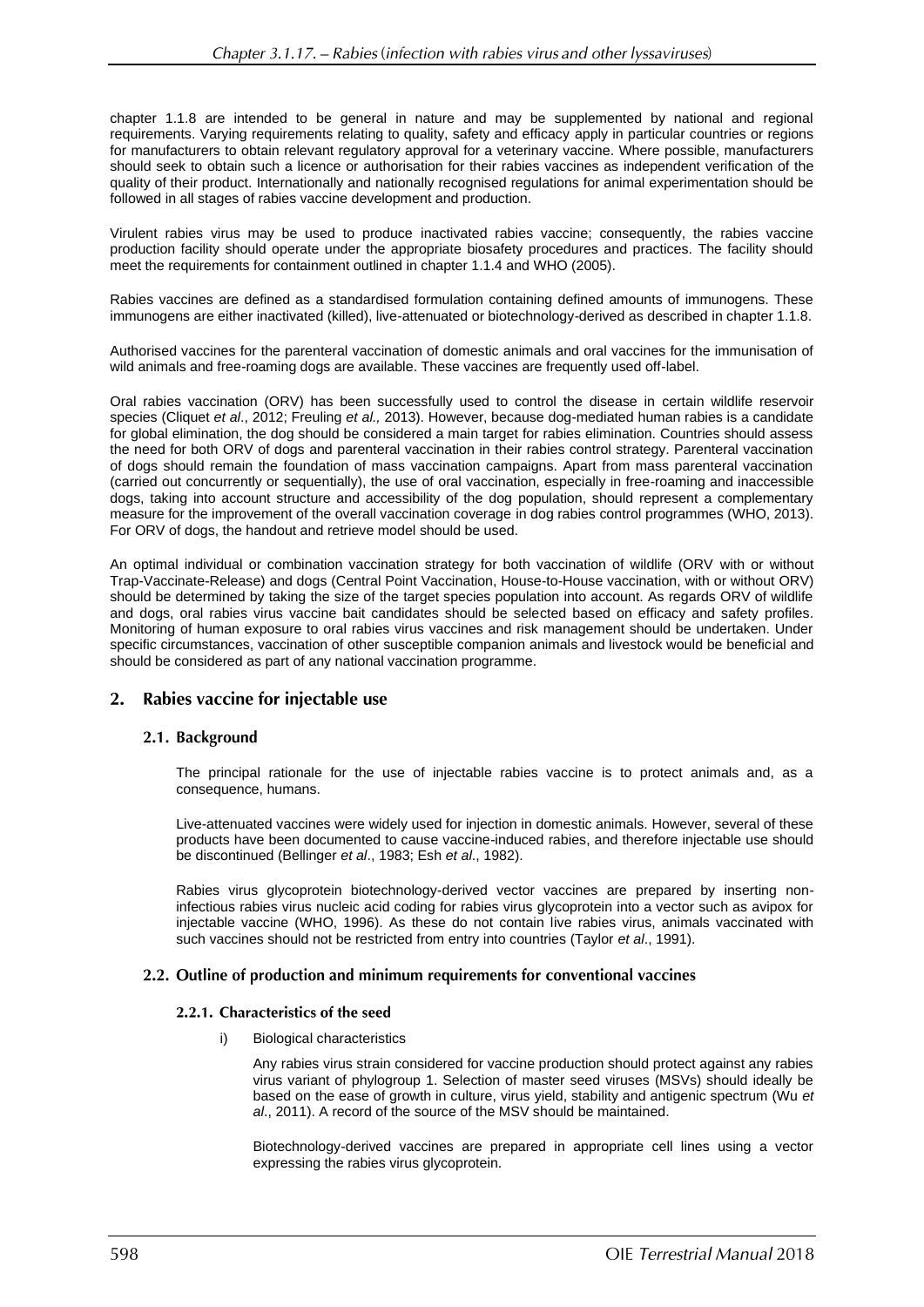### ii) Quality criteria

MSVs for vaccine production must be well characterised and proven to be pure and free from all extraneous agents in accordance with Chapter 1.1.9 *Tests for sterility and freedom from contamination of biological materials intended for veterinary use* and those listed by the appropriate regulatory authorities.

The efficacy of the resultant vaccine is assessed by studies on every target species to be vaccinated as recommended in chapter 1.1.8 and Section C.2.3.3 of this chapter.

# 2.2.2. Method of manufacture

- i) Procedures
	- a) In cell culture

The virus is used to infect a suspension or monolayers of an established cell line. Such cell culture should be proven to be free from contaminating microorganisms (see chapter 1.1.8).

Cultures are infected with cell-culture-adapted MSV and incubated at the appropriate temperature for a defined period. As rabies virus does not normally cause cytopathic effect, this allows several harvests from the same culture. This material is processed and used to formulate vaccine. For inactivated (killed) vaccine the virus is inactivated by addition of an inactivant of the first order, usually β-propiolactone (BPL) or ethyleneimine (EI) in the form of binary ethyleneimine (BEI). It is important that the necessary safety precautions for working with inactivants are fully observed. Other inactivants, such as formalin or phenic acid, should not be used. The inactivant is added to a virus suspension to achieve a predetermined final concentration. Inactivation must be duly validated and documented to show the inactivation kinetics and the results of the inactivation controls. The time period for inactivant treatment and temperature used for inactivation must be validated for the actual conditions and equipment used during industrial production.

Inactivated rabies vaccines are usually formulated as liquid or freeze dried. The liquid vaccine is prepared by adsorbing the antigen onto an adjuvant, for example aluminium hydroxide gel.

### ii) Requirements for media and substrates

The final blend may include antifoam, phenol red dye (if permitted by the country requiring vaccine), lactalbumin hydrolysate, tryptose phosphate broth, amino acids, vitamins and buffer salts. Saponin or other polysaccharides as adjuvant could be incorporated in rabies vaccines for ruminants. Addition of preservatives is recommended for multi-dose vials. The freeze-dried vaccines should be reconstituted before injection with the appropriate solvent.

 $a)$ In cells

> The cell lines used for the production of rabies virus vaccines should be in accordance with chapter 1.1.8.

 $\mathbf{b}$ In embryonated eggs

> This method of culture is used for the production of live-attenuated vaccines such as the Flury LEP or the HEP variant strain. Their use should be discontinued as indicated in Section C.2.1 (Tao *et al*., 2010; Wachendörfer *et al*., 1982).

iii) In-process control

During the production process, tests are undertaken at different times before constitution of the final blend, which allows the consistency of production to be verified as in accordance with chapter 1.1.8. Tests for infectivity, sterility and inactivation are fundamental in-process controls. The formulation of the final product can be standardised using additional tests to measure viral integrity after storage, antigenic mass and glycoprotein content.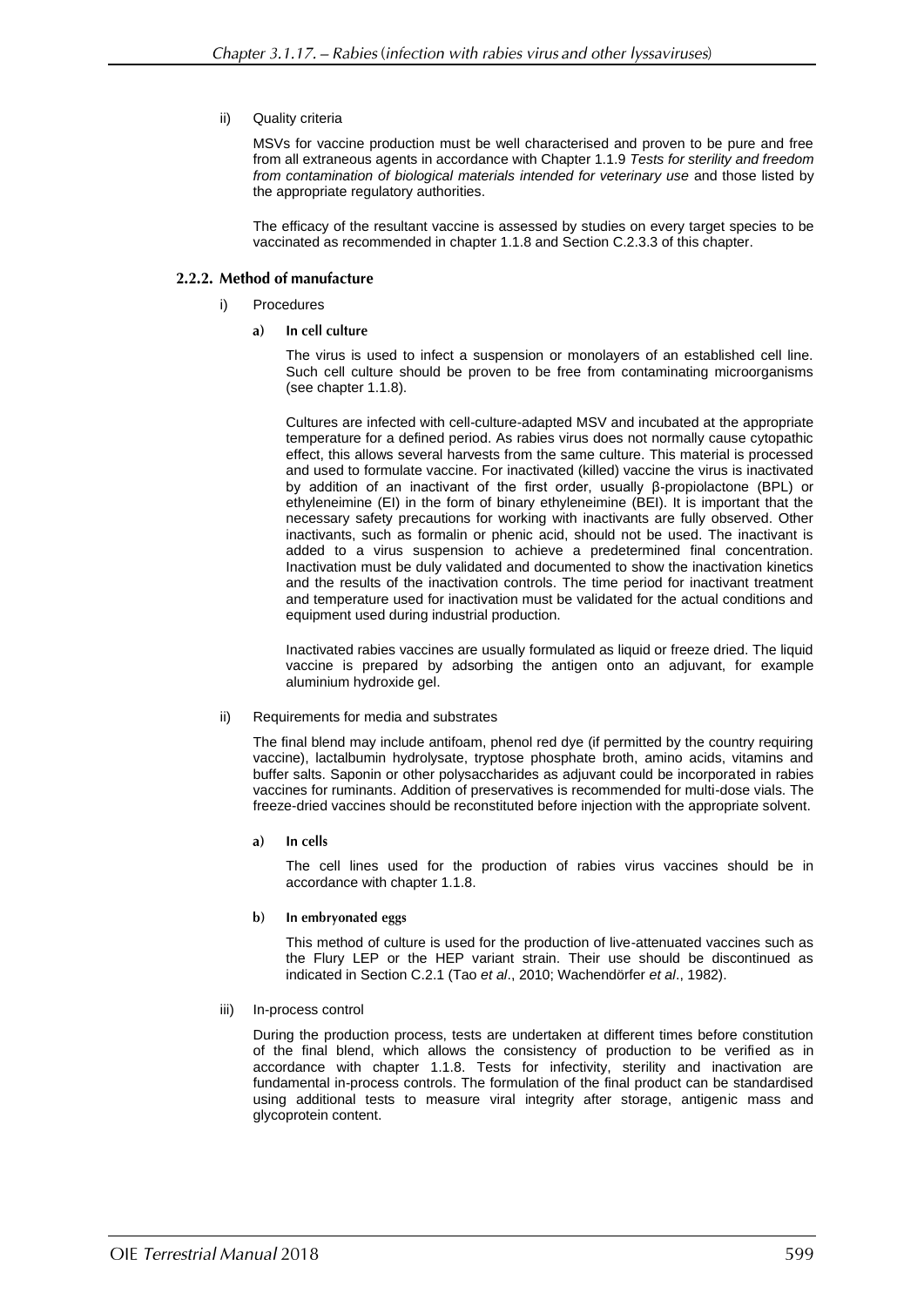#### $a)$ **Inactivation test**

Inactivation is verified using a test for residual live virus. For this, the inactivated harvest is inoculated into the same type of cell culture as that used in the production of the vaccine or a cell culture shown to be at least as sensitive. The quantity of inactivated virus harvest used is equivalent to not less than 25 doses of the vaccine. After incubation for 4 days, a subculture is made using trypsinised cells; after incubation for a further 4 days, the cultures are examined for residual live-rabies virus by the immunofluorescence test. The inactivated virus harvest complies if no live virus is detected (European Pharmacopoeia, 2013a).

### iv) Final product batch/serial tests

After combining all of the ingredients the final blend contains the definite vaccine formulation. Filling of the final blend into vials is the last step in the production process for a batch/serial. This final batch/serial undergoes the tests described below.

 $a)$ **Sterility** 

> Tests for sterility and freedom from contamination of biological materials intended for veterinary use may be found in chapter 1.1.9.

b) Safety

Safety tests in target animals are not required by many regulatory authorities for the release of each batch. Where required, standard procedures are generally conducted using fewer animals than are used in the safety tests required for relevant regulatory approval.

Unless consistent safety of the product is demonstrated and approved in the registration dossier, and the production process is approved for consistency in accordance with the standard requirements referred to in chapter 1.1.8, batch safety testing is to be performed.

This final product batch/serial safety test is conducted to detect any abnormal local or systemic adverse reactions. For the purposes of batch/serial release, each of at least two healthy seronegative target animals is inoculated by the recommended route a minimum of a double dose of the vaccine. The animals are observed at least daily for 14 days. The vaccine complies with the test if no animal shows adverse reactions or dies of causes attributable to the vaccine (European Pharmacopoeia, 2013a).

#### **Residual live virus**  $\mathbf{c}$

The test is carried out using a pool of the contents of five containers.

For vaccines that do not contain an adjuvant, a suitable amplification test for residual live virus is carried out using the same type of cell culture as that used in the production of the vaccine or a cell culture shown to be at least as sensitive. The vaccine complies with the test if no live virus is detected.

For vaccines that contain an adjuvant, 0.03 ml of a pool of at least five times the smallest stated dose is injected intracerebrally into each of no fewer than ten mice, each weighing 11–15 g. To avoid interference of any microbial preservative or the adjuvant, the vaccine may be diluted more than 10 times before injection. In this case, or if the vaccine strain is pathogenic only for suckling mice, the test is carried out on 1- to 4-day-old mice. The animals are observed for 21 days. If more than two animals die during the first 48 hours, the test is repeated. The vaccine complies with the test if, from the day 3 to day 21 post-injection, the animals show no signs of rabies and immunofluorescence test carried out on the brains of the animals show no indication of the presence of rabies virus.

**Batch/serial potency**  $\mathbf{d}$ 

> For live attenuated and biotechnology-derived vaccines, virus titrations are reliable indicators of vaccine potency once a relationship has been established between the level of protection conferred by the vaccine in the target species and titres of the modified live vaccine. Virus titration should be carried out using cell culture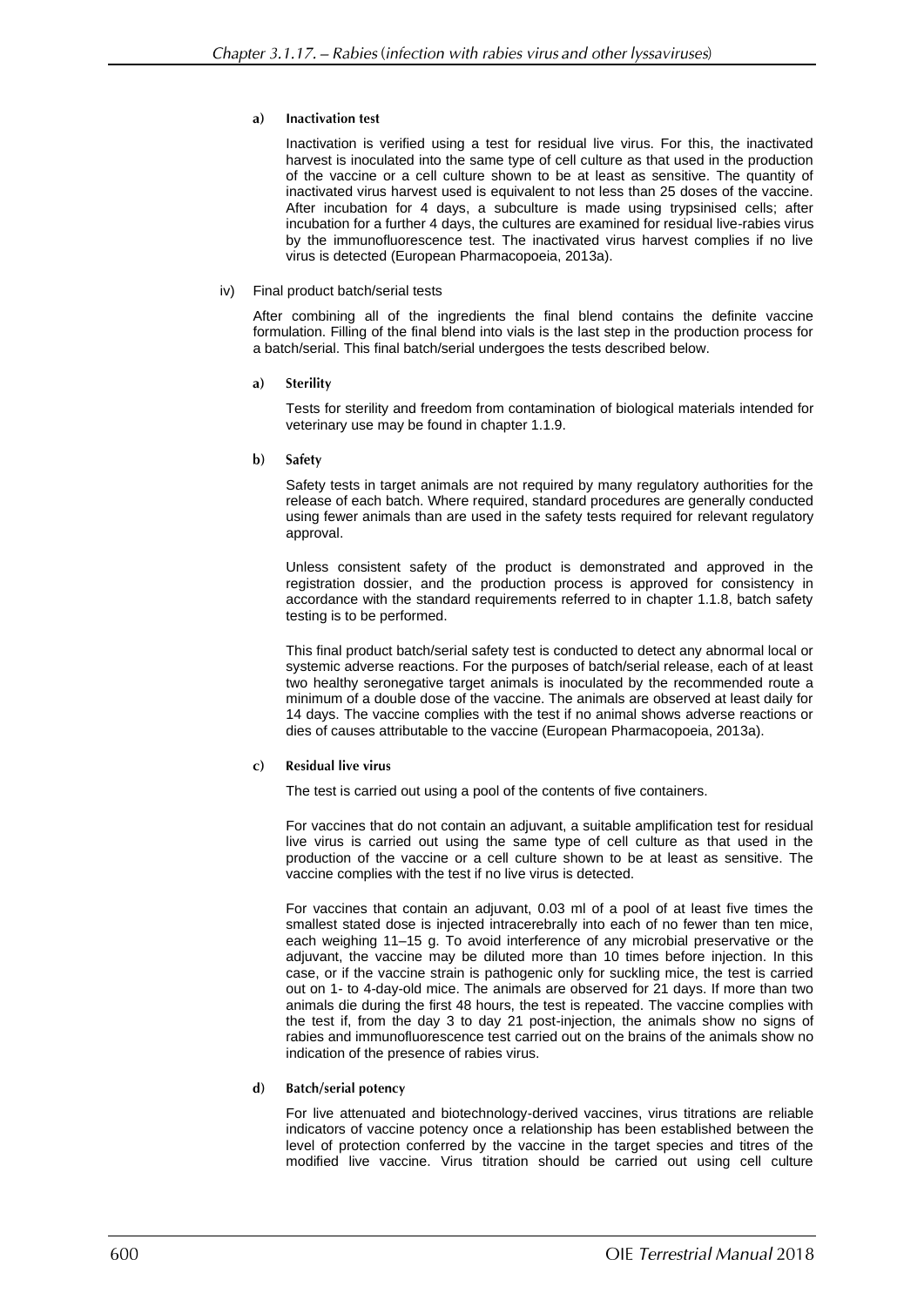techniques. This allows laboratories to act in accordance with the 3Rs principles (European Commission, 2010).

The potency of inactivated vaccines is tested in mice by a serological test (Krämer *et al*., 2010), or a challenge test (European Pharmacopoeia, 2013a; WHO, 1996). For inactivated virus vaccines, an in-vitro agent identification test has been reported (Stokes *et al*., 2012).

It is not necessary to carry out the potency tests described in Section C.2.2.2.iv.d.1 Serological test, and Section C.2.2.2.iv.d.2 Challenge test, for each batch/serial of vaccine produced, provided that at least one of these tests has been carried out on a previous batch/serial of vaccine and this batch/serial has been demonstrated to meet the minimum potency requirements. Under these circumstances, an alternative validated method may be used to establish batch/serial potency, the criteria for acceptance being set with reference to the batch/serial of vaccine that has given satisfactory results in either the serological test or the challenge test as described below:

#### Serological test  $1)$

In the serological test, the inactivated vaccine is compared with the standard reference vaccine by measuring the amounts of neutralising anti-rabies virus-specific antibodies in mouse serum. The test vaccine passes if it induces more antibodies than the standard reference vaccine. The test should be performed as follows:

Eight to ten mice, each weighing 18–20 g are used. Each mouse is vaccinated by a subcutaneous, intramuscular or intraperitoneal route using 1/5 of the recommended dose volume. Blood samples are taken 14 days after the injection and the sera are tested individually for rabies antibodies (see Section B.2 and European Pharmacopoeia, 2013a).

The vaccine meets the requirement if the rabies antibody titre of mice immunized with the test vaccine is significantly higher than that obtained with a reference vaccine that gave satisfactory results in the test described in C.2.2.2.iv.d.2 Challenge test.

#### $2)$ **Challenge test**

In the challenge test, the test vaccine is compared with the reference vaccine by measuring the protection conferred on mice. The test vaccine passes if it induces more protection than the reference vaccine

According to the European Pharmacopoeia, the test described below uses a parallelline model with at least 3 points for the vaccine to be examined and the reference preparation.

i) Selection and distribution of the test animals

Healthy female mice about 4 weeks old, preferably in a range of 18–20 g live weight and from the same stock should be used in the test. The mice should be distributed into at least ten groups of no fewer than ten mice.

ii) Preparation of the challenge suspension

A group of mice is inoculated intracerebrally with the CVS strain of rabies virus; when the mice show signs of rabies, they are killed, the brains are removed and a homogenate of the brain tissue is prepared in a suitable diluent. Gross particulate matter is separated by centrifugation and the supernatant is used as challenge suspension. The suspension is distributed in small volumes in ampoules that are sealed and stored at –80°C. One ampoule of the suspension is thawed and serial dilutions are made in a suitable diluent. Each dilution is allocated to a group of mice and each mouse is anaesthetised and injected intracerebrally with 0.03 ml of the dilution allocated to its group. The animals are observed at least daily for 14 days and the number in each group that develop signs of rabies between day 5 and day 14 is recorded. The median mouse intracerebral lethal dose (MICLD<sub>50</sub>) of the undiluted suspension is calculated.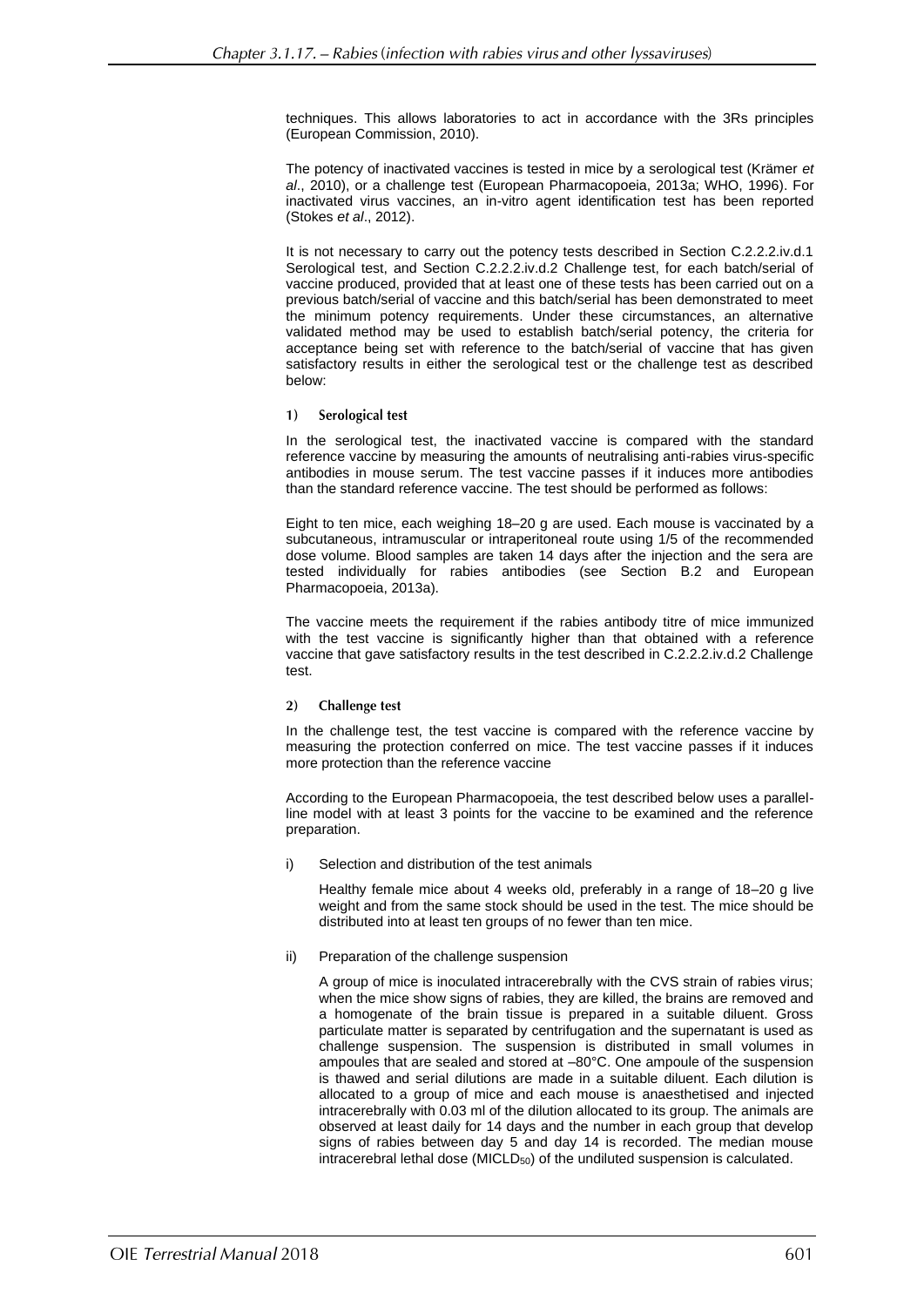iii) Determination of potency of the vaccine to be examined

At least three serial dilutions of the vaccine are prepared for examination along with three similar dilutions of the reference preparation. The dilutions are prepared such that those containing the largest quantity of vaccine may be expected to protect more than 50% of the animals into which they are injected and those containing the smallest quantities of vaccine may be expected to protect less than 50% of the animals into which they are injected.

Each dilution is allocated to a different group of mice and each mouse is injected by the intraperitoneal route with 0.5 ml of the dilution allocated to its group. A suspension of the challenge virus is prepared 14 days after the injection such that, on the basis of the preliminary titration, it contains about 50 ID<sup>50</sup> in each 0.03 ml. Each vaccinated mouse is injected intracerebrally with 0.03 ml of this suspension.

Three suitable serial dilutions of the challenge suspension are prepared. The challenge suspension and the three dilutions are allocated, one to each of four groups of ten unvaccinated mice. Each mouse is anaesthetised and injected intracerebrally with 0.03 ml of the suspension of the dilution allocated to its group (Stokes *et al*., 2012). The animals in each group are observed at least daily for 14 days. The test is invalid if more than two mice of any group succumb within the first 4 days after challenge. The number in each group that develops signs of rabies between day 5 and day 14 after challenge is recorded.

The test is invalid unless:

- a) For both the vaccine being examined and the reference preparation, the 50% protective dose lies between the smallest and the largest dose given to the mice;
- b) The titration of the challenge suspension shows that 0.03 ml of the suspension contained at least 10 ID<sub>50</sub>;
- c) The confidence limits ( $p = 0.95$ ) are not less than 25% and not more than 400% of the estimated potency; when this validity criterion is not met, the lower limit of the estimated potency must be at least 1 IU in the smallest prescribed dose;
- d) Statistical analysis shows a significant slope (*p* = 0.95) and no significant deviations from linearity or parallelism of the dose–response curves (*p* = 0.99).

The vaccine meets the OIE requirement if the estimated potency is not less than 1 IU in the smallest prescribed dose.

iv) Application of humane end-points

Once a laboratory has established the above assay for routine use, the lethal end-point is replaced by an observation of clinical signs and the application of an end-point earlier than death to reduce animal suffering. The following scoring scheme is given as an example.

The progress of rabies infection in mice following intracerebral injection can be represented by five stages defined by typical clinical signs:

Score 1: ruffled fur, hunched back;

Score 2: slow movements, loss of alertness (circular movements may also occur);

Score 3: shaky movements, trembling, convulsions;

Score 4: signs of paresis or paralysis;

Score 5: moribund state.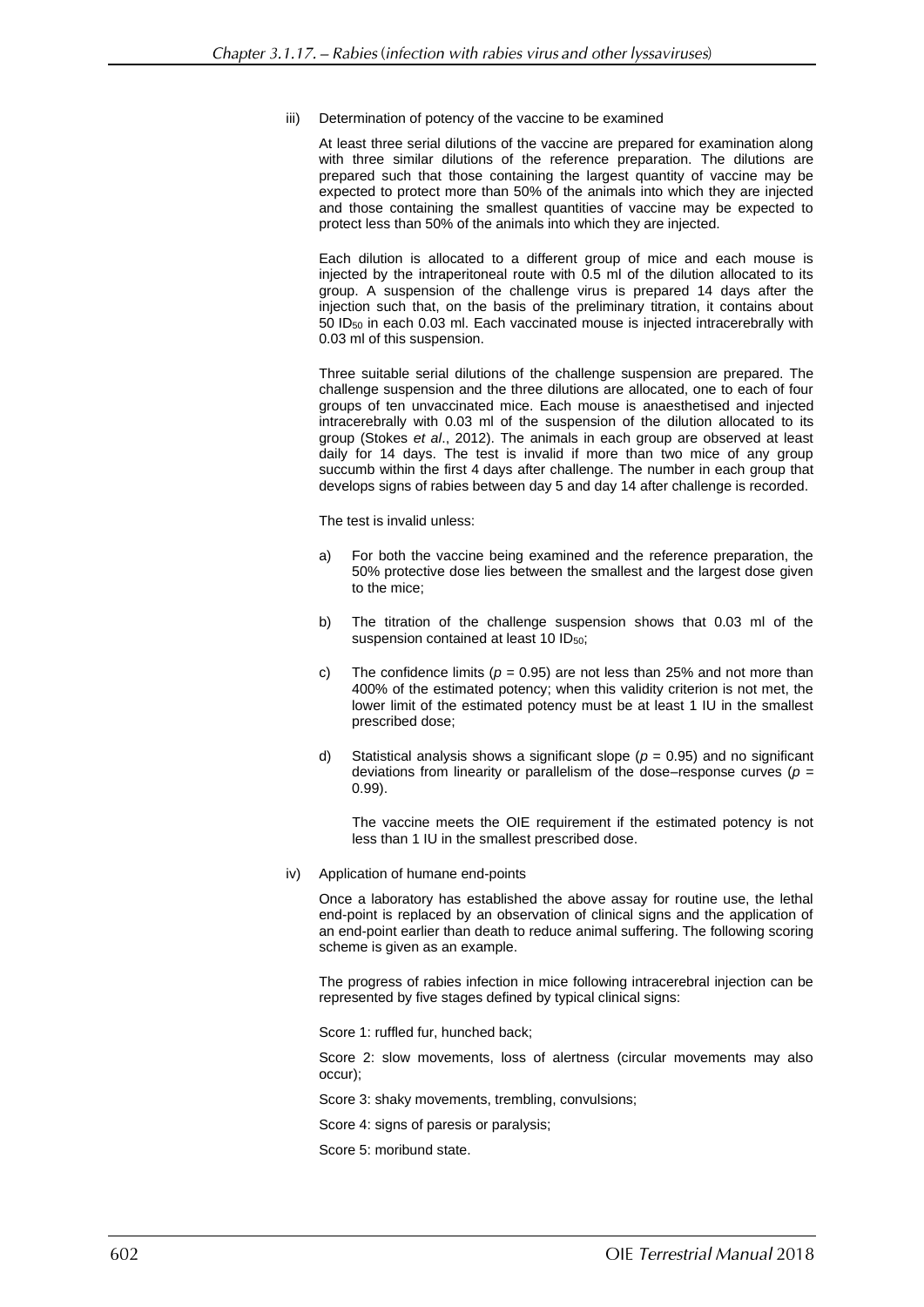Mice are observed at least twice daily from day 4 after challenge. Clinical signs are recorded at each observation. Experience has shown that using score 3 as an end-point yields assay results equivalent to those found when a lethal endpoint is used. This must be verified by each laboratory by scoring a suitable number of assays using both clinical signs and the lethal end-point.

The potency test of the National Institute of Health (NIH test), as described in the US Code of Federal Regulations (9CFR), is similar to the European test, except that a second injection of vaccine is performed one week after the first injection. Reading and calculation are identical (European Pharmacopoeia, 2013a; 9CFR, 2010).

### 2.3. Requirements for relevant regulatory approval

### 2.3.1. Manufacturing process

For registration of vaccine, all relevant details concerning manufacture of the vaccine and quality control testing (see Sections C.2.2.1 and C.2.2.2) should be submitted to the authorities. This information shall be provided from three consecutive vaccine batches/serials with a volume not less than 1/3 of the typical industrial batch/serial volume.

### 2.3.2. Safety requirements

Safety tests for registration of inactivated injectable rabies vaccine are identical to those described in Section C.2.2.2.iv.d.1 and need to be carried out in accordance with VICH Guideline 44, Section 2.1.2, as outlined here.

For vaccines that require a single life-time dose or primary vaccination series only, the primary vaccination regimen should be used. For vaccines that require a single dose or primary vaccination series followed by booster vaccination, the primary vaccination regimen and an additional dose should be used. For convenience, the recommended intervals between administrations may be shortened to an interval of at least 14 days. Evaluation of the one or repeat dose testing should be conducted using either a pilot or production batch containing the maximum release potency or, in the case where maximum release potency is not specified, then a justified multiple of the minimum release potency should be used.

In general, eight animals per group should be used unless otherwise justified. For each target species, the most sensitive class, age and sex proposed on the label should be used. Seronegative animals should be used. In cases where seronegative animals are not available, the use of alternatives should be justified.

If multiple routes and methods of administration are specified for the product concerned, administration by all routes is recommended. If one route of administration has been shown to cause the most severe effects, this single route may be selected as the only one for use in the study. Special attention shall be paid to the site of injection, especially for cats. Site recommendations should be followed.

Biotechnology-derived injectable vaccines do not shed virulent rabies virus, but other safety concerns may be evident (Roess *et al*., 2012). Specific requirements for safety of this type of vaccine are described in chapter 1.1.8 for biotechnology-derived vaccines.

Tests for reversion to virulence of modified live vaccines (MLV) should be done in accordance with chapter 1.1.8.

i) Precautions and hazards

For adjuvanted vaccines, live attenuated vaccines and biotechnology-derived vaccines, warnings should be provided by manufacturers that medical advice shall be sought in case of self-injection

### 2.3.3. Efficacy requirements

In herbivores, as a minimum requirement, efficacy can be demonstrated by serology (European Pharmacopoeia, 2013a). In other species efficacy is demonstrated by challenge with an appropriate challenge rabies virus. Test animals shall be uniform and have no neutralising antibodies to rabies as determined by the serum neutralisation tests (see Section B of this chapter).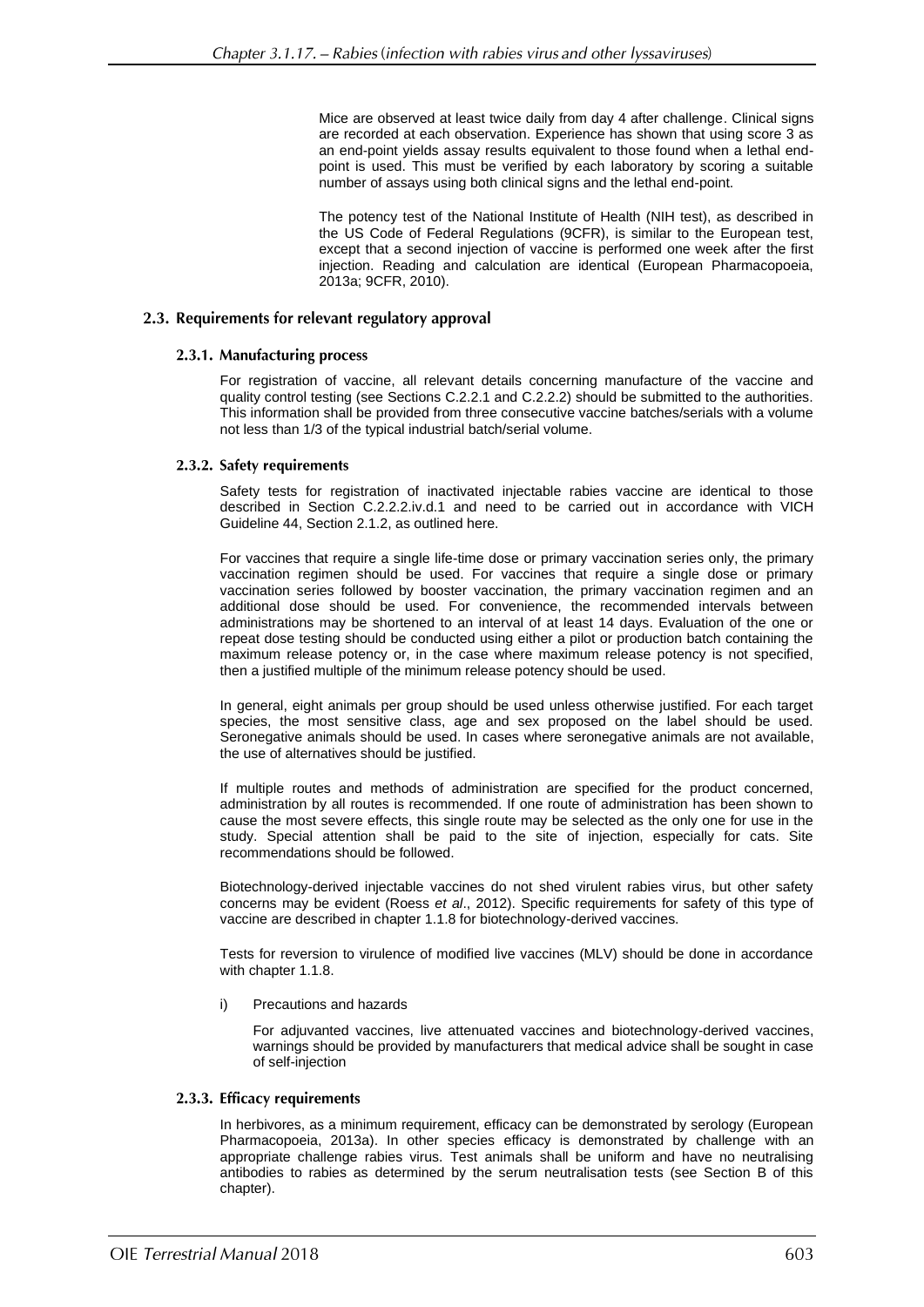For challenge tests, challenge-dose finding studies are conducted to determine the dose and route that is sufficient to induce clinical signs of rabies in at least 80% of unvaccinated control animals. As soon as clinical signs of rabies are observed, animals are killed and rabies is confirmed using the diagnostic tests described in Section B of this chapter.

For efficacy tests in vaccinated animals, such as dogs, 25 or more animals shall be used as vaccinates. The vaccine formulation used for the efficacy trial is the minimum to be used for routine production. Ten or more additional animals shall be added as controls. At the end of the period claimed for duration of immunity, vaccinates and controls are challenged with the predetermined dose as described above. Animals are observed at least daily for 90 days after challenge. As soon as clinical signs of rabies are observed, animals are humanely killed and rabies is confirmed using appropriate diagnostic tests. At the end of the observation period, all surviving animals are humanely killed and their brains are tested using the diagnostic tests described in Section B of this chapter.

Requirements for acceptance in challenge tests shall be death due to rabies in at least 80% of the control animals while at least 22 of 25 or 26 of 30 or a statistically equivalent number of the vaccinates remain free of rabies for a period of 90 days.

### 2.3.4. Stability

As described in chapter 1.1.8.

### 2.3.5. Duration of immunity

As part of the authorisation procedure the manufacturer should be required to demonstrate the duration of immunity of a given vaccine by either challenge or the use of a validated alternative test, such as serology at the end of the claimed period of protection.

#### $\mathbf{R}$ Rabies vaccines for oral use

# 3.1. Background

All vaccines currently used for oral vaccination are either MLV or biotechnology-derived vaccines (BDVs). It should be noted that oral rabies vaccine constructs generated using reverse genetics are considered from a regulatory perspective as BDVs although they do not express a foreign gene. Of paramount consideration for oral vaccine use is safety, not only for the target animals, but for the environment and other species, including humans, who may come in contact with the vaccine (see chapter 1.1.8). Some of the MLVs have been documented to cause vaccine-derived rabies in target and non-target species (Fehlner-Gardiner *et al.,* 2008, Müller *et al.,* 2009, Hostnik *et al.* 2014, Pfaff *et al.*, 2018).

Requirements for guaranteeing the safety and efficacy of oral vaccines both for the target species and non-target species (especially humans) that might be in contact with baits or a recently vaccinated animal have been developed (European Pharmacopoeia, 2013b; WHO, 2007; 2013). As well as the requirements for oral rabies virus vaccines as described below, for ORV of wildlife and dogs, appropriate bait configuration and bait delivery systems are also critical and may require adaptation to local circumstances. It may be necessary to reassess efficacy with each significant variation of baits and bait delivery systems.

### 3.2. Outline of production and minimum requirement for vaccines

In addition to the requirements outlined in chapter 1.1.8, the following specific requirements must be met.

### 3.2.1. Characteristics of the seed

The seed is a pure preparation of a single immunogenic clonal strain of a highly attenuated MLV or BDV. The history of the MSV, its immunogenic properties, safety and absence of reversion to virulence shall be well characterised, including the presence of genetic markers for MLV. A full genome consensus sequence of the MSV should be submitted to the regulatory authority and deposited in a public database for verification of identity and genetic stability. For biotechnologyderived MSV, additional information on recombination should be considered, as a theoretical risk exists for the potential of genetic transfer and exchange with other viruses.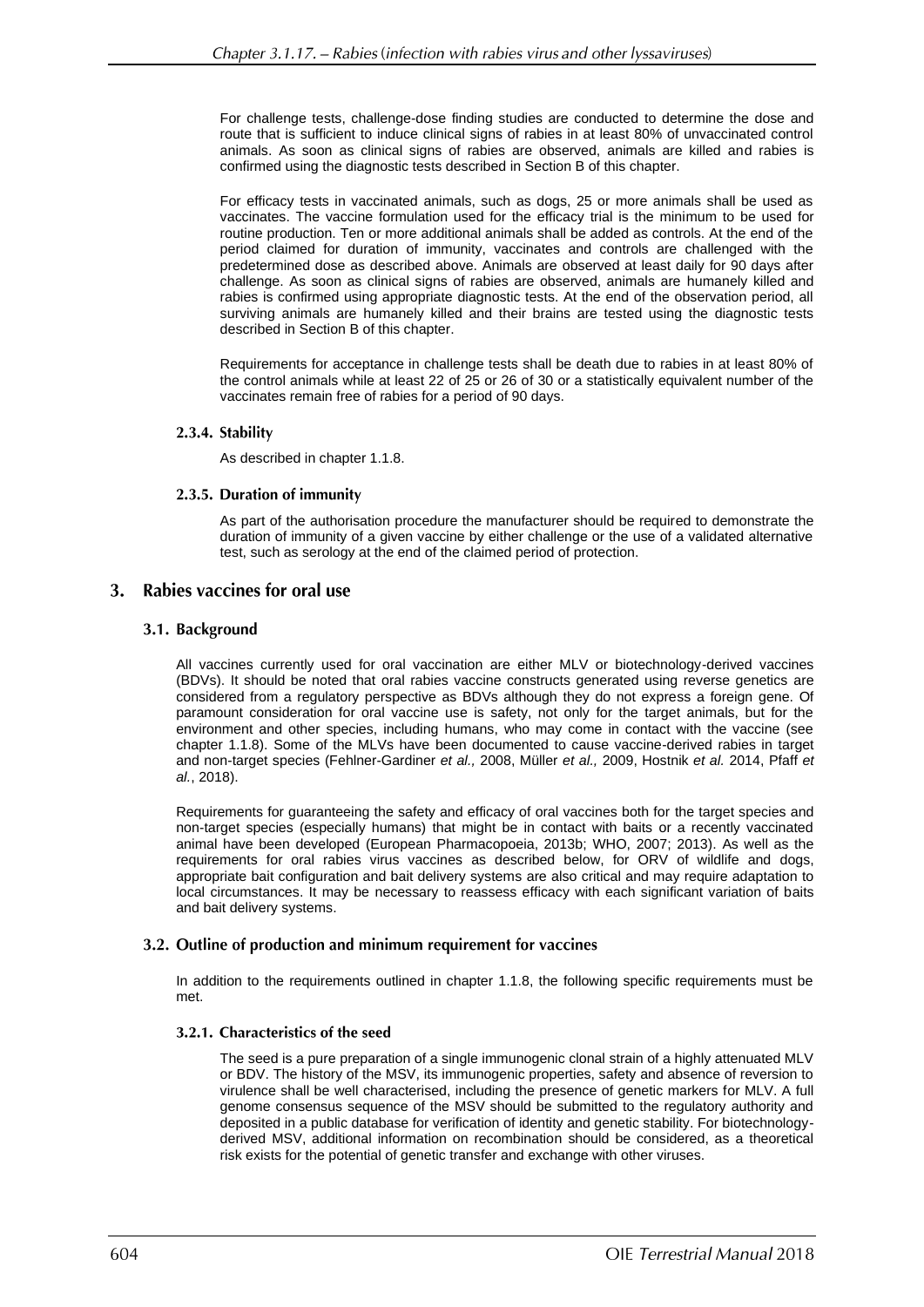# 3.2.2. Method of manufacture

### i) Procedure

The MSV is used to infect a suspension or monolayers of an established cell line. Ideally, these cell cultures should be non-tumorigenic and free from contaminating microorganisms.

ii) In-process control

During the production process, tests are undertaken at different times before constitution of the final blend, which allow the consistency of production to be verified. Tests for infectivity and sterility are fundamental in process controls.

### iii) Final product batch/serial tests

After combining all of the ingredients the final blend contains the definitive formulation that is either used in a freeze-dried or in liquid form. Filling the final blend into sachets/capsules to be included in baits or filling directly into the bait is the last step of production of a batch/serial. This final batch/serial undergoes the tests described below.

 $a)$ **Sterility** 

> This test may be done before or after filling the bait. Tests for sterility and freedom from contamination of biological materials intended for veterinary use are described in chapter 1.1.9.

 $\mathbf{b}$ Identity

> The identity of the immunogen is tested using rabies anti-serum monospecific for the glycoprotein G for BDV, and for MLV a test is carried out to demonstrate the presence of the genetic marker.

**Batch/serial purity**  $\mathbf{c}$ )

> For MLV, 1 in 10 and 1 in 1000 dilutions of the vaccine are inoculated into susceptible cell cultures. The dilutions are incubated at 37°C. After 2, 4 and 6 days, the cells are stained with a panel of monoclonal antibodies that do not react with the vaccine strain but that react with other strains of rabies virus (for example, street virus, Pasteur strain). Alternatively, genetic characterisation can be used. The vaccine complies with the test if it shows no evidence of contaminating rabies virus (European Pharmacopoeia, 2013a).

Safety  $\mathbf{d}$ 

> Safety tests in target animals are not required by many regulatory authorities for the release of each batch or serial. Where required, standard procedures are generally conducted using fewer animals than are used in the safety tests required for relevant regulatory approval.

> Unless consistent safety of the product is demonstrated and approved in the registration dossier, and the production process is approved for consistency in accordance with the standard requirements referred to in chapter 1.1.8, batch safety testing is to be performed as follows: two healthy seronegative animals of the target species are administered orally with 10 times the field concentration. In addition, a 0.5 ml dose is injected by the intraperitoneal or subcutaneous routes into eight mice. All animals are then observed for at least 14 days. If any intolerable adverse reactions attributable to the products occur in any animals during the observation period, the batch/serial is unsatisfactory.

**Batch/serial potency**  $\epsilon$ )

> For MLV and BDV, virus titrations are reliable indicators of vaccine potency once a relationship has been established between the level of protection conferred by the vaccine in the target species and titres of the vaccine. Virus titration should be carried out using cell culture. This allows laboratories to act in accordance with the 3Rs principles (European Commission, 2010).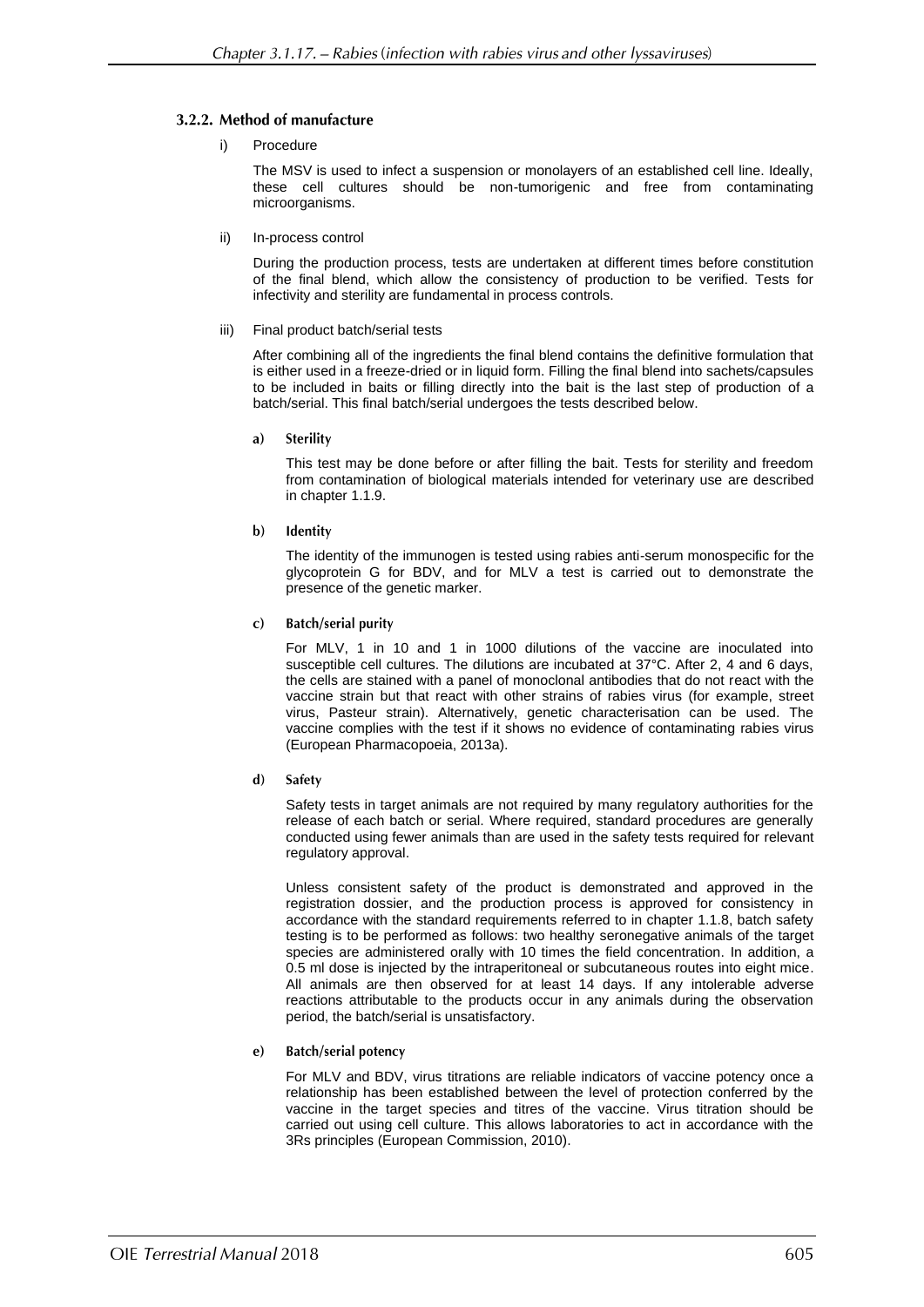# 3.3. Requirements for relevant regulatory approval

### 3.3.1. Manufacturing process

For registration of a vaccine, all relevant details concerning manufacture of the vaccine and quality control testing should be submitted to the Competent Authority. This information shall be provided from three consecutive vaccine batch/serials with a volume not less than 1/3 of the typical industrial batch/serial volume.

The in-process controls are part of the manufacturing process.

### 3.3.2. Safety requirements

In accordance with chapter 1.1.8, safety tests are required in each species for which the product is indicated. For purposes of this class of product, only the overdose and reversion-to-virulence safety tests are required.

Tests for reversion to virulence of MLVs and safety testing of BDV should be done in accordance with chapter 1.1.8.

- i) Modified live vaccines (MLV)
	- In target species  $\mathbf{a}$

For the overdose safety test, a 10  $\times$  maximum titre of a field dose is administered, preferably using a syringe, via the oral route to ten animals (less than 6 months of age for wild animals and less than 10 weeks for dogs), that are free of rabies antibodies. After administration, the possibility of excretion of vaccine virus in the saliva of the animals described above should be assessed by taking swabs several times within the first day and on several additional selected time points within the first week after vaccine administration. Any virus recovered should be characterised. The animals are observed for at least 90 days. Particular attention shall be paid to neurological signs and sudden death and shall be investigated using appropriate tests (see Section B of this chapter). At the termination of the study, the brain should be examined for vaccine virus presence using reference tests as described in Section B.1.3.1.

The test is satisfactory if no intolerable adverse reactions attributable to the vaccine are observed and if no virus is detected in the brain. Virus recovered in swabs should be the vaccine strain and be consistent temporally and quantitatively with limited viral replication.

#### $h$ ) In non-target species

A representative group of species including rodents, cats and dogs that are likely to consume the baits should be investigated. At least ten animals of each species should be tested orally with 10  $\times$  maximum titre of a field dose and observed for at least 90 days.

As testing wild animals might prove to be difficult and should be kept at a minimum, additional tests using different routes of administration in laboratory rodents (both nude and SCID mice or other immunocompromised animals) are recommended. Rodents (i.e. mice and rats) should be tested using at least 20 animals per test, inoculated orally with the amount of vaccine strain equivalent to one maximum oral dose. The same number of contact animals should be used for investigation of virus transmission. All animals should be observed daily for at least 30 days. Animals that die from causes not attributable to rabies are eliminated. After termination of the study, the brain of animals should be examined for rabies virus antigen using reference tests as described in Section B.1.3.1.

A risk assessment should be undertaken to evaluate directly the safety risk for humans (safety of vaccine) and the risk that humans will come in contact with the vaccine.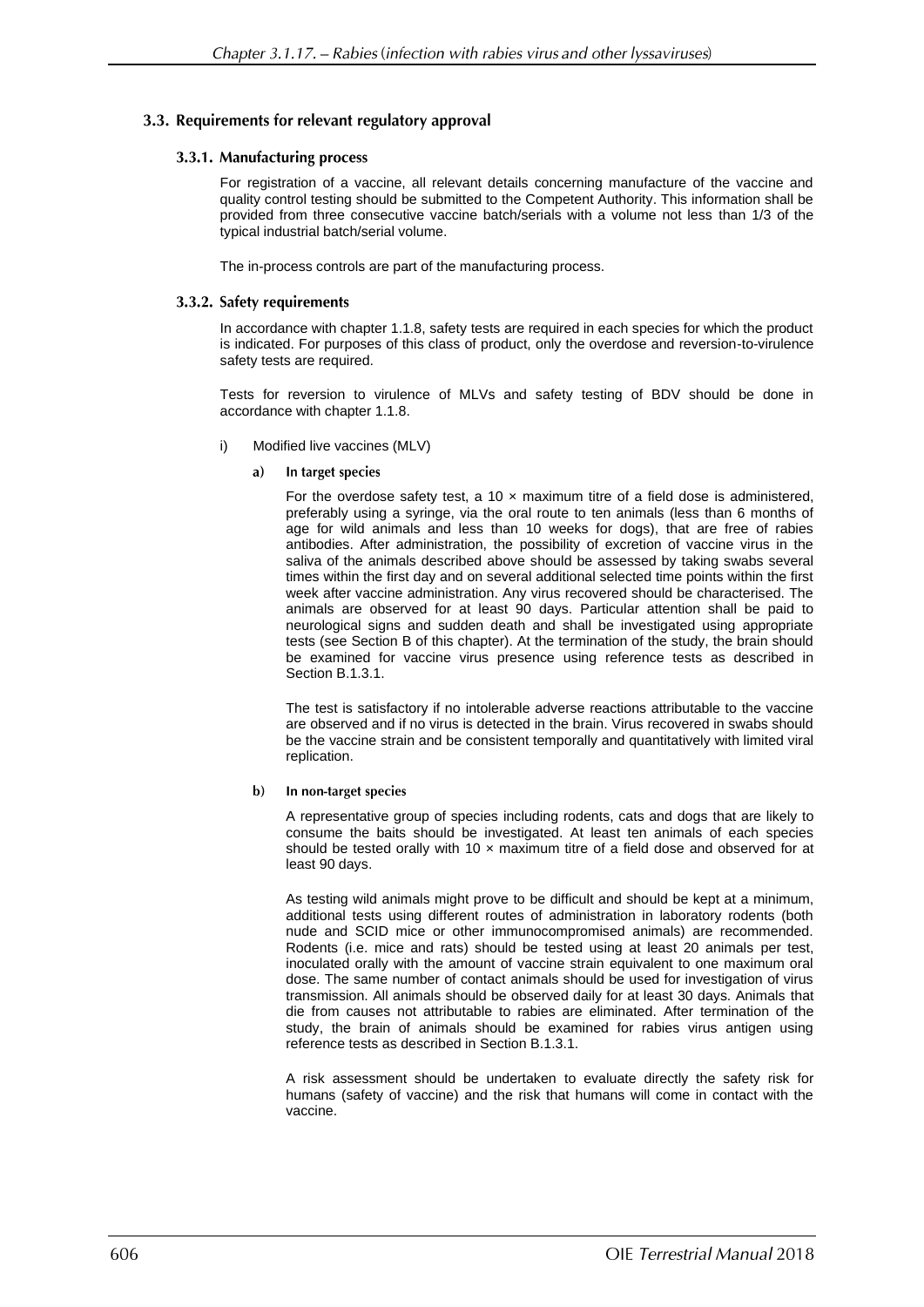- ii) Biotechnology-derived vaccines (BDV)
	- In target species a)

For the overdose safety test, a  $10\times$  maximum titre is administered, preferably using a syringe, via the oral route to ten animals that are free of rabies antibodies. After administration, the possibility of excretion of vaccine virus in the saliva of these animals should be assessed by taking swabs on the first day and on several additional selected time points within the first week after vaccine administration. Any virus recovered should be characterised. The animals should be observed for at least 90 days or according to their known incubation period for the vector used.

The test is satisfactory if no intolerable adverse reactions attributable to the vaccine are observed. Viral RNA and virus recovered from swabs should be the vaccine strain and be consistent temporally and quantitatively with limited viral replication. For vaccine intended for use in dogs, absence of the virus should be demonstrated 4 days post-immunisation.

### b) In non-target species

A representative group of species including rodents, cats and dogs that are susceptible to the virus vector and likely to consume the baits should be investigated. At least ten animals of each species should be tested orally with a 10  $\times$  maximum titre and observed for at least 90 days or according to their known incubation period for the vector used.

As testing wild animals might prove to be difficult and should be kept to a minimum, additional tests in laboratory animals susceptible to the vector are recommended. Laboratory animals should be tested using at least 20 animals per test, inoculated orally with the amount of vaccine strain equivalent to one maximum oral dose. The same number of contact animals should be used for investigation of virus transmission. All animals should be observed daily for at least 30 days. Animals that die from causes not attributable to the disease caused by the vector are eliminated.

A risk assessment should be undertaken to evaluate directly the safety risk for humans (safety of vaccine) and the risk that humans will come in contact with the vaccine.

### iii) Precautions hazards

The release of oral vaccines into the environment shall comply with the requirements in chapter 1.1.8. Oral rabies vaccines are innocuous when presented in bait form and present no toxic hazard to vaccinators. For leaks from ruptured sachets containing vaccines, warnings shall be provided by manufacturers that medical advice shall be sought in the event of inadvertent contact, especially when contact is with mucosal membranes, skin or skin abrasions.

Prior to initiating vaccination campaigns, public health officials should be informed and public education provided, particularly not to touch baits or be in contact with animals that have recently consumed baits.

Public health information with respect to the risk of oral vaccines in specific human population groups is provided by WHO (2005).

### 3.3.3. Efficacy requirements

Efficacy of the final product (vaccine bait) (see Section C.3.3.5) shall be demonstrated in each species for which the vaccine use is claimed by the manufacturer. The protection status cannot be checked by serology only; a virulent challenge with an appropriate challenge rabies virus is necessary. Preferably, a target species adapted rabies virus strain should be used. The vaccine titre should not be greater than the claimed minimum protective dose.

Test animals at least three months of age should have no rabies specific antibodies to rabies as determined by the serum neutralisation tests (see Section B of this chapter).

For challenge tests, challenge-dose finding studies should be conducted to determine the dose and route that is sufficient to induce clinical signs of rabies in at least 80% of unvaccinated control animals for each target species. As soon as clinical signs of rabies are observed,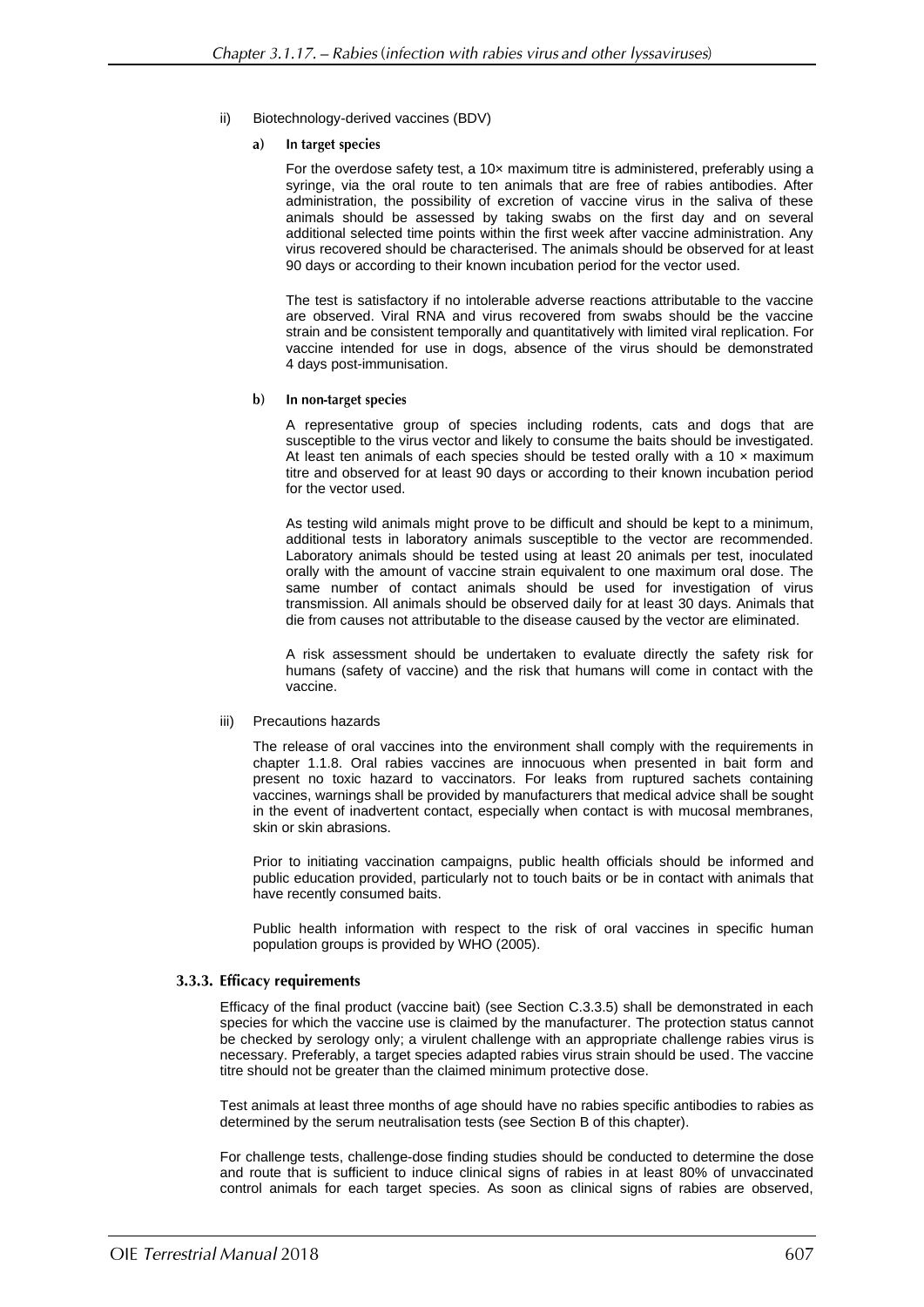animals are killed and rabies is confirmed using the diagnostic tests described in Section B of this chapter.

For efficacy tests in vaccinated animals, at least 25 animals shall be used as vaccinates. The titre of the vaccine virus that is used in the efficacy test establishes the minimum immunising dose. At 180 days after presentation of a vaccine-bait, vaccinates and controls are challenged with the predetermined dose as described above. Animals need to be observed daily for 90 days after challenge and humanely euthanised at the first definitive clinical signs of rabies. The diagnosis of rabies must be confirmed in animals that die or have to be euthanised using appropriate diagnostic tests. At the end of the observation period, all surviving animals are humanely killed and their brain tissues tested using the virus identification tests described in Section B of this chapter.

Requirements for acceptance in challenge tests shall be death due to rabies in at least 80% of the control animals while at least 22 of 25, 26 of 30 or a statistically equivalent number of the vaccinates remain free of rabies for a period of 90 days.

Once the minimum immunising dose has been established in one species, the efficacy study for additional species can be limited to a study using vaccine-baits. The bait casing may have to be adapted to the new target species (see Section C.3.3.5).

### 3.3.4. Stability

A minimum of five samples of the final product are incubated at 25°C for 5 days. The vaccine is titrated three times. The mean virus titre must be at least the minimum virus titre stated on the label or as approved for end of shelf life. The bait is heated at 40°C for 1 hour, and the bait casing complies with the test if it remains in its original shape and adheres to the vaccine container (European Pharmacopoeia, 2013b).

# 3.3.5. Bait requirements and characteristics

The bait is an integral part of the product and should ideally meet certain criteria:

- i) Designed for and attractive to the target species and adapted to the mode of distribution.
- ii) Adapted to the food preferences of the local dog population for ORV;
- iii) The attractant should be compatible with bait and vaccine and adherent to the bait, and should remain palatable for a defined period;
- iv) Keep its form and shape under a wide range of temperature and weather conditions to protect the vaccine under field conditions;
- v) The shape of the bait should allow easy ingestion by all ages and sizes of target species;
- vi) Optimise the release of vaccine into the oral cavity and to the target tissues;
- vii) Be safe for target and non-target species;
- viii) Ingredients should not be harmful, should comply with animal feed standards and should not interfere with vaccine activity;
- ix) Allow the incorporation of a biomarker, topical or systemic (for example:
	- a) surface markers (Rhodamine B, other dyes);
	- b) tissue markers (Iophenoxic acid, etc.);
	- c) calciphilic markers such as tetracycline (TC), which should be compatible with other bait components, safe for target and non-target species, detectable in target species for a defined period using technically simple, economical and locally available assay methods, absent or minimally present in subject population. In case of TC, care must be taken that the ratio of TC vs epitetracycline in the final bait formulation should be as high as possible to guarantee biomarker effectiveness.
- x) Be economic to produce in standard form, possibly under local conditions;
- xi) Feature a labelling system with a public warning and identification of the product.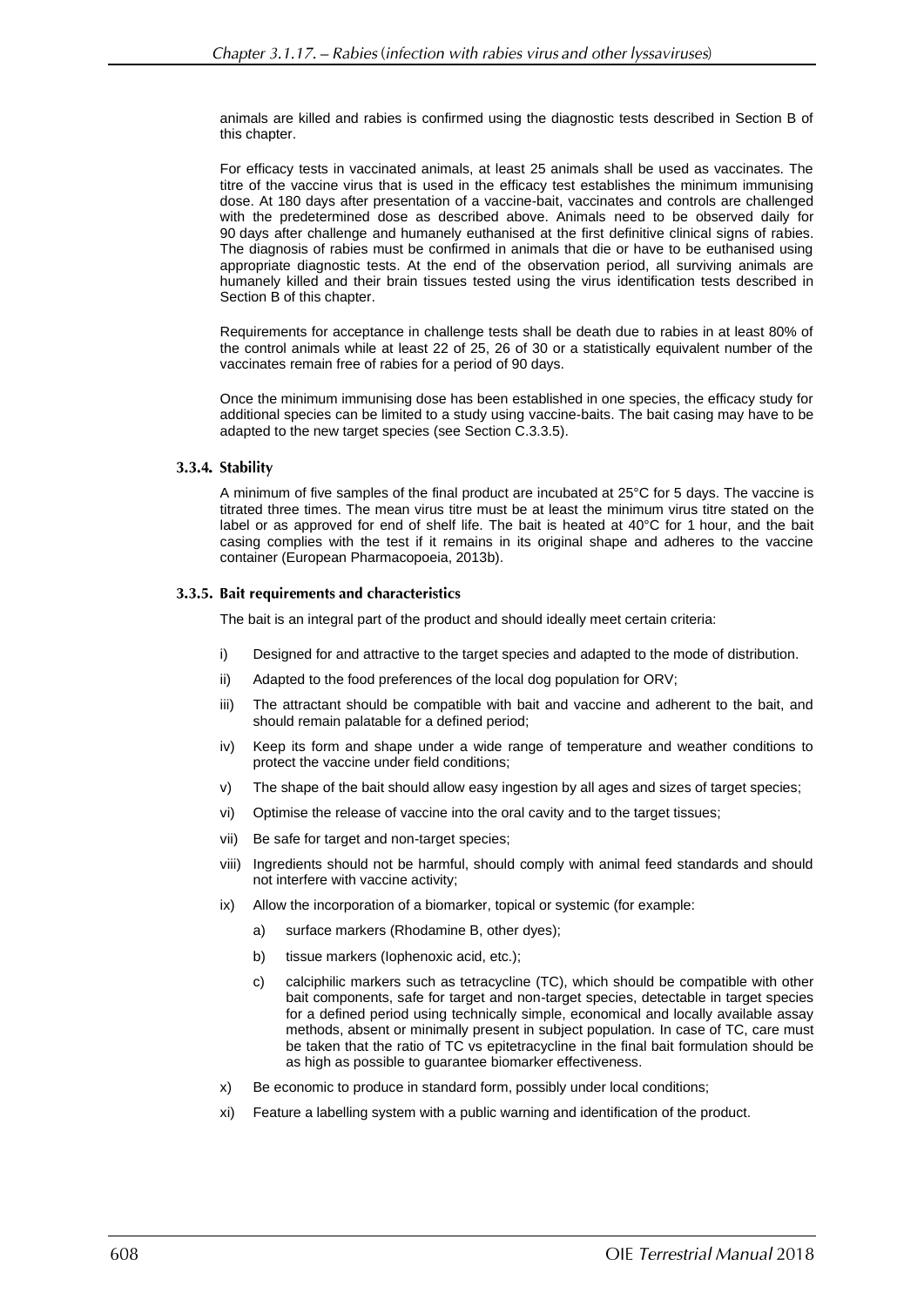# **REFERENCES**

[B](http://www.ncbi.nlm.nih.gov/entrez/query.fcgi?db=pubmed&cmd=Search&itool=pubmed_Abstract&term=%22Badrane+H%22%5BAuthor%5D)[ADRANE](http://www.ncbi.nlm.nih.gov/entrez/query.fcgi?db=pubmed&cmd=Search&itool=pubmed_Abstract&term=%22Badrane+H%22%5BAuthor%5D) [H.](http://www.ncbi.nlm.nih.gov/entrez/query.fcgi?db=pubmed&cmd=Search&itool=pubmed_Abstract&term=%22Badrane+H%22%5BAuthor%5D), [B](http://www.ncbi.nlm.nih.gov/entrez/query.fcgi?db=pubmed&cmd=Search&itool=pubmed_Abstract&term=%22Bahloul+C%22%5BAuthor%5D)[AHLOUL](http://www.ncbi.nlm.nih.gov/entrez/query.fcgi?db=pubmed&cmd=Search&itool=pubmed_Abstract&term=%22Bahloul+C%22%5BAuthor%5D) [C.](http://www.ncbi.nlm.nih.gov/entrez/query.fcgi?db=pubmed&cmd=Search&itool=pubmed_Abstract&term=%22Bahloul+C%22%5BAuthor%5D), [P](http://www.ncbi.nlm.nih.gov/entrez/query.fcgi?db=pubmed&cmd=Search&itool=pubmed_Abstract&term=%22Perrin+P%22%5BAuthor%5D)[ERRIN](http://www.ncbi.nlm.nih.gov/entrez/query.fcgi?db=pubmed&cmd=Search&itool=pubmed_Abstract&term=%22Perrin+P%22%5BAuthor%5D) [P.](http://www.ncbi.nlm.nih.gov/entrez/query.fcgi?db=pubmed&cmd=Search&itool=pubmed_Abstract&term=%22Perrin+P%22%5BAuthor%5D) & T[ORDO](http://www.ncbi.nlm.nih.gov/entrez/query.fcgi?db=pubmed&cmd=Search&itool=pubmed_Abstract&term=%22Tordo+N%22%5BAuthor%5D) [N.](http://www.ncbi.nlm.nih.gov/entrez/query.fcgi?db=pubmed&cmd=Search&itool=pubmed_Abstract&term=%22Tordo+N%22%5BAuthor%5D) (2001). Evidence of two Lyssavirus phylogroups with distinct pathogenicity and immunogenicity. *J. Virol.*, **75**, 3268–3276.

BARRAT J. (1992). Experimental Diagnosis of Rabies. Adaptations to Field and Tropical Conditions. Proceedings of the International Conference on Epidemiology, Control and Prevention of Rabies in Eastern and Southern Africa. Lusaka, Zambia, 2–5 June 1992, 72–83.

BARRAT J. & AUBERT M.F.A. (1995). Diagnostic de la rage animale en France de 1991 à 1993, bilan de CNEVA laboratoire d'études sur la rage et la pathologie des animaux sauvages en France. *Revue Méd. Vét.,* **146**, 561– 566.

BARRAT J. & BLANCOU J. (1988). Technique simplifiée de prélèvement, de conditionnement et d'expédition de matière cérébrale pour le diagnostic de rage. Doc. WHO/Rab. Res./88.27.

BELLINGER D.A., CHANG J., BUNN T.O., PICK J.R., MURPHY M. & RAHIJA R. (1983). Rabies induced in a cat by highegg-passage Flury strain vaccine. *J. Am. Vet. Med. Assoc*., **183**, 997–998.

BINGHAM J. & VAN DER MERWE M. (2002). Distribution of rabies antigen in infected brain material: determining the reliability of different regions of the brain for the rabies fluorescent antibody test. J*. Virol. Methods*, **101**, 85–94.

BROOKES S.M., PARSONS G., JOHNSON N., MCELHINNEY L.M. & FOOKS A.R. (2005). Rabies human diploid cell vaccine elicits cross-neutralising and cross-protecting immune responses against European and Australian bat lyssaviruses. *Vaccine*, **23**, 4101–4109.

CLIQUET F., AUBERT M. & SAGNE L. (1998). Development of a fluorescent antibody virus neutralisation test (FAVN test) for the quantitation of rabies-neutralising antibody. *J. Immunol. Methods*, **212**, 79–87.

CLIQUET F., ROBARDET E., MUST K., LAINE M., PEIK K., PICARD-MEYER E., GUIOT A.L. & NIIN E. (2012). Eliminating rabies in Estonia. *PLoS Negl. Trop. Dis*., **6** (2):e1535. doi: 10.1371/journal.pntd.0001535. Epub 2012 Feb 28.

CODE OF FEDERAL REGULATIONS (OF THE UNITED STATES OF AMERICA) (9CFR) (2010). Rabies Vaccine, Killed Virus, 9 CFR 113.209.

COETZER A., SABETA C.T., MARKOTTER W., RUPPRECHT C.E. & NEL L.H. (2014). Comparison of biotinylated monoclonal and polyclonal antibodies in an evaluation of a direct rapid immunohistochemical test for the routine diagnosis of rabies in southern Africa. *PLoS Negl. Trop. Dis*., **8**, e3189.

ESH J.B., CUNNINGHAM J.G. & WIKTOR T.J. (1982). Vaccine-induced rabies in four cats. *J. Am. Vet. Med. Assoc*., **180**, 1336–1339.

EUROPEAN COMMISSION (2010). Directive 2010/63/EU of the European Parliament and of the Council of 22 September 2010 on the protection of animals used for scientific purposes. Available at: [https://eur](https://eur-lex.europa.eu/LexUriServ/LexUriServ.do?uri=OJ:L:2010:276:0033:0079:en:PDF)[lex.europa.eu/LexUriServ/LexUriServ.do?uri=OJ:L:2010:276:0033:0079:en:PDF](https://eur-lex.europa.eu/LexUriServ/LexUriServ.do?uri=OJ:L:2010:276:0033:0079:en:PDF)

EUROPEAN PHARMACOPOEIA 7.0. (2013a). Monograph 0451: Rabies vaccine (inactivated) for veterinary use. European Directorate for the Quality of Medicines and HealthCare (EDQM), Council of Europe, Strasbourg, France.

EUROPEAN PHARMACOPOEIA 7.0. (2013b). Monograph 0746: Rabies vaccine (live, oral) for foxes. European Directorate for the Quality of Medicines and HealthCare (EDQM), Council of Europe, Strasbourg, France.

FEHLNER-GARDINER C., NADIN-DAVIS S., ARMSTRONG J., MULDOON F., BACHMANN P. & WANDELER A. (2008). Era vaccine-derived cases of rabies in wildlife and domestic animals in Ontario, Canada, 1989–2004. J*. Wildl. Dis*., **44**, 71–85.

FISCHER M., WERNIKE K., FREULING C.M., MÜLLER T., AYLAN O., BROCHIER B., CLIQUET F., VÁZQUEZ-MORÓN S., HOSTNIK P., HUOVILAINEN A., ISAKSSON M., KOOI E.A., MOONEY J., TURCITU M., RASMUSSEN T.B., REVILLA-FERNÁNDEZ S., SMRECZAK M., FOOKS A.R., MARSTON D.A., BEER M. & HOFFMANN B. (2013). A step forward in molecular diagnostics of lyssaviruses – results of a ring trial among European laboratories. *PLoS One*, **8**, e58372.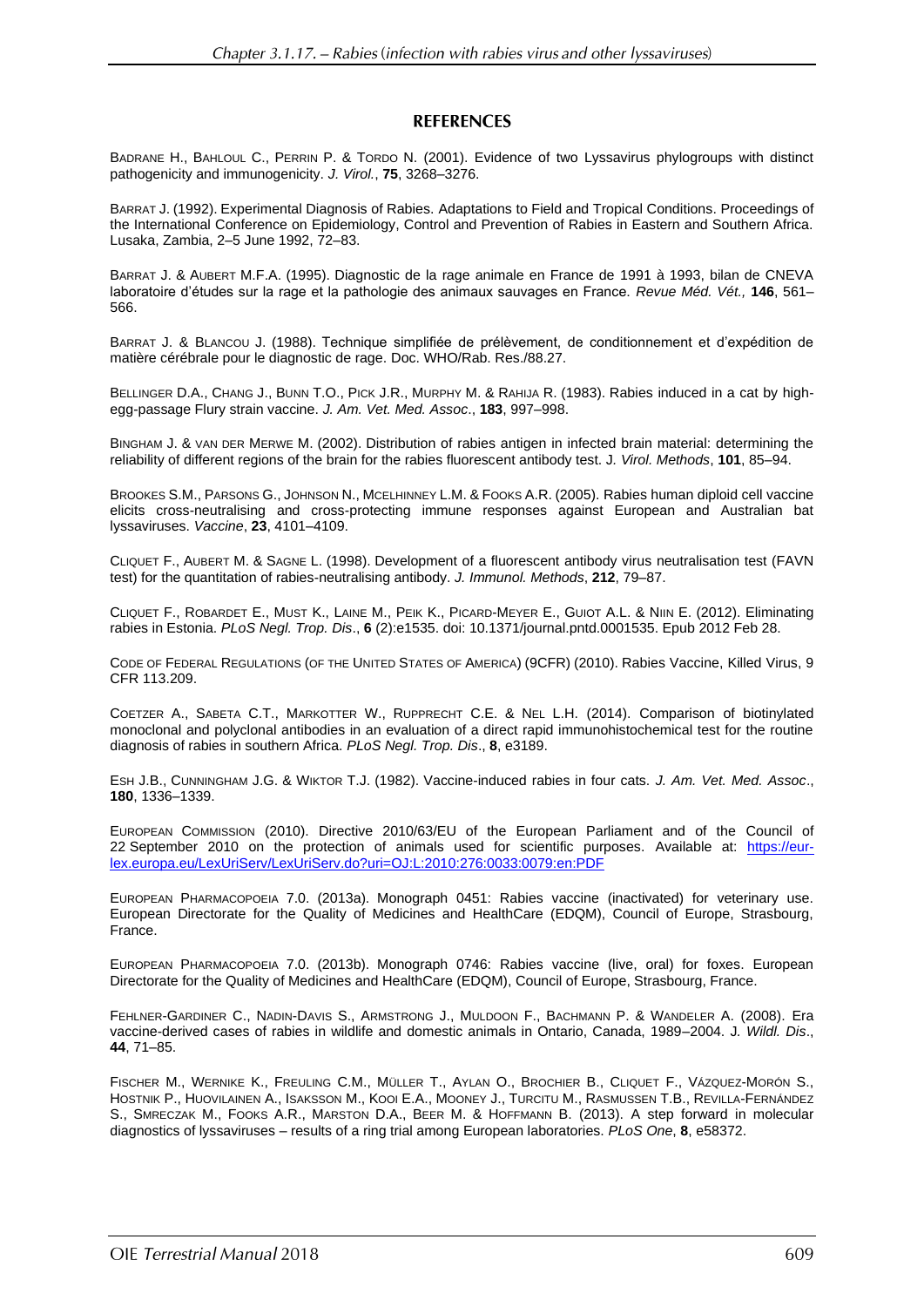FREULING C.M., HAMPSON K., SELHORST T., SCHRÖDER R., MESLIN F.X., METTENLEITER T.C. & MÜLLER T. (2013). The elimination of fox rabies from Europe: determinants of success and lessons for the future. *Philos. Trans. R. Soc. Lond. B Biol. Sci*., **368**, 1623.

FREULING C.M., HOFFMANN B., FISCHER M., MCELHINNEY L.M., MARSTON D.A., FOOKS A.R. & MÜLLER T.F. (2014). Real-Time Quantitative Polymerase Chain Reaction for the Demonstration of Lyssavirus Nucleic Acid. *In:* Current Laboratory Techniques in Rabies Diagnosis, Research, and Prevention, Volume 1, Rupprecht C. 1 Nagarajan T., eds. Academic Press, Elsevier, San Diego, USA.

HANLON C.A., KUZMIN I.V., BLANTON J.D., WELDON W.C., MANANGAN J.S. & RUPPRECHT C.E. (2005). Efficacy of rabies biologics against new lyssaviruses from Eurasia. *Virus Res.,* **111**, 44–54.

HAYMAN D.T., BANYARD A.C., WAKELEY P.R., HARKESS G., MARSTON D., WOOD J.L., CUNNINGHAM A.A. & FOOKS A.R. (2011). A universal real-time assay for the detection of Lyssaviruses. *J. Virol. Methods*, **177**, 87–93.

HEATON P.R., JOHNSTONE P., MCELHINNEY L.M., COWLEY R., O'SULLIVAN E. & WHITBY J.E. (1997). Heminested PCR assay for detection of six genotypes of rabies and rabies-related viruses. *J. Clin. Microbiol*., **35**, 2762–2766.

HOSTNIK P., PICARD-MEYER E., RIHTARIC D., TOPLAK I. & CLIQUET F. (2014). Vaccine-induced Rabies in a Red Fox (*Vulpes vulpes*): Isolation of Vaccine Virus in Brain Tissue and Salivary Glands. *J. Wildl Dis.,* **50**, 397-401.

ICTV (INTERNATIONAL COMMITTEE ON TAXONOMY OF VIRUSES) (2017). Virus Taxonomy: The Classification and Nomenclature of Viruses: The Online (10th) Report of the ICTV.

KRÄMER B., BRUCKNER L., DAAS A. & MILNE C. (2010). Collaborative study for validation of a serological potency assay for rabies vaccine (inactivated) for veterinary use. *Pharmeur. Bio. Sci. Notes*, **2**, 37–55.

KUZMIN I.V., MAYER A.E., NIEZGODA M, MARKOTTER W., AGWANDA B., BREIMAN R.F. & RUPPRECHT C.E. (2010). Shimoni bat virus, a new representative of the Lyssavirus genus. *Virus Res*., **149**, 197–210.

LEMBO T., NIEZGODA M., VELASCO-VILLA A., CLEAVELAND S., ERNEST E. & RUPPRECHT C.E. (2006). Evaluation of a direct, rapid immunohistochemical test for rabies diagnosis. *Emerg. Infect. Dis.,* **12**, 310–313.

MADHUSUDANA S.N., SUBHA S., THANKAPPAN U. & ASHWIN Y.B. (2012). Evaluation of a direct rapid immunohistochemical test (dRIT) for rapid diagnosis of rabies in animals and humans. *Virol. Sin*., **27**, 299–302.

MCELHINNEY L.M., MARSTON D.A., BROOKES S.M. & FOOKS A.R. (2014). Effects of carcase decomposition on rabies virus infectivity and detection. *J. Virol. Methods*, **207**, 110–113.

MONTANO HIROSE J.A., BOURHY H. & SUREAU P. (1991). Retro-orbital route for brain specimen collection for rabies diagnosis. *Vet. Rec*., **129**, 291–292.

MOORE S., GILBERT A., VOS A., FREULING C.M., ELLIS C., KLIEMT J. & MÜLLER T. (2017). Review of rabies virus antibodies from oral vaccination as a correlate of protection against lethal infection in animals. *Trop. Med. Infect. Dis*., **2**, 31.

MÜLLER T., BÄTZA H.J., BECKERT A., BUNZENTHAL C., COX J., FREULING C., FOOKS A., FROST J., GEUE L., HOEFLECHNER A., MARSTON D., NEUBERT A., NEUBERT L., REVILLA-FERNANDEZ S., VANEK E., VOS A., WODAK E., ZIMMER K. & METTENLEITER T. (2009). Analysis of vaccine-virus-associated rabies cases in red foxes (*Vulpes vulpes*) after oral rabies vaccination campaigns in Germany and Austria. *Arch. Virol.,* **154**, 1081–1091.

PFAFF F., MÜLLER T., FREULING C.M., FEHLNER-GARDINER C., NADIN-DAVIS S., ROBARDET E., CLIQUET F., VUTA V., HOSTNIK P., METTENLEITER T.C., BEER M. & HÖPER D. (2018). In-depth genome analyses of viruses from vaccinederived rabies cases and corresponding live-attenuated oral rabies vaccines. *Vaccine*, **pii**, S0264- 410X(18)30156-7. doi: 10.1016/j.vaccine.2018.01.083.

PICARD-MEYER E., BARRAT J. & CLIQUET F. (2007). Use of filter paper (FTA) technology for sampling, recovery and molecular characterisation of rabies viruses. *J. Virol. Methods*, **140**, 174–182.

ROBARDET E., PICARD-MEYER E., ANDRIEU S., SERVAT A. & CLIQUET F. (2011). International interlaboratory trials on rabies diagnosis: an overview of results and variation in reference diagnosis techniques (fluorescent antibody test, rabies tissue culture infection test, mouse inoculation test) and molecular biology techniques. *J. Virol. Methods*, **177**, 15–25.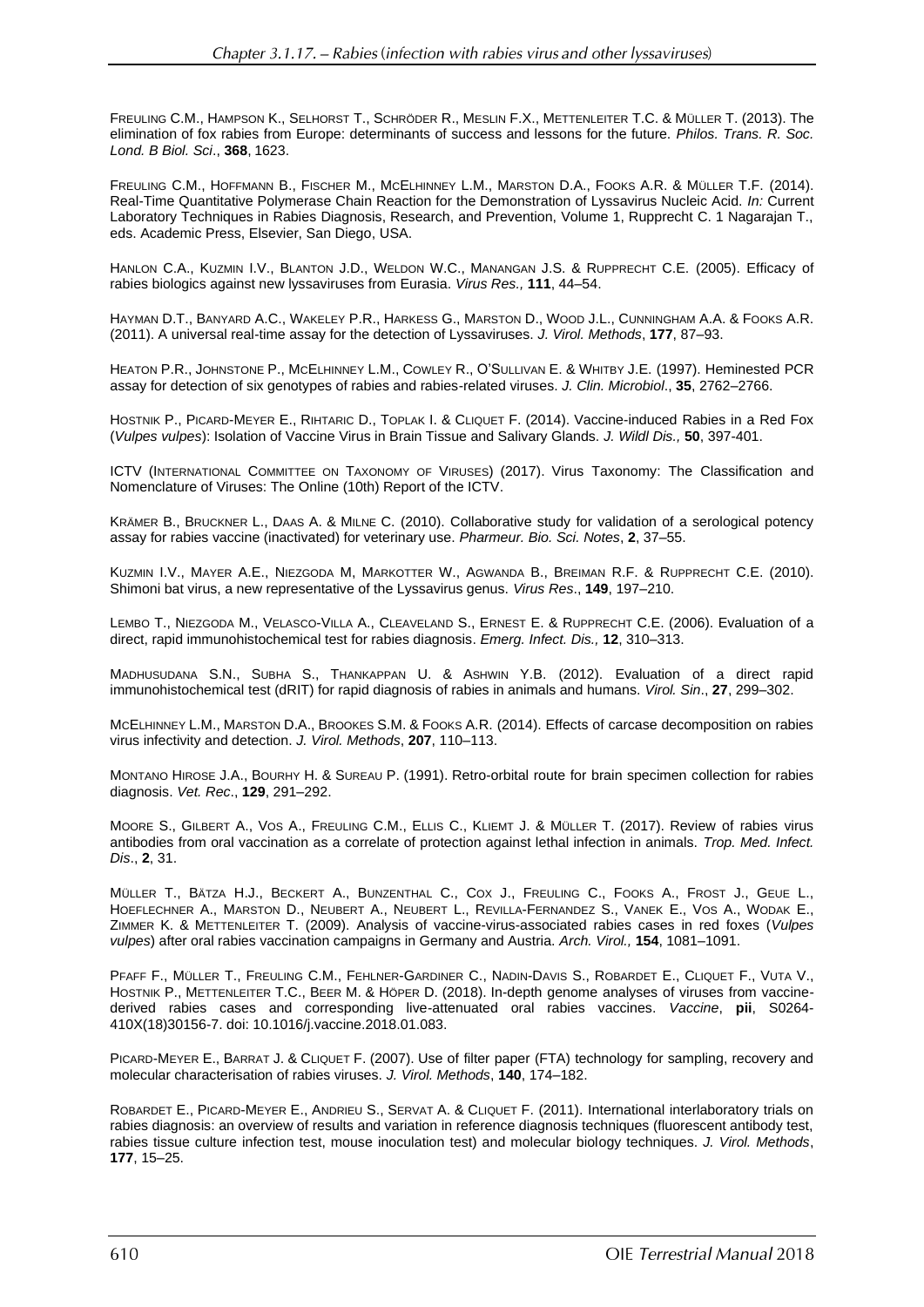ROESS A.A., REA N., LEDERMAN E., DATO V., CHIPMAN R., SLATE D., REYNOLDS M.G., DAMON I.K. & RUPPRECHT C.E. (2012). National surveillance for human and pet contact with oral rabies vaccine baits, 2001–2009. *J. Am. Vet. Med. Assoc.*, **240**, 163–168.

RUDD R.J. & TRIMACHI C.V. (1989). Development and evaluation of an *in vitro* virus isolation procedure as a replacement for the mouse inoculation test in rabies diagnosis. *J. Clin. Microbiol*., **27**, 2522–2528.

RUPPRECHT C.E., CLIQUET F., FEHLNER-GARDINER C., FOOKS A.R., MUELLER T., SABETA C. & SLATE D. (2014). Progress in the development of a direct rapid immunohistochemical test for diagnosing rabies. *OIE Bulletin*, No. 3, 87–95.

SMITH J.S., YAGER P.A. & BAER G.C. (1973). A rapid reproducible test for determining rabies neutralizing antibody. *Bull. WHO*, **48**, 535–541.

STOKES W., MCFARLAND R., KULPA-EDDY J., GATEWOOD D., LEVIS R., HALDER M., PULLE G., KOJIMA H., CASEY W., GAYDAMAKA A., MILLER T., BROWN K., LEWIS C., CHAPSAL J.M., BRUCKNER L., GAIROLA S., KAMPHUIS E., RUPPRECHT C.E., WUNDERLI P., MCELHINNEY L., DE MATTIA F., GAMOH K., HILL R., REED D., DOELLING V., JOHNSON N., ALLEN D., RINCKEL L. & JONES B. (2012). Report on the international workshop on alternative methods for human and veterinary rabies vaccine testing: State of the science and planning the way forward. *Biologicals*, **40**, 369–381.

SUIN V., NAZE F., FRANCART A., LAMORAL S., DE CRAEYE S., KALAI M. & VAN GUCHT S. (2014). A two-step lyssavirus real-time polymerase chain reaction using degenerate primers with superior sensitivity to the fluorescent antigen test. *Biomed. Res. Int*., **2014**, 256175.

TAO L., GE J., WANG X., ZHAI H., HUA T., ZHAO B., KONG D., YANG C., CHEN H. & BU Z. (2010). Molecular basis of neurovirulence of flury rabies virus vaccine strains: importance of the polymerase and the glycoprotein R333Q mutation. *J. Virol*., **84**, 8926–8936.

TAYLOR J., TRIMARCHI C., WEINBERG R., LANGUET B., GUILLEMIN F., DESMETTRE P. & PAOLETTI E. (1991). Efficacy studies on a canarypox-rabies recombinant virus. *Vaccine*, **9**, 190–193.

WACHENDÖRFER G., KIEFERT C. & FROST J.W. (1982). Safety tests with Flury HEP strain 675 in wild-living European mammals. *Comp. Immunol. Microbiol. Infect. Dis*., **5**, 177–180.

WADHWA A., WILKINS K., GAO J., CONDORI CONDORI R.E., GIGANTE C.M., ZHAO H., MA X., ELLISON J.A., GREENBERG L., VELASCO-VILLA A., ORCIARI L. & LI Y. (2017). A Pan-Lyssavirus Taqman Real-Time RT-PCR Assay for the Detection of Highly Variable Rabies virus and Other Lyssaviruses. *PLoS Negl. Trop. Dis*., **11**, e0005258.

WAKELEY P.R., JOHNSON N., MCELHINNEY L.M., MARSTON D., SAWYER J. & FOOKS A.R. (2005). Development of a real-time, TaqMan reverse transcription-PCR assay for detection and differentiation of lyssavirus genotypes 1, 5, and 6. *J. Clin. Microbiol*., **43**, 2786–2792

WARNER C.K., WHITFIELD S.G., FEKADU M. & HO H. (1997). Procedures for reproducible detection of rabies virus antigen mRNA and genome *in situ* in formalin-fixed tissues. *J. Virol. Methods*, **67**, 5–12.

WASNIEWSKI M., LABBE A., TRIBOUT L., RIEDER J., LABADIE A., SCHEREFFER J.L. & CLIQUET F. (2014). Evaluation of a rabies ELISA as an alternative method to seroneutralisation tests in the context of international trade of domestic carnivores. *J. Virol. Methods,* **195**, 211–220.

WASNIEWSKI M., ALMEIDA I., BAUR A., BEDEKOVIC T., BONCEA D., CHAVES L.B., DAVID D., DE BENEDICTIS P., DOBROSTANA M., GIRAUD P., HOSTNIK P., JACEVICIENE I., KENKLIES S., KONIG M., MAHAR K., MOJZIS M., MOORE S., MRENOSKI S., MÜLLER T., NGOEPE E., NISHIMURA M., NOKIREKI T., PEJOVIC N., SMRECZAK M., STRANDBYGAARD B., WODAK E., CLIQUET F. (2016). First international collaborative study to evaluate rabies antibody detection method for use in monitoring the effectiveness of oral vaccination programmes in fox and raccoon dog in Europe. *J. Virol. Methods,* **238**, 77-85.

WORLD HEALTH ORGANIZATION (1996). Laboratory Techniques in Rabies, Fourth Edition, Meslin F.-X., Kaplan M.M. & Koprowski H., eds. WHO, Geneva, Switzerland.

WORLD HEALTH ORGANIZATION (2005). World Health Organization Expert Committee on Rabies, First Report; WHO Technical Report Series, **931**. WHO, Geneva, Switzerland, 1–87.

WORLD HEALTH ORGANIZATION (2007). Oral Vaccination of Dogs against Rabies. Guidance for research on oral rabies vaccines and field application of oral vaccination of dogs against rabies. WHO, Geneva, Switzerland.